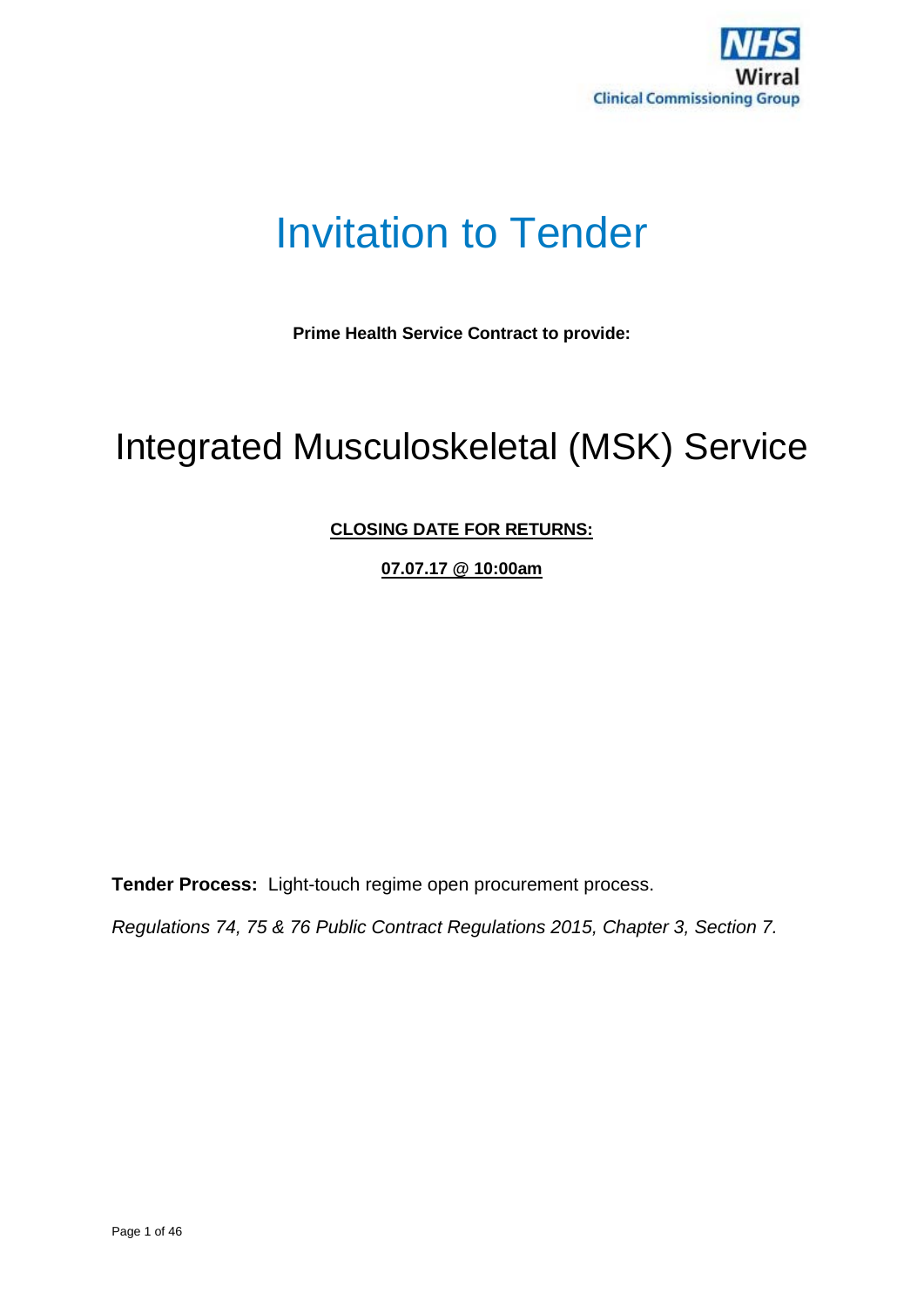

# **MASTER INDEX OF TENDER DOCUMENT**

| Schedule A | Background                                                             |
|------------|------------------------------------------------------------------------|
| Schedule B | <b>Invitation to Tender</b>                                            |
| Schedule C | Conditions of Tender (inc Award Criteria)                              |
| Schedule D | Specification                                                          |
| Schedule E | <b>Specimen Contract</b>                                               |
| Schedule F | <b>Bidder Response</b><br>(for mandatory completion and return)        |
| Schedule G | <b>Commercial Schedule</b><br>(for mandatory completion and return)    |
| Schedule H | Form of Offer<br>(for mandatory completion and return)                 |
| Schedule I | Certificate of Non-Canvassing<br>(for mandatory completion and return) |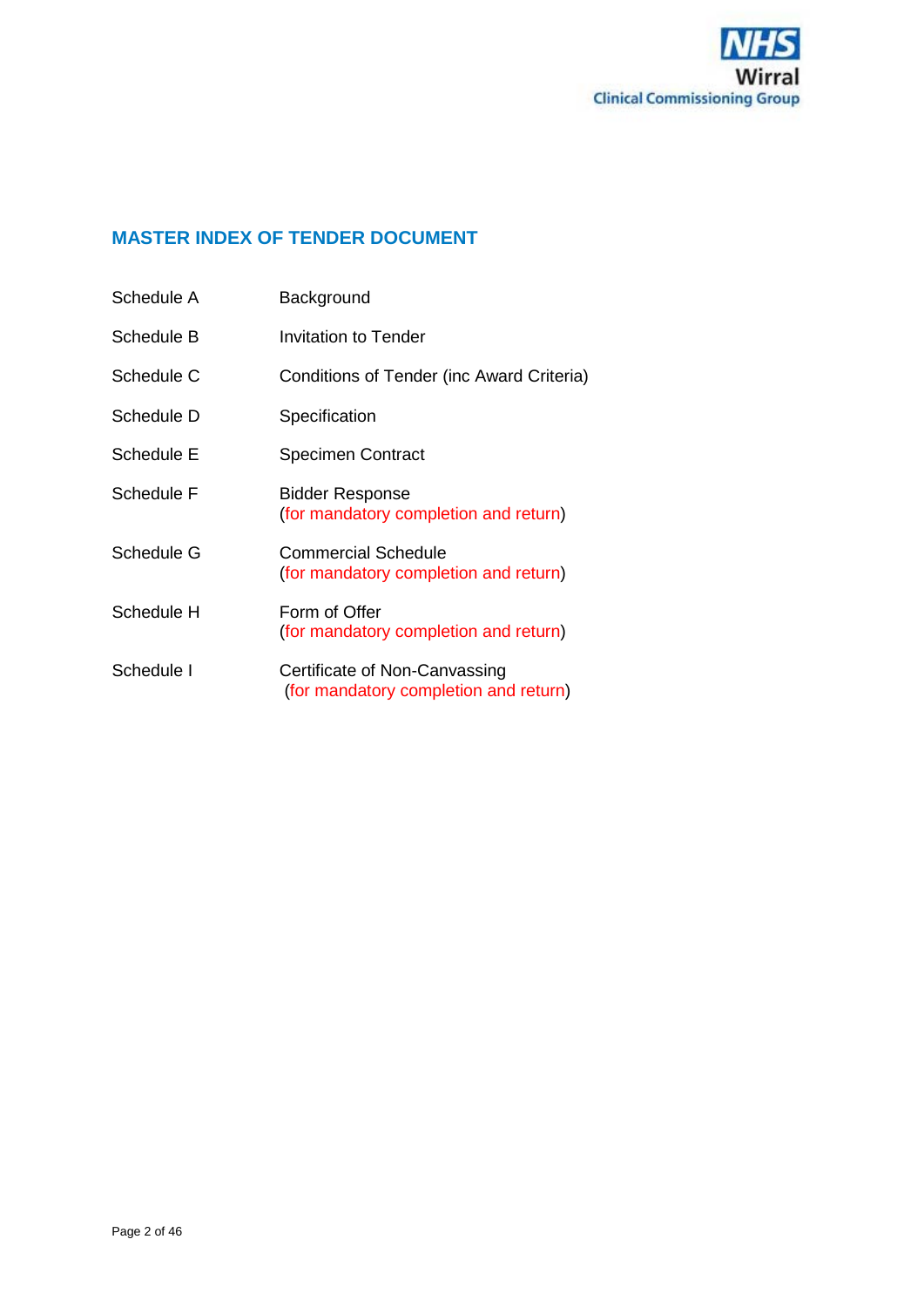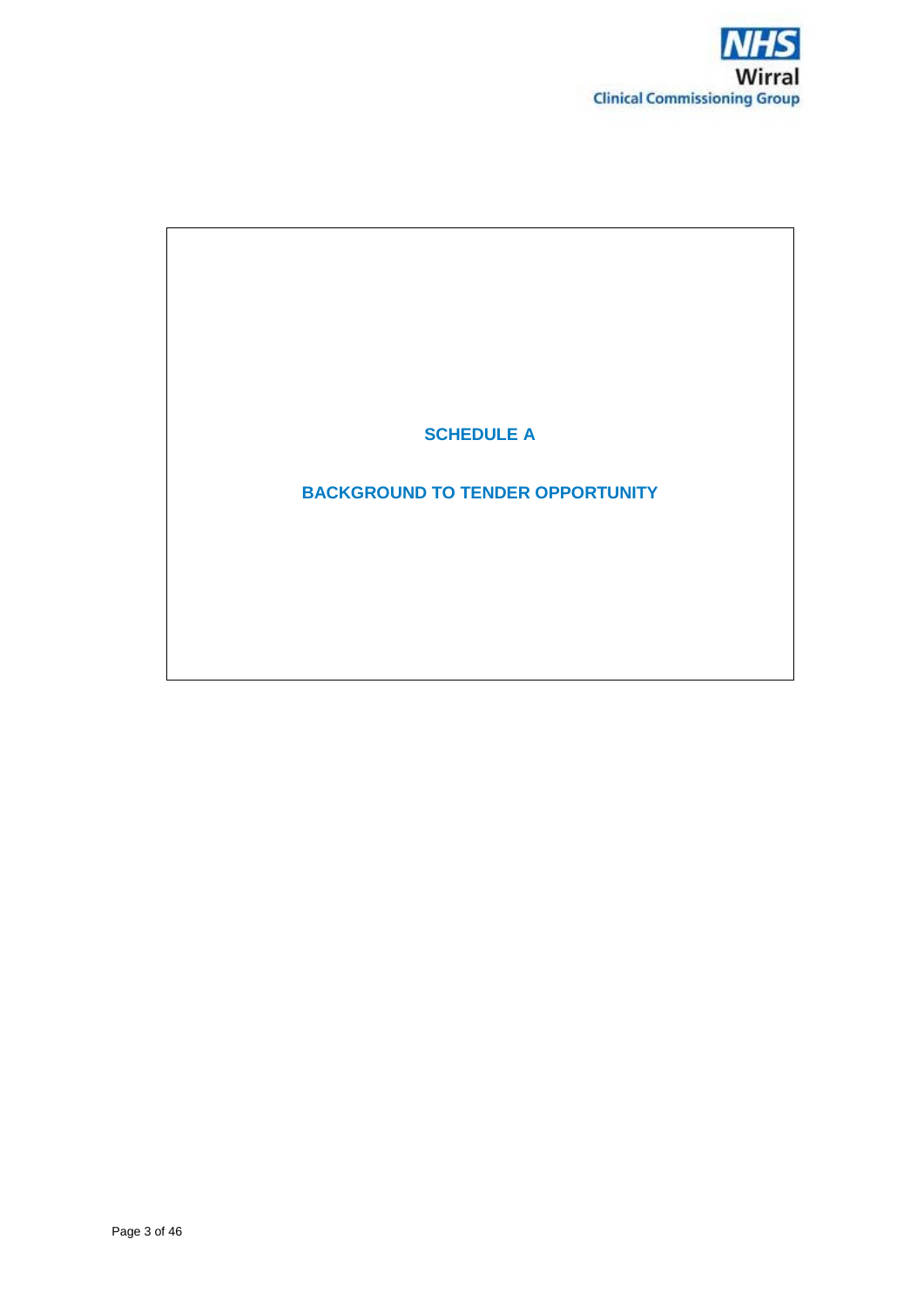

# **BACKGROUND TO THIS OPPORTUNITY**

The National Health Service (NHS) is facing a period of intense pressure. Authorities are being challenged to deliver services more efficiently, improving access, quality, and patient experience resulting in improved patient outcomes, whilst doing so within its allocated funds. NHS Wirral CCG is looking towards service providers to innovate care pathways to deliver this challenge.

Musculoskeletal (MSK) services are provided across Wirral and include elective orthopaedics, orthopaedic outpatients, physiotherapy, podiatry, pain management and rheumatology. Patients are typically referred into these services from general practice; however admissions through the emergency department and minor injury units are also common place.

In 2002 the Pennine MSK Partnership established a pilot to triage rheumatology referrals. Following the implementation of this triage 50% of referrals were successfully diverted away from a secondary care setting.

In July 2006 the Department of Health (DH) (2006) published the Musculoskeletal Services Framework (MSF) which "promotes the redesign of services" together with the development of "…multidisciplinary interface services … [that act as] … a one-stop shop for assessment, diagnosis, treatment or referral to other specialists". This key national document encouraged the sharing of care across organisational boundaries and improvements in the integration and collaboration between primary and secondary care. Service redesign of this nature would achieve for health economies the avoidance of unnecessary patient attendances and elective admissions.

Following the launch of NHS Right Care, (a programme about improving population-based healthcare, through focusing on value and reducing unwarranted variation) in January 2017 the programme published the "where to look" guidance. Wirral CCG identified the following key areas in terms of spend and quality:

Spend:

- MSK Rate of bed days
- % patients 75+ years with fragility fracture treated with BSA

Quality:

- Hip replacement, EQ-5D Index, average health gain
- Hip fractures in people aged 65+
- Hip fractures in people aged 80+

The Where to look pack is supported by a Focus pack, this pack covers a wide range of MSK areas, identifying further areas for consideration, for example, primary care prescribing, particularly DMARDS, NSAIDS, shoulder resurfacing, knee replacements and pain management, back & radical pain. The full Rightcare packs are available to down load **[here](https://www.england.nhs.uk/rightcare/intel/cfv/data-packs/north)**

In May 2017 NHS England published the Elective Care Programme, which includes a requirement for all CCGs in England to have in place an MSK triage service or have in place plans to launch an MSK Triage service by September 2017.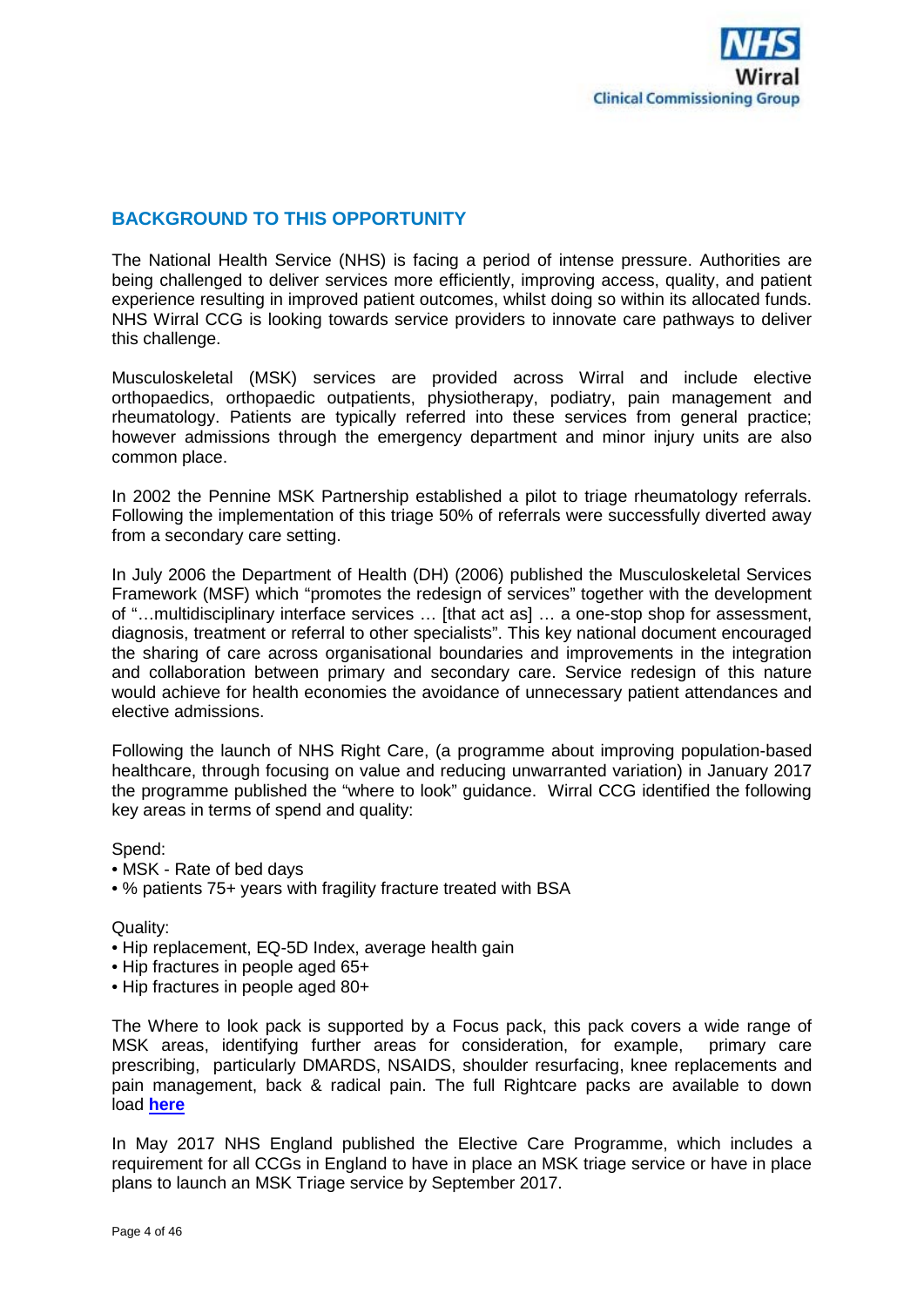

There have been many examples nationally of how the integration of MSK services has delivered both cost reduction and improved the patient experience, through quicker access to services, reducing cross referrals, improving surgical conversion rates and ensuring the most appropriate drugs are being prescribed.

NHS Wirral Clinical Commissioning Group (CCG) seeks to implement an Integrated MSK Service under a prime provider contract. The CCG intends to award a contract to a single provider who will deliver the service and also sub-contract up to a maximum of 30% (by value) of service provision. The Integrated MSK service must be a consultant led service, accessible through a triage service operating in a community based setting. The CCG expects the prime provider to sub-contract elements of the service to partners to ensure a buoyant market place remains in place and therefore a sustainable health economy remains in place.

Constitutional Referral to Treatment (RTT) 18 week waiting times will apply at the point the patient is referred into the Triage service, and the pathway will be considered complete for target purposes in the following scenarios;

- The triage service offers an intervention aimed to treat the patient as a preventative measure to secondary care, such as the offer of weight management or exercise programmes. RTT will not be considered complete if the intervention is purely to defer an inevitable referral, for example just to make the patient medically optimised for surgery. In this instance the RTT clock will continue until first treatment, i.e. Surgery. RTT clock will stop if the intervention such as weight or lifestyle management is considered a treatment and alternative to surgical referral.
- The triage service onward refers to a secondary care speciality that then completes the first treatment of for example, the prescribing of pain management biologic drugs or a surgical intervention.

Patient choice of secondary care venue and clinical team must be promoted to ensure disruption to the patient's quality of life is minimised. For example if a patient wishes to be treated out of the Wirral area due to having support networks available to them in those areas, the patient's wishes should be granted and choice offered.

The service will be accessible through self-referral, GP referral or other services the patient may have already been engaged with.

The Integrated service will operate within a fixed capitated budget.

By forming this new integrated service we aim to reduce duplication and inefficiencies of the current system, improve the patient experience, improve constitutional waiting time targets and improve patient outcomes whilst reducing the cost to the health system

#### Strategic need to integrate orthopaedics

CCG's across England have demonstrated value from the introduction of an MSK triage service, however Wirral is currently failing its 18 week waiting time target for elective orthopaedics with over 486 patients breaching an 18 week wait (March 2017).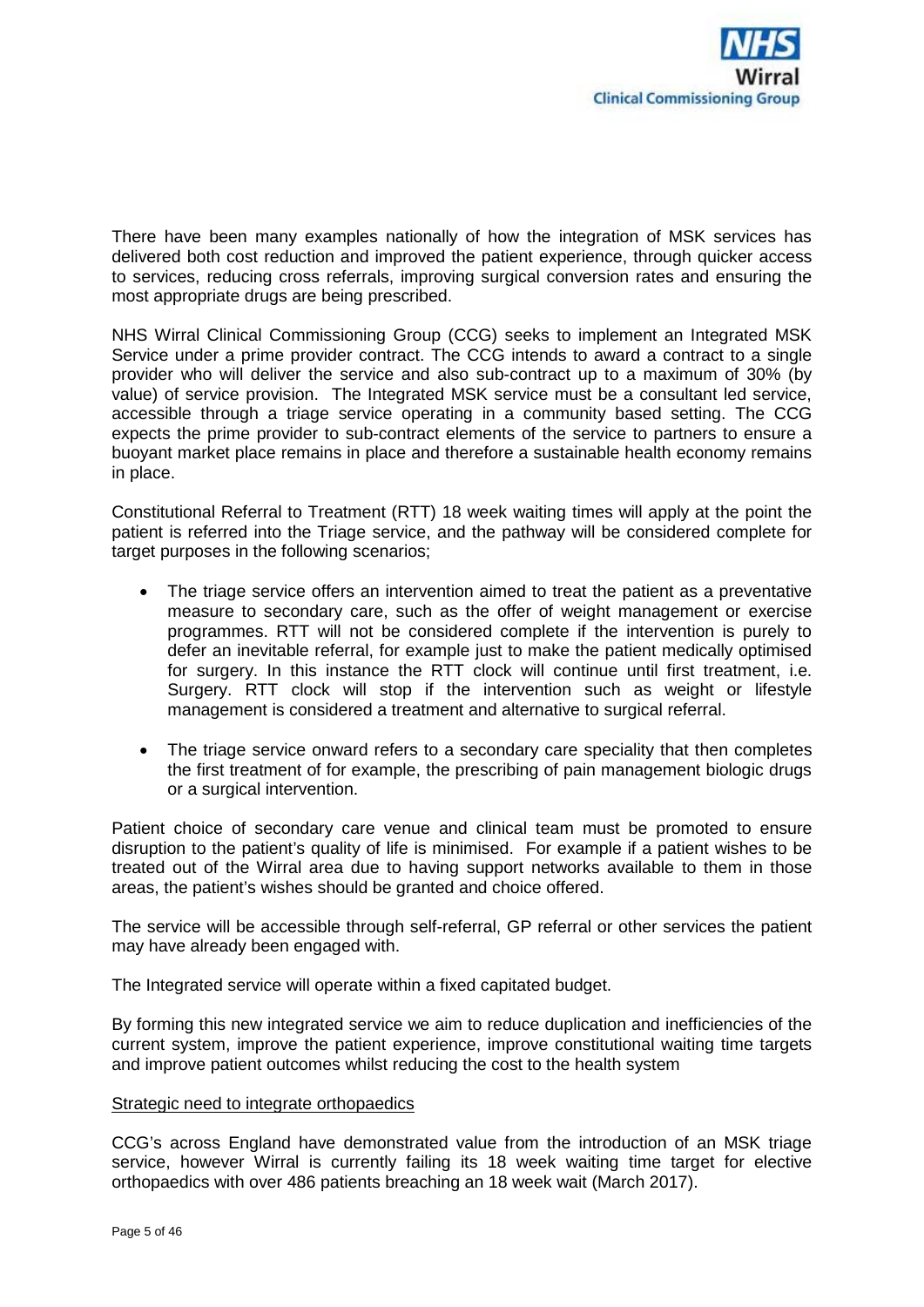Wirral's secondary care orthopaedic surgical conversion rates are 37% for hips and 28% for knees. We would expect this to be closer to 50% from comparator regions. This suggests an excessive amount of inappropriate or premature referrals are being sent to Orthopaedic outpatients for assessment. Benchmarks show conversion rates hitting 70% from introducing a triage and integrating services.

The CCG's current annual costs for these services are:

| <b>Service</b>               | Spend       |
|------------------------------|-------------|
| <b>Elective Orthopaedics</b> | £17,661,673 |
| Physiotherapy                | £3,483,090  |
| Podiatry                     | £1,764,735  |
| Rheumatology                 | £1,602,669  |
| Pain                         | £774,411    |
| Total                        | £25,286,578 |

# **HOW THE PROPOSED CONTRACT WILL OPERATE**

The contract on offer is a prime provider contracting model. As such the CCG is offering a single contract to a single vendor who will be responsible for delivering all specified services and outcomes in return of the agreed financial payment, payable within the terms established as part of this tender process. The prime provider will sub-contract elements of the services to meet the requirements of the specification, however the prime provider is wholly responsible for the establishment of those sub-contracting arrangements and is liable for any payments throughout its supply chain. All patient services, including all subcontracted patient services must be performed within the Metropolitan Borough of Wirral.

The Triage Service must be live and accepting GP referrals from the  $1<sup>st</sup>$  November 2017. The Prime Provider contract will be in place in full from the 1<sup>st</sup> November 2017 including the full capitated budget (pro-rata) for that period. We therefore expect the Prime Provider to have interim sub-contracting arrangements in place between 1<sup>st</sup> November 2017 and 31<sup>st</sup> March 2018 to be able to meet all of the service, with the service being truly integrated and long-term sub-contracting arrangements in place for the remaining life of the contract from the 1<sup>st</sup> April 2018.

The provider must route all new MSK related referral activity it receives through the Triage from the  $1<sup>st</sup>$  November 2017. If the provider has any pre-existing Wirral CCG waiting lists for MSK related activity, where the appointment is in place from the  $1<sup>st</sup>$  November 2017, those patients must be seen within that existing pathway but financed from within the new integrated capitated budget. The Prime Provider will also take on financial responsibility for all existing Wirral MSK patients who are within an existing pathway with any out-going provider from the 1<sup>st</sup> November 2017. If the Prime Provider does not make the necessary sub-contracting provision and transfer of care, patients will be discharged from their existing service and referred into the Triage. Therefore to minimise any detrimental effect to patients during the transfer of service, we strongly advise the prime provider make all necessary short-term sub-contracting arrangements to allow for a seamless integration of services.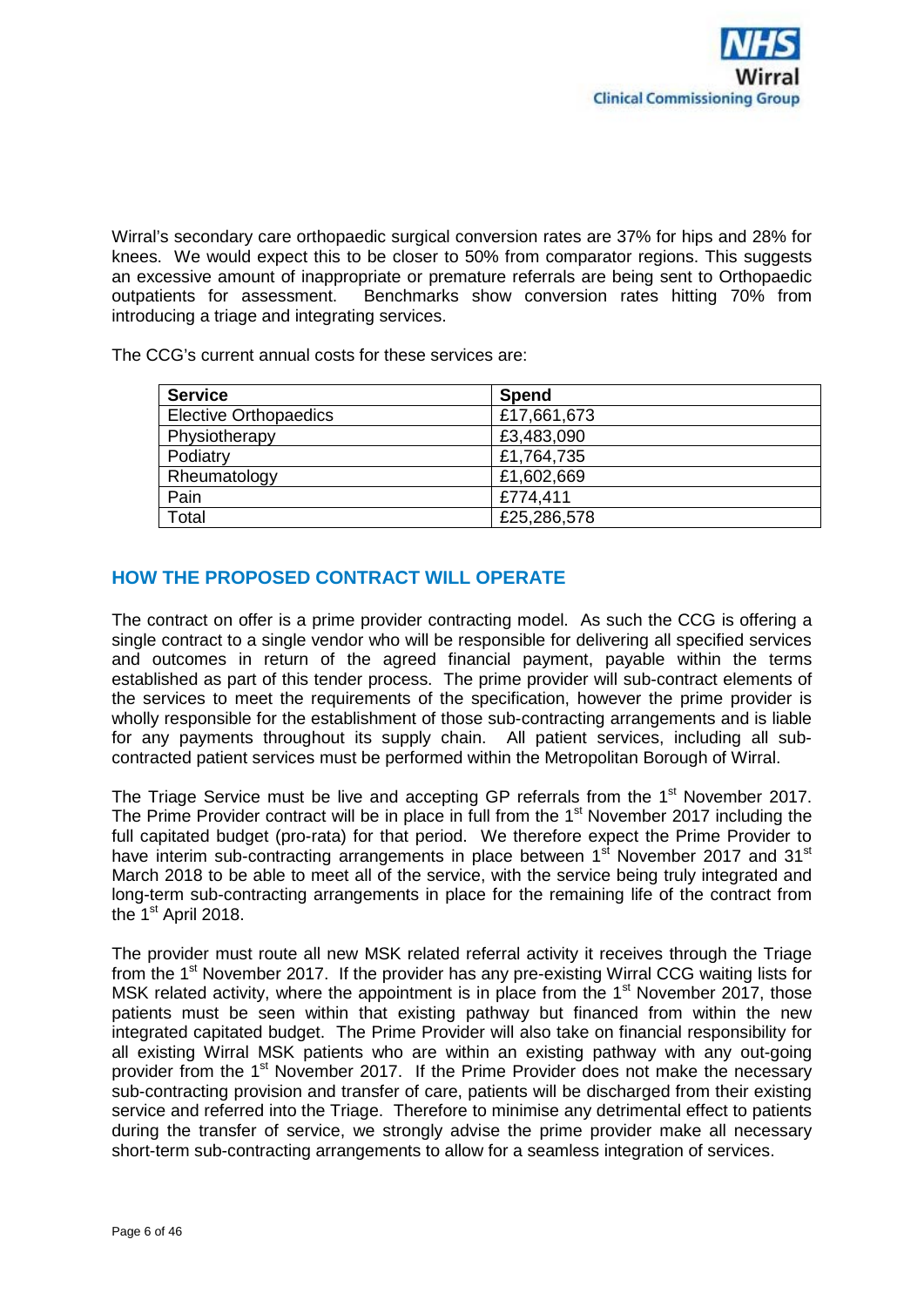

Upon award of the contract the CCG will facilitate a co-ordinated exit from AQP system to the new system.

Reporting on outcomes and performance against key performance indicators will be required on a monthly basis in an agreed format negotiated with the commissioner following contract award.

The contract period is for 5 years.

# **BACKGROUND TO WIRRAL CCG**

Wirral Clinical Commissioning Group commits to continue to improve health and reduce disease by working with patients, public and partners, tackling health inequalities and helping people to self-care. Every GP practice on Wirral is a member of the Clinical Commissioning Group (CCG). The CCG serves over 330,000 residents and has 52 GP practices, covering 4 constituent areas.

What is Clinical Commissioning?

Clinical commissioning is the term we use to describe how an organisation (the commissioner) first identifies the health needs of a population and then sets about a process to appoint other organisations (providers) to supply services to meet these needs. We have a duty to ensure that the services we commission are high quality, safe, local and accessible and also good value for money. The types of service we commission include:

- Most local hospital care, for example, A&E, Outpatients, Tests and Operations
- Most mental health care including both GP based services and hospital-based services
- Most community services for example district nurses, matrons and physiotherapy

We do not commission all health services. In these cases NHS England has the responsibility:

- GPs, Dentists, Opticians & Pharmacists
- Specialist Services, for example, cardiac & neurosurgery or transplant surgery.

The CCG came into existence as part of the reorganisation of NHS structures undertaken in response to the Health & Social Care Act 2012. Under the new legislation, we are responsible for commissioning health services for the residents of Wirral.

In doing this our objectives are:

- To empower the people of Wirral to improve their physical, mental health and general wellbeing.
- To reduce health inequalities across Wirral
- To adopt a health and wellbeing approach In the way services are both commissioned and provided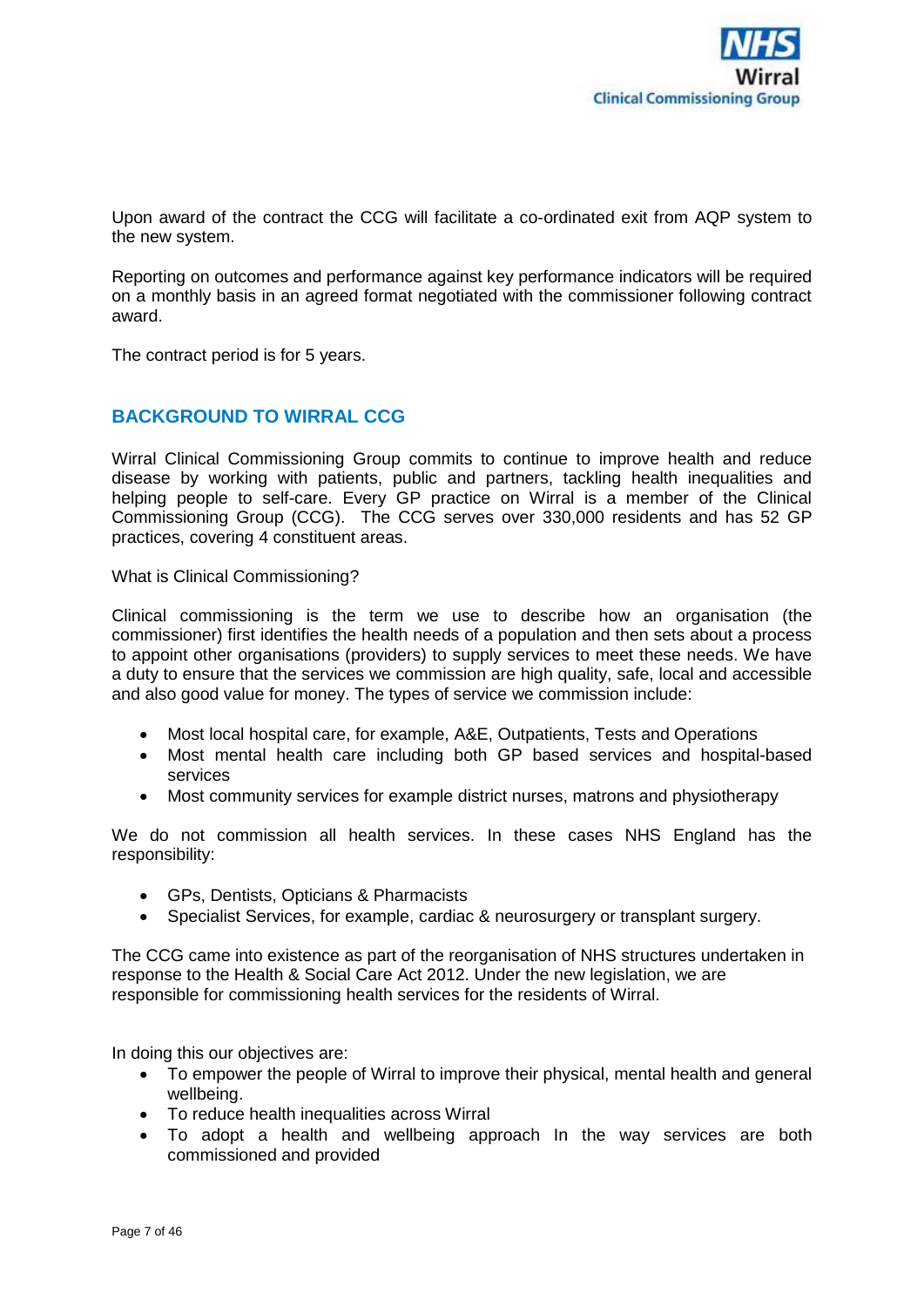

- To commission and contract for services than demonstrate improved patient centred outcomes; are high quality and seamless for the patient; are safe and sustainable, evidenced based and demonstrate value for money.
- To be known as one of the leading CCGs in the country
- Provide system leadership in shaping the Wirral health and social care system as to be fit for purpose both now and in 5 years' time.

# **HOW THIS PROCESS WILL WORK.**

'Light-touch regime' tender process.

As a health service, this opportunity will be tendered in-line with regulations 74, 75 & 76 Public Contract Regulations 2015, Chapter 3, Section 7.

Following the receipt of your bid and the final deadline passes, your bid will be opened by the assessment panel.

Your bid will be qualitatively assessed using the award criteria laid out in in the Conditions of Tender. If clarification on your submitted bid is required, specific clarification questions will be issued to you through the procurement portal. It may also be required for you to present your bid to the evaluation panel. Presentations will be purely used for clarification and not used as a separate method of scoring the bid.

Following the conclusion of the evaluation you will be issued notification of either being successful or unsuccessful. This will be accompanied by a debrief letter advising you of your scores and if appropriate the scores of the winning bid, along with narrative as to how the scores were applied and what the characteristics and relative advantages of the winning bid were. A 10 day optional standstill period will apply prior to contract award.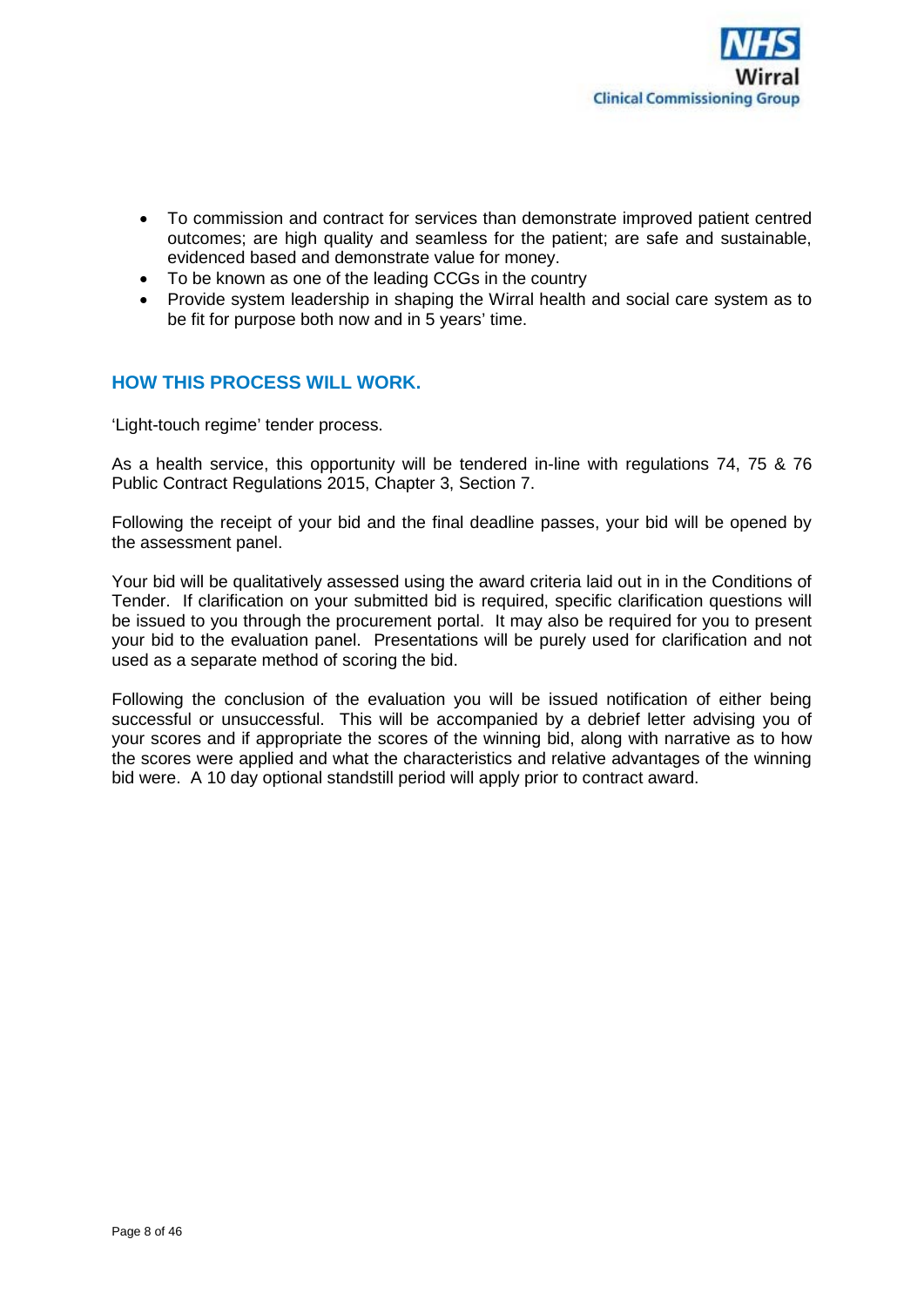

# **SCHEDULE B**

# **INVITATION TO TENDER**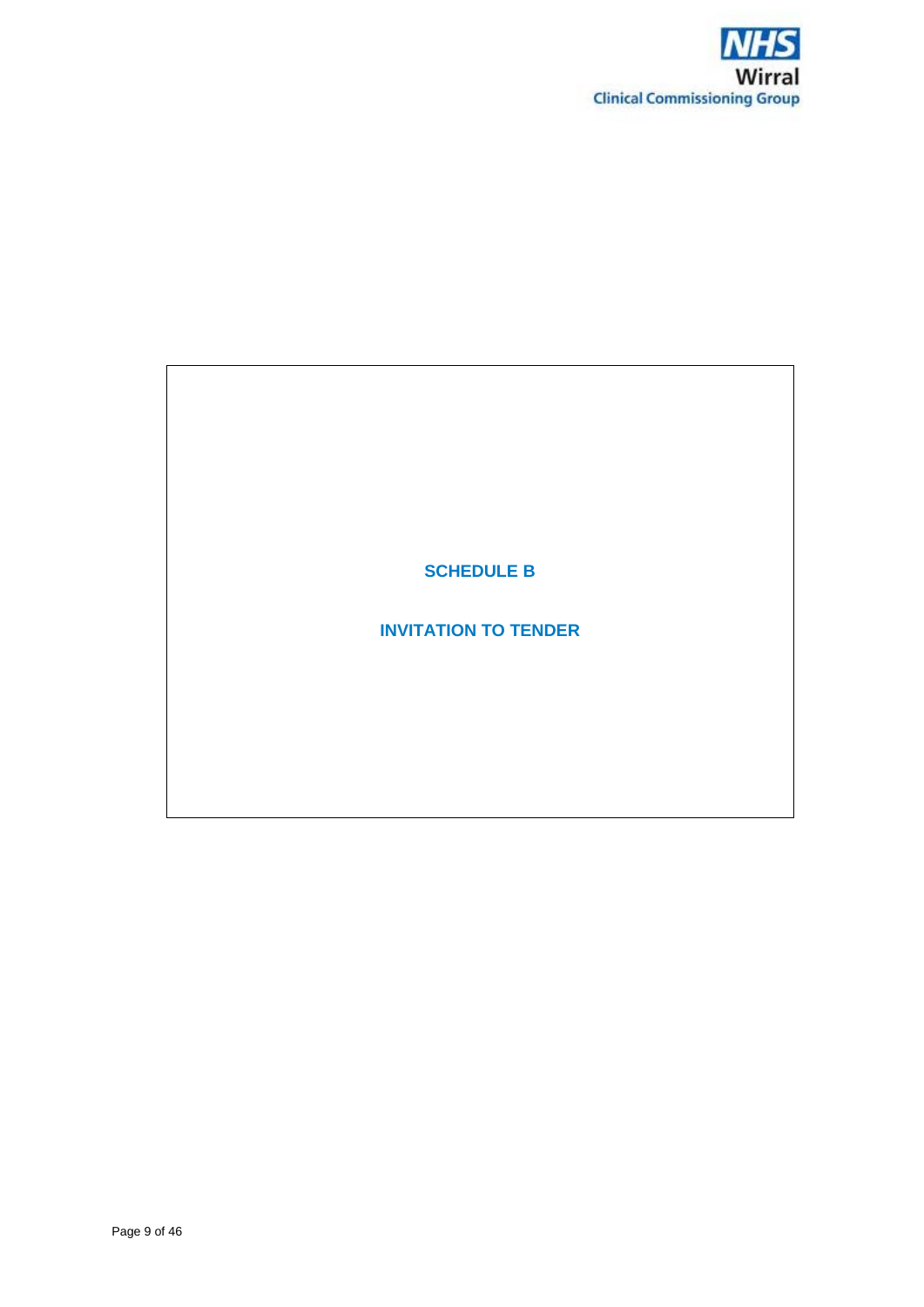

# **INVITATION TO TENDER**

#### **1. Bidders/Tenderers**

In this ITT the terms "Bidder(s)" and "Tenderer(s)" are used interchangeably to indicate an organisation that is participating in this tender process. The term "supplier/provider" refers to a successful applicant following the procurement.

The terms bid and tender are similarly used interchangeably.

## **2. Contracting Authorities**

NHS Wirral CCG, hereafter referred to as the "Authority", invites competitively tendered offers in accordance with the attached Tender Documents as listed in the Master Index.

#### **3. Acceptance of bids**

The Authority does not bind itself to accept the lowest or any offer, and reserves the right to accept an offer either in whole, or in part, each item being for this purpose treated as offered separately.

Tenderers are advised to read this Invitation to Tender and all supporting documentation very carefully to ensure they are familiar with the nature and extent of the obligations to be accepted by them if their Tender is successful.

#### **4. Clarification Questions from Bidders**

**Any questions which the Bidder wishes to raise in relation to this Tender should be made via the e-sourcing portal messaging system. Questions provided in other formats/methods will not be considered or answered.**

The last date and time for the submission of Clarification Questions is **10:00 AM Friday 16th June 2017**

The Authority is under no obligation to respond to any question received after this time and date. However, the Authority reserves the right to respond to any questions received after this deadline at its absolute discretion.

Should a Tenderer be in any doubt as to the interpretation of any or all parts of the Tender document, commercial queries or technical/clinical queries prior to the submission of Tenders, these should also be directed via submission of written questions through the e tendering portal. The Authority will refer the query to the relevant person for resolution, and will communicate the decision to the Tenderer in writing via e tendering portal.

**Clarification questions received by any other method may constitute canvassing as defined in this ITT. Organisations participating in a bid submission are therefore strongly advised to ensure that any communication with NHS Wirral CCG and/or its employees about or related to this procurement process is submitted through the**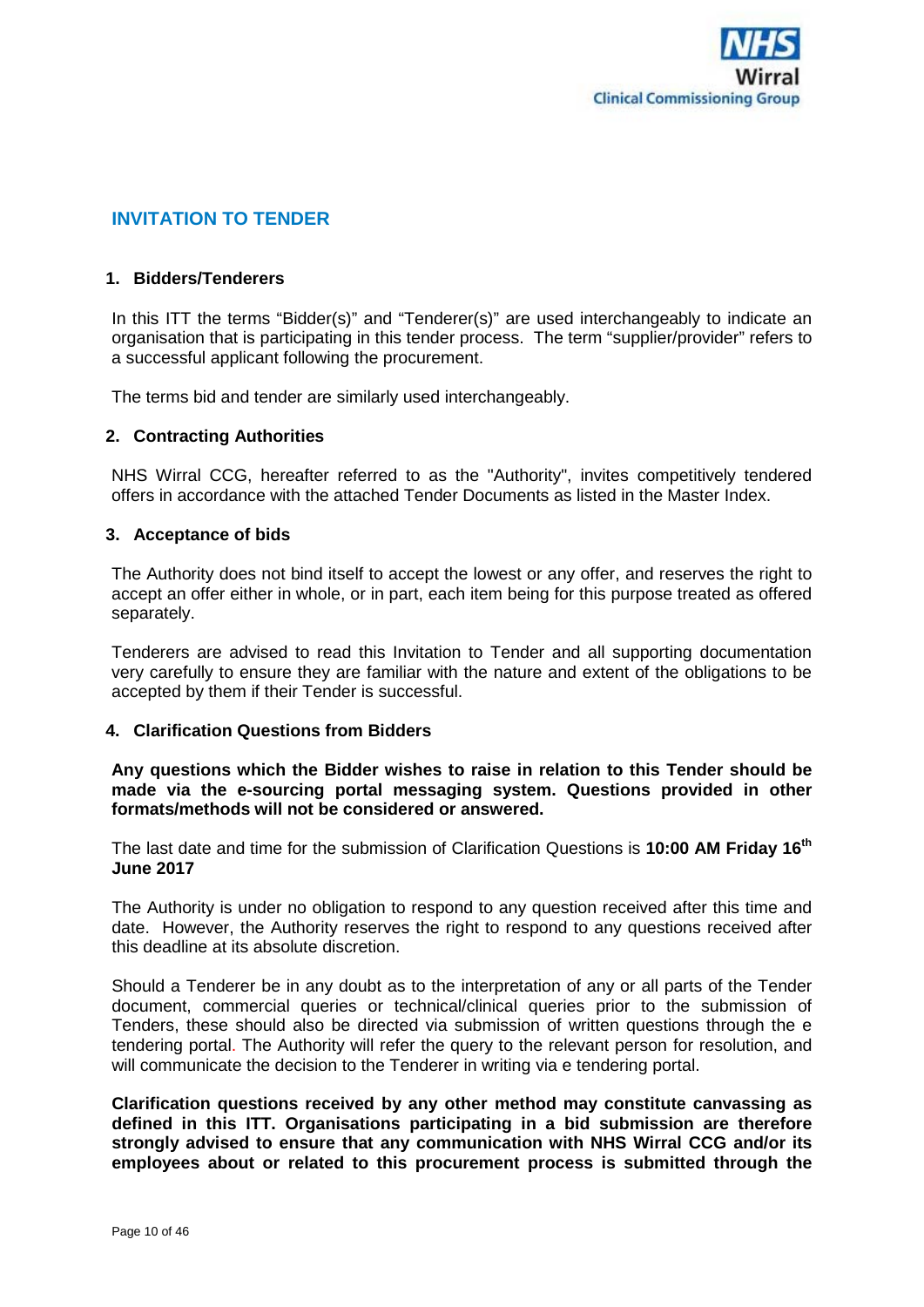

## **NHS Sourcing e tendering portal only, as failure to do so may result in their bid submission being disqualified.**

Bidders are reminded that their questions, and Authority's response, will normally be circulated to all Bidders in an anonymous form, in order to treat all Bidders fairly. This will be provided in digest form, periodically updated and uploaded to the portal for all Bidders to view who have registered for the procurement. Provision will be made for Bidders to request clarification in confidence, but in responding to such requests the authority will reserve the right to act in what it considers a fair manner and in the best interests of the procurement, which may include uploading to the portal and/or circulating the response to all Bidders.

## **5. Clarification Questions from the Authority**

The Authority reserves the right to require Bidders to clarify their bid submissions. Any such request will be made via the e-tendering portal to the Bidder's nominated representative. The Authority will retain a general discretion in relation to this procurement process, at any stage of this procurement process, to seek clarification from any Bidder in relation to any aspect of the bid submission.

It is likely that any response to a clarification question will be required within two working days of request. Failure to respond adequately or in a timely manner to clarification questions may result in a potential Bidder not being considered further in the procurement.

The Authority may contact (or may require the Bidder to contact on its behalf) any of the customers, subcontractors or consortium members to whom information relates in a response or bid, to ask that they testify that information supplied is accurate and true.

The Authority reserves the right to seek third party independent advice or assistance to validate information submitted by a Bidder and/or to assist in the bid evaluation process.

The Authority reserves the right to conduct site visits and/or audits at any time during this procurement process.

#### **6. Return of Bids**

Tenderers must return bids via the web site www.nhssourcing.co.uk; hard copies will not be accepted. It is the sole responsibility of the Tenderer to ensure their offer is received in due time and date. Tenders received after the due date cannot normally be accepted

The Authority intends to award the contract to the Bidder(s) who submit(s) the most economically advantageous bid(s) as determined by applying the evaluation criteria set out in this ITT. However, the Authority reserves the right not to award all or any of the business to most economically advantageous bid(s) or to any bidder. The Authority also reserves the right to award the business to more than one bidder.

The Authority does not bind itself to accept the lowest or any offer and reserves the right to accept an offer either in whole or in part

#### **7. The closing date for the return of Tenders is Friday 7th July 2017 @ 10:00 Hours**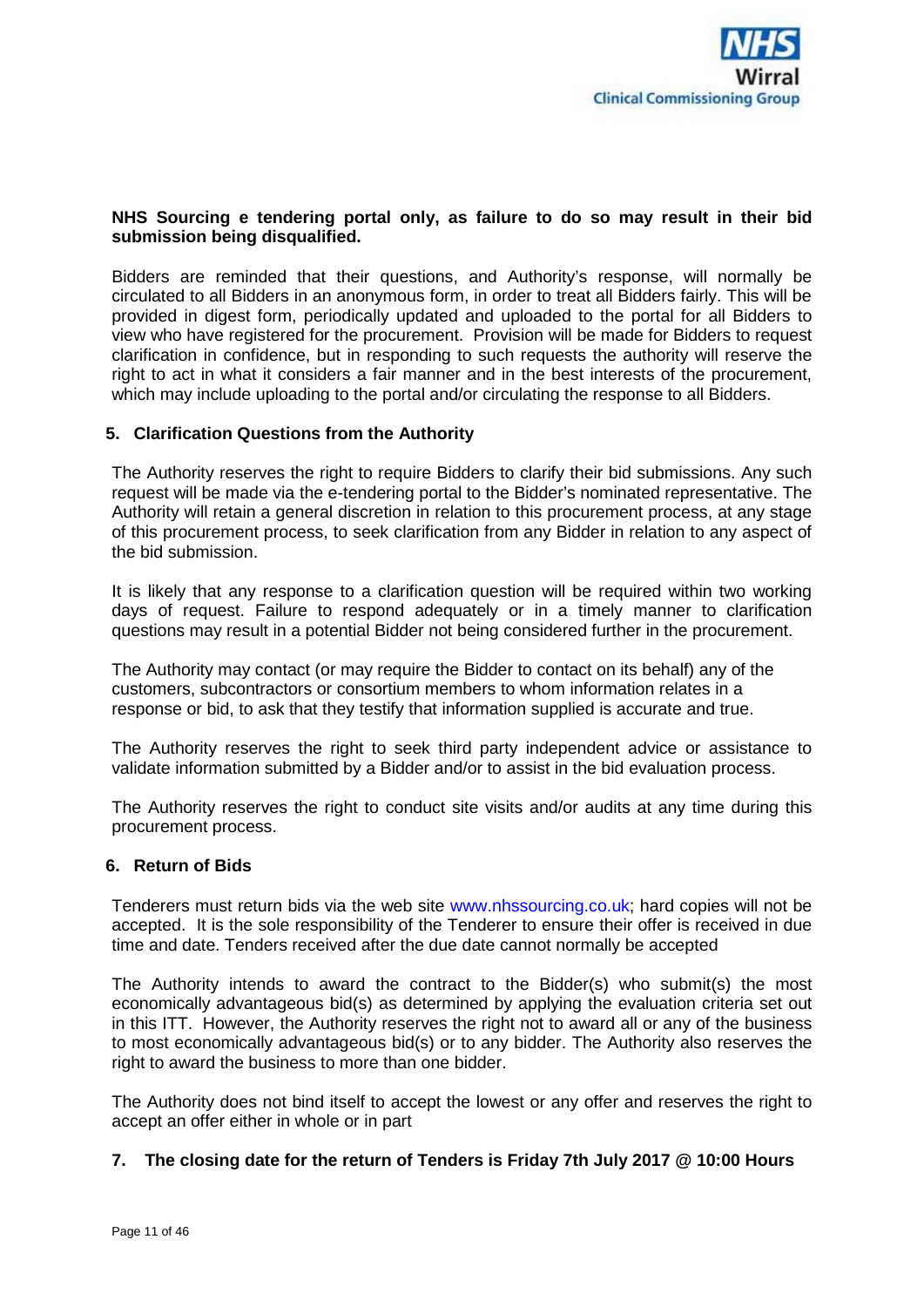**Task Indicative Date ITT Published** 6.06.17 **Clarification Ends** 16.6.17 **Bid Return** 7.7.17 **Presentations** 14.07.17 **End Evaluation** 01.08.17 **Debrief and Standstill** 04.08.17 **Contract Signed & Mobilisation** 31.08.17 **Service launches** 01.11.17

These dates are provided for indicative purposes only and are subject to change.

Failure to return a completed ITT by the closing date specified will entitle The Authority to disqualify the relevant Bidder from participating in this procurement.

Those Bidders deciding not to tender should use the "Decline to Respond" function on the eprocurement portal, and provide a reason for this decision.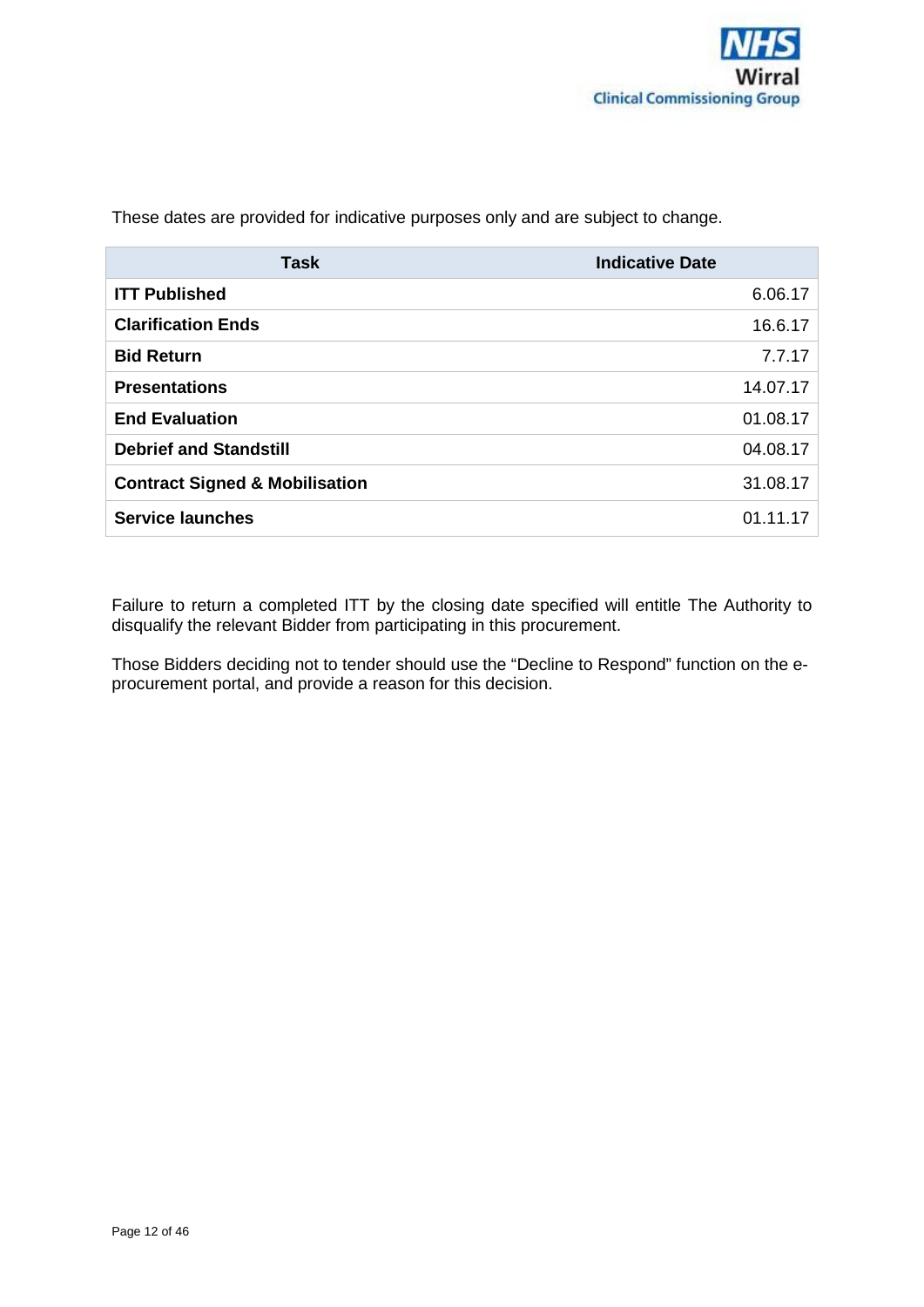

# **SCHEDULE C**

**CONDITIONS OF TENDER & Award Criteria**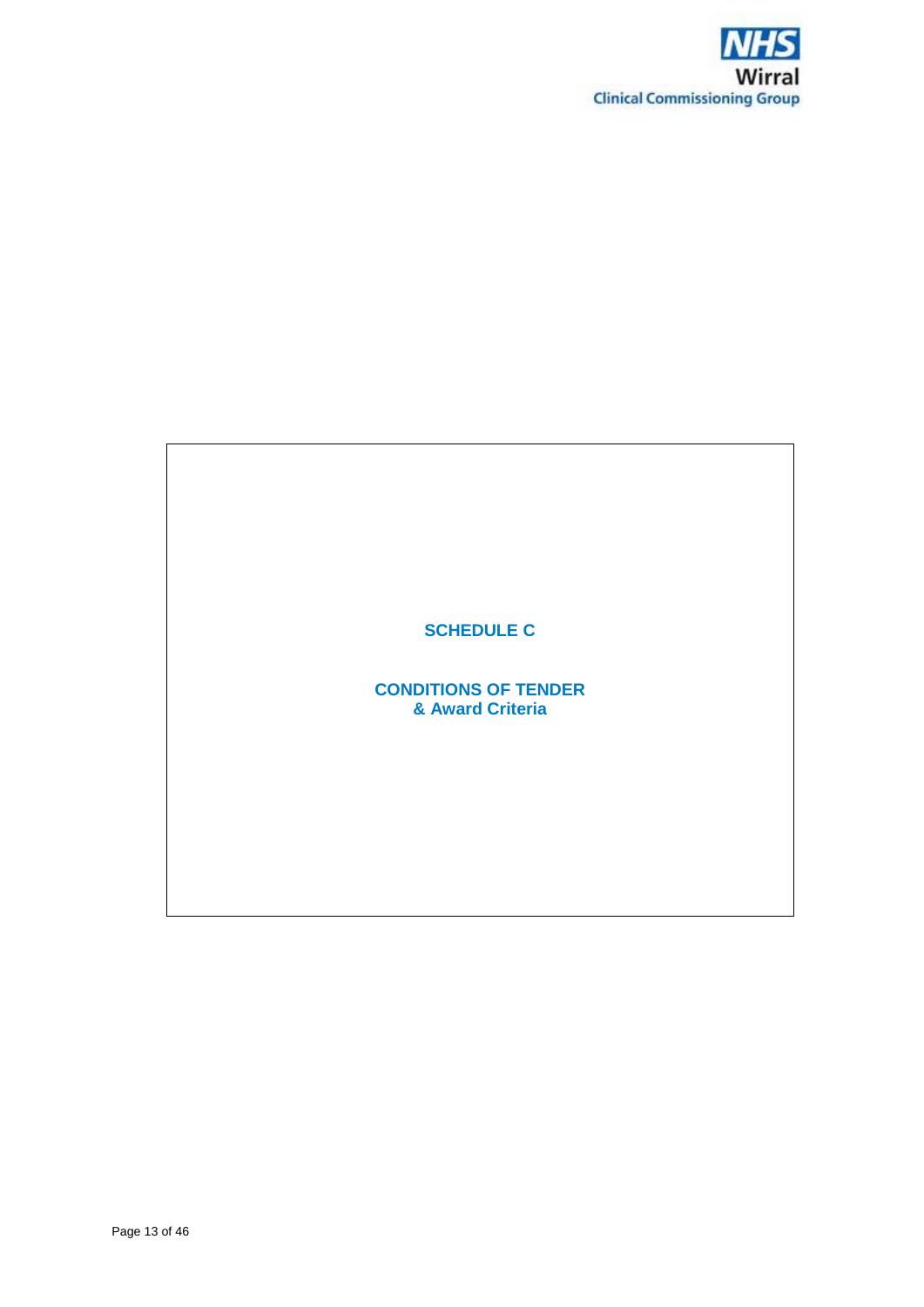

# **CONDITIONS OF TENDER**

## **1. Information and Confidentiality**

- 1.1 This ITT is intended for the exclusive use of the Bidder and is provided on the express understanding that this ITT and the information contained in it or, provided in connection with it, will be regarded and treated as strictly confidential. This ITT and all related materials may not be reproduced in whole or in part nor furnished to any persons other than the bidder, save for the purpose of:
	- taking legal or other advice in connection with completing the ITT; and/or
	- obtaining input from relevant organisations relevant to the Bidder's response to the ITT; and/or
	- obtaining input from any other parties who the Bidder demonstrates will provide information relevant to the ITT response but subject always to the prior written consent of the Authority to such disclosure (which they may withhold in their absolute discretion).

In each of the above cases, the Bidder must obtain confidentiality undertakings from any such parties prior to disclosure of at least equivalent strength to those set out above.

Upon written request from the Authority, the bidder shall promptly provide evidence to the Authority that such undertakings have been provided to the Bidder.

- 1.2 The Bidder must ensure that, to the best of its knowledge and belief, the information contained in its completed ITT is accurate and contains no material misrepresentation.
- 1.3 This invitation and its accompanying documents shall remain the property of the Authority and must be returned on demand.
- 1.4 Any notice to a Tenderer required under these Conditions to be given in writing, shall be deemed to be duly served at the time of actual delivery if delivered to a physical address, or at the time of posting on the e-sourcing portal if communicated via the esourcing portal to the Bidder's nominated representative, or at the time of delivery in ordinary course of post if posted in a prepaid envelope addressed to the Tenderer by name, to the Tenderer's last known place of abode or business or, in the case of a company, the registered office of the company.
- 1.5 Estimated quantities, where inserted in the Invitation to Tender document, shall indicate only the probable requirements for the period referred to and the Contracting Authority shall not be bound to order such quantities.

## **2. Freedom of Information and other information disclosures**

2.1 The Authority is committed to open government and meeting legal responsibilities under the Freedom of Information Act 2000 (FOIA). Accordingly, any information created by or submitted to the Authority (including the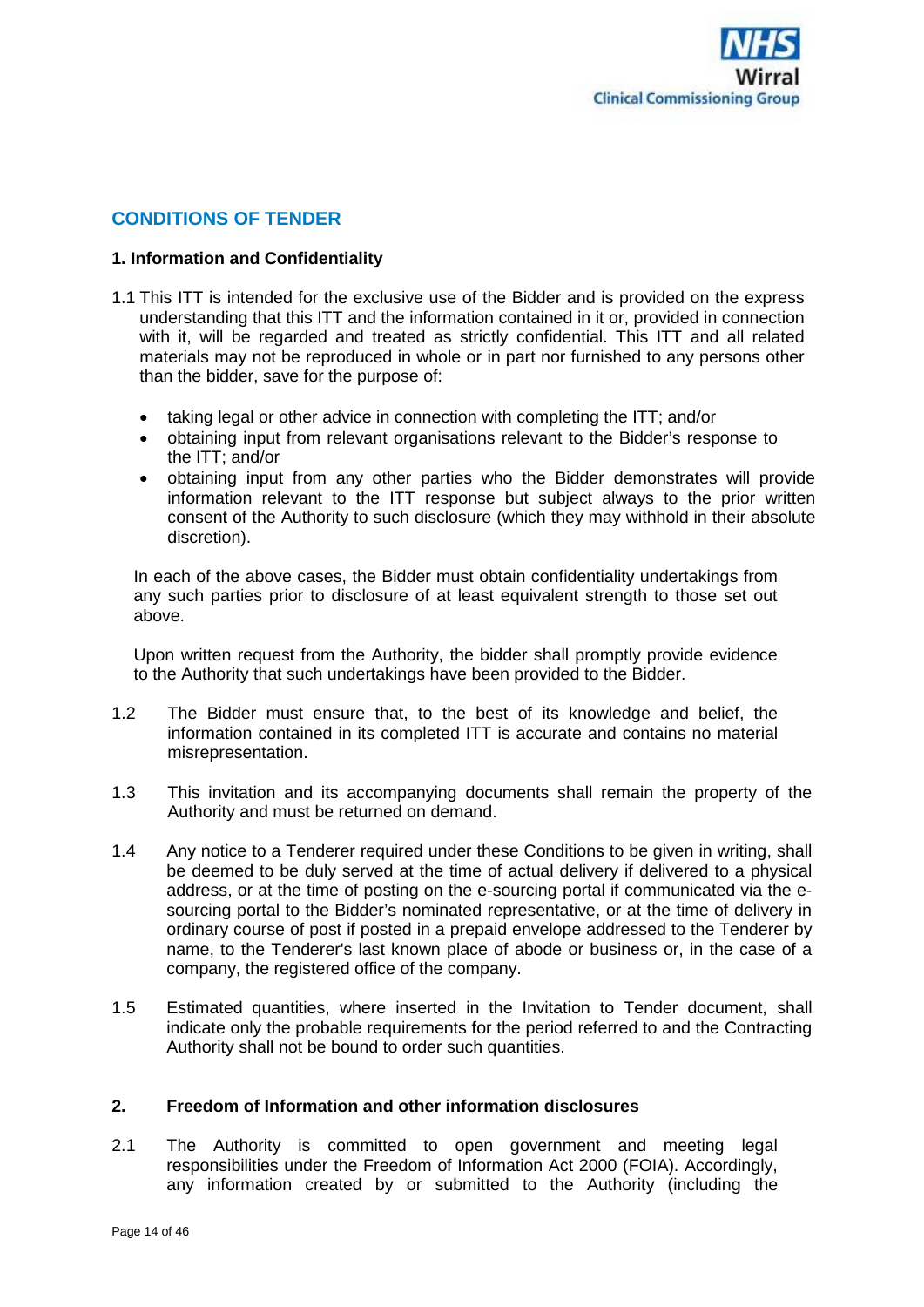information contained in the ITT and the submissions received from Bidders in response) may need to be disclosed by the Authority in response to a request for information.

- 2.2 The Authority may also decide to include certain information in their relevant publication scheme maintained under the FOIA. In making a submission, each bidder therefore acknowledges and accepts that the information contained therein may be disclosed under the FOIA.
- 2.3 Bidders must clearly identify any information supplied in response to the Tender, which they consider to be confidential or commercially sensitive and attach a brief statement of reasons why such information should be so treated and for what time period.
- 2.4 However, Bidders should be aware that even where a Bidder has indicated that information is commercially sensitive, the Authority is responsible for determining at their absolute discretion whether such information is exempt from disclosure under the FOIA, or must be disclosed in response to a request for information.
- 2.6 Bidders should also note that the receipt by the Authority of any information marked "confidential" or equivalent does not mean that the Authority accepts any duty of confidence by virtue of that marking, and the Authority has the final decision regarding the disclosure of any such information in response to a Request for Information.
- 2.7 In making a submission in response to this Tender, each Bidder acknowledges that the Authority may be obliged under the FOIA to disclose any information provided to it:
	- Without consulting the Bidder; or
	- Following consultation with the Bidder and having taken its views into account.
- 2.8 Bidders acknowledge that the Authority may be subject to the Environmental Information Regulations 2004 (EIR) and shall assist and co-operate with the Authority (at the Bidder's expense) to enable the Authority to comply with its information disclosure requirements contained in this legislation.
- 2.9 Bidders should be aware of the Authorities obligations and responsibilities under the EIR to disclose, on request, recorded information held by the Authority. Information provided by Bidders in connection with this procurement process, or any contract that may be awarded as a result of this process, may therefore have to be disclosed by the Authority in response to such a request, unless the Authority decides that one of the statutory exemptions under the EIR applies.

The Authority shall be responsible for determining, at its absolute discretion, whether the information submitted by a Bidder is exempt from disclosure in accordance with the provisions of the EIR.

2.10 Bidders acknowledge that the Authority and/or its members may be subject to the Government's public sector purchasing transparency requirements and that Authority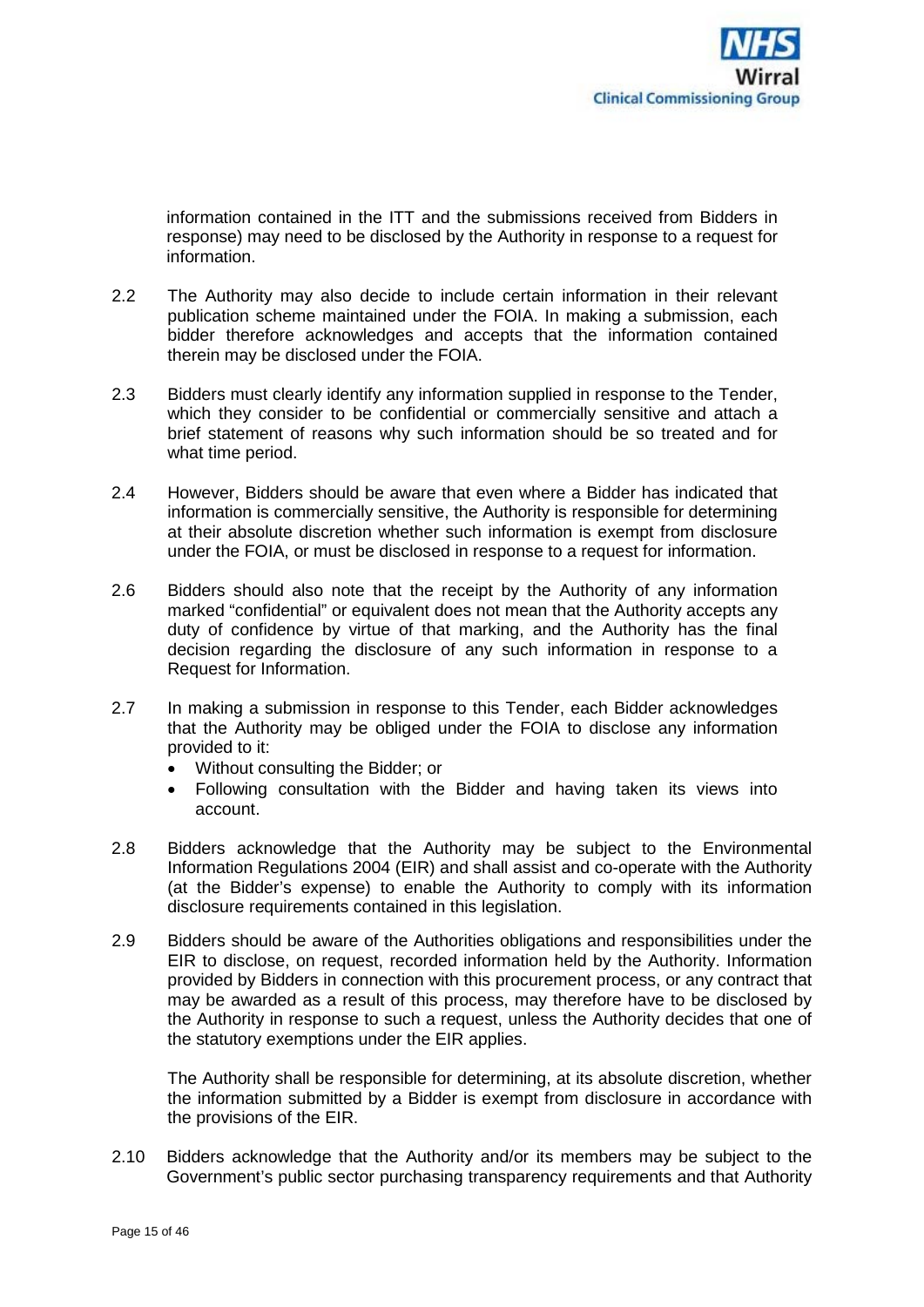

and/or its members may be required to publish on a Government online portal or otherwise details of this procurement process, including but not limited to the process documentation and the contract awarded.

#### **3. Prices**

- 3.1 Prices in the Price Schedule (Schedule G) must remain open for acceptance until 90 days from the closing date for the receipt of Tenders.
- 3.2 Prices on the schedule must be firm (i.e. not subject to variation) for the duration of the initial contract term. Any amendments to the fixed period will be rejected.
- 3.3 Where the accumulated costs materially exceed the advertised contract value (as published in the award notice), the authority reserves the right to terminate and retender the contract.
- 3.4 Where prices exceed that of the allocated budget for the project, the authority reserves the right to terminate the procurement or seek clarification from bidders to submit a secondary pricing schedule.

## **4. Tender Documentation and Submission**

- 4.1 Tenders must be for the supply of the whole of the specification upon the terms and conditions of the contract. Tenders for part or parts only of the specification or for different standards or frequencies or made subject to alternative terms or conditions may be rejected.
- 4.2.1 The offer should be strictly in accordance with the specification. Alternatives may be offered but all differences between such items and the Specification must be indicated in detail in the Bidder Response and Price Schedule.
- 4.3 Tenders must comprise:
- 4.3.1 the Standard Questionnaire Response
- 4.3.2 the Supply Response
- 4.3.3 the Price Schedule
- 4.3.4 the Form of Offer
- 4.3.5 the Certificate of Non-Canvassing
- 4.4 The Form of Offer must be signed by an authorised signatory, scanned and uploaded or signed digitally, and uploaded into the e tendering portal where indicated. In the case of a partnership, by a partner for and on behalf of the firm; in the case of a limited company, by an officer duly authorised, the designation of the officer being stated. Any signature included in the Tender will be deemed to be from an authorised person.
- 4.5 The Tender must be completed in full. Any Tender may be rejected which:
	- 4.5.1 contains gaps, omissions or obvious errors; or
	- 4.5.2 contains amendments which have not been initialled by the authorised signatory; or
	- 5.5.3 is received after the closing time.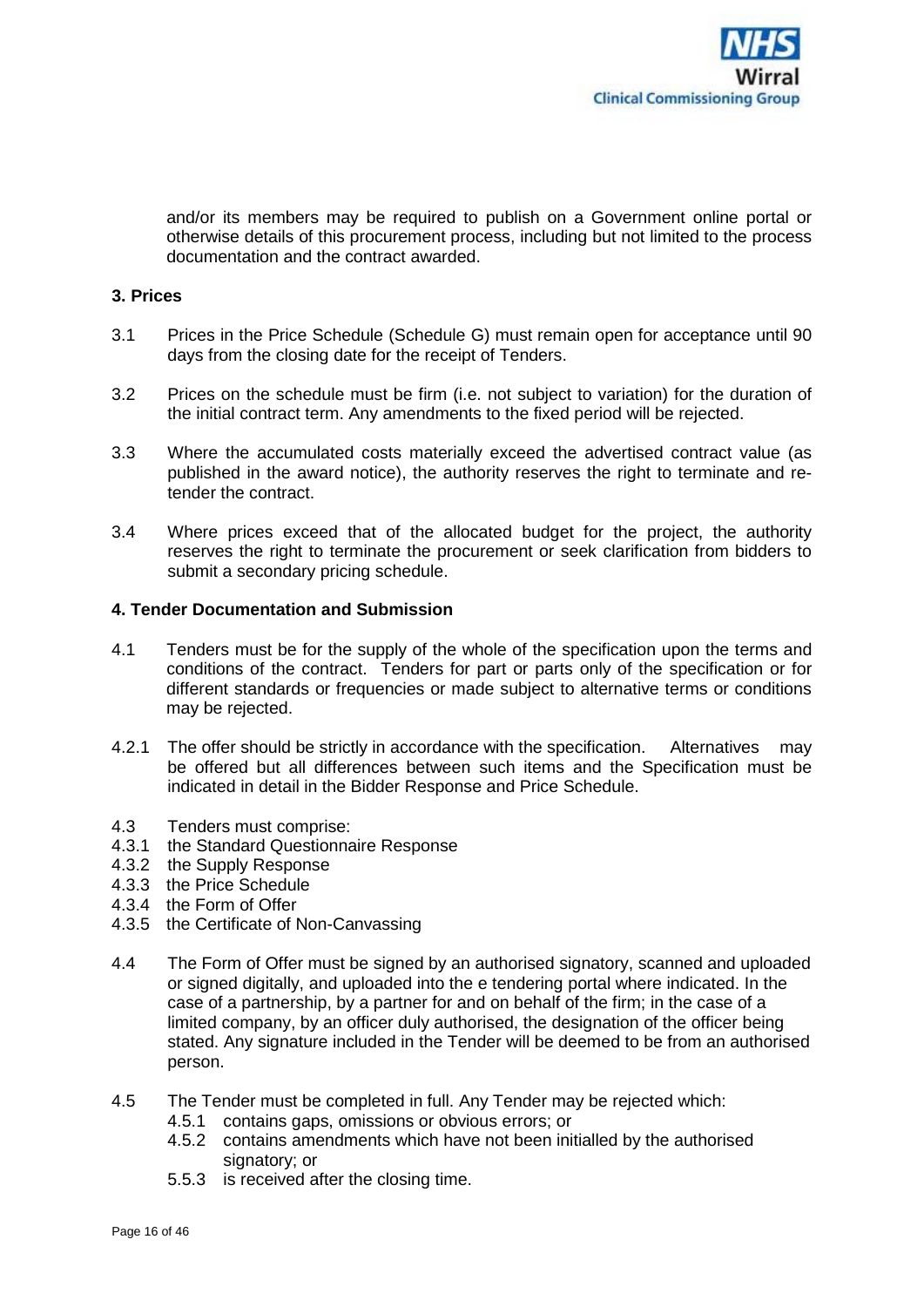

- 4.6 For help in completing the Tender compliantly with the requirements of this ITT please contact the Authority via the e-tendering portal messaging facility.
- 4.7 Offers must be written in English and submitted via the Authority tender website at **www.nhssourcing.co.uk**
- 4.8 The Authority may, at its own absolute discretion extend the closing date and time specified above without request. Any extension granted will apply to all Tenderers.

## **5. Rebates/Commissions**

5.1 In any application of rebates and commissions, Tenderers will be treated fairly and equitably within their markets. Furthermore, agreement will be reached between both parties on the process for relating payments to contractual activity.

## **6. Award Criteria**

6.1 The Contract will be awarded on the basis of the most economically advantageous offer which is judged on the following:

| Requirement                             | <b>Maximum Marks</b> | Total      |
|-----------------------------------------|----------------------|------------|
|                                         |                      | Percentage |
|                                         |                      | (weight) % |
| 1.0 Integrated MSK and Triage Service   | 52                   | 10%        |
| 2.0 Physiotherapy                       | 96                   | 25%        |
| 3.0 Rheumatology                        | 28                   | 4%         |
| 4.0 Pain                                | 20                   | 3%         |
| 5.0 Elective Orthopaedics               | 20                   | 3%         |
| 6.0 Podiatry                            | 8                    | 3%         |
| 7.0 Alternative interventions           | 4                    | 1%         |
| 8.0 Corporate Social Responsibility &   | 28                   | 1%         |
| governance                              |                      |            |
| 9.0 Integrated service summary and exit | 20                   | 20%        |
| 10.0 Commercial Response                | <b>NA</b>            | 30%        |

## 6.1.1 **Sub Criteria**

The sub criteria marks denoted against each area within the bidder response schedule.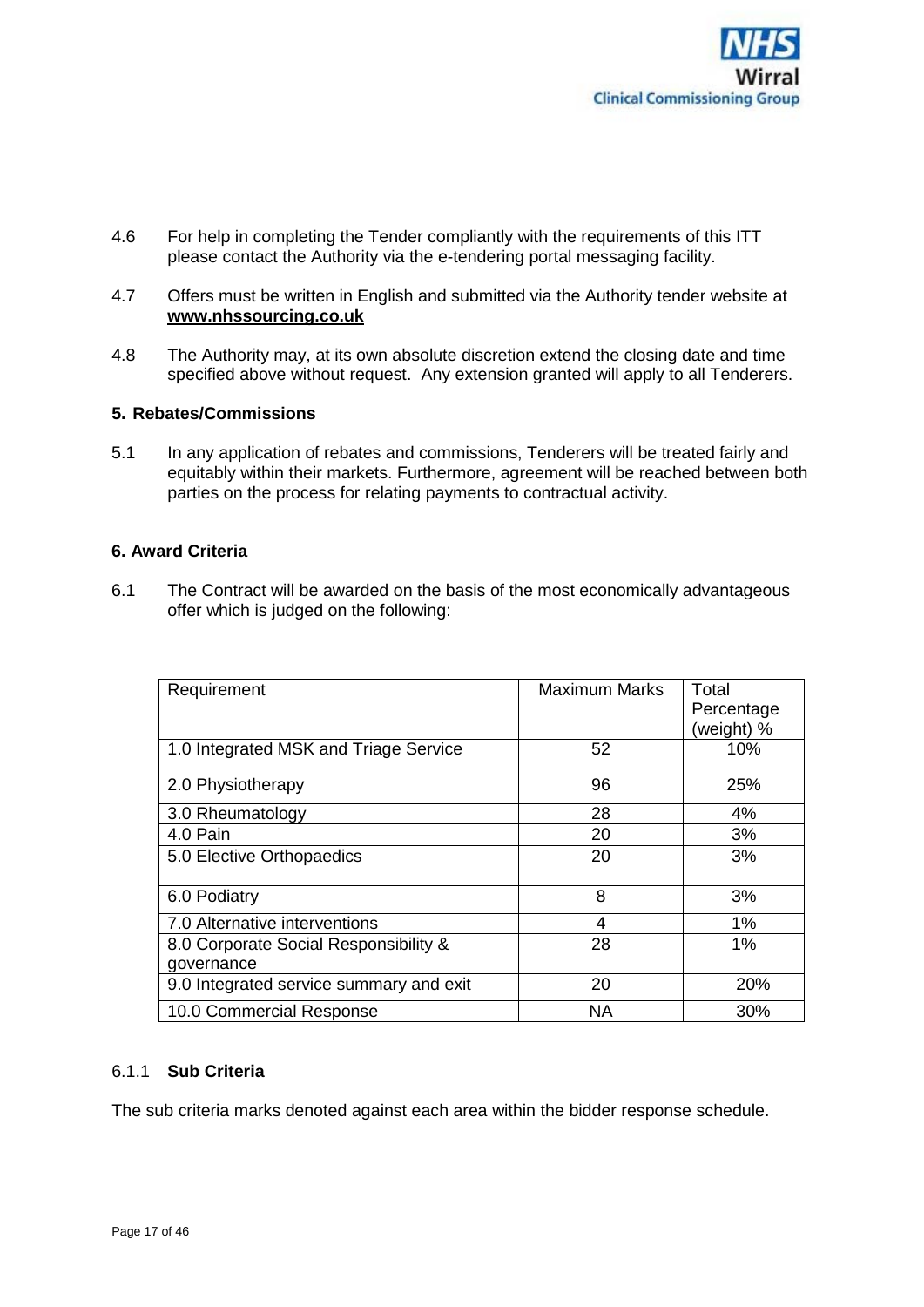

## 6.1.2. **Scoring methodology: non-price**

This methodology is for information only and will be used solely by the Authority for the evaluation of the tender returns. This methodology will apply where qualitative information is provided. Where an answer of Yes or No is required, 4 points will be awarded for an answer of Yes and 0 for an answer of No.

| Rate          | Qualifier                      |
|---------------|--------------------------------|
|               | No Confidence                  |
|               | Serious concerns               |
| $\mathcal{P}$ | Concerns, Some Confidence      |
| 3             | Acceptable, Confident          |
|               | <b>Exceptionally Confident</b> |

## 6.1.3 **Scoring methodology: price & rebates**

Prices will be assessed using the standard differential method:

$$
(\frac{Lower \, Bid \, Price}{Bid \, Price}) \times Criteria \, \% = Final \, Score
$$

Bidders are invited to give capitated budgets for each of the 6 financial periods the contract covers. Each financial period is weighted separately, adding up to a total commercial weight of 30%. This is to reflect the urgency of the service to deliver an immediate saving in-year.

## **7. TUPE**

- 7.1 The attention of Tenderers is drawn to the provisions of the European Acquired Rights Directive EC77/187 and TUPE (Transfer of Undertakings Protection of Employment Regulations). TUPE may apply to the transfer of the Contract from the present supplier to the new one, giving the present supplier's staff (and possibly also staff employed by any present sub-contractors) the right to transfer to the employment of the successful Tenderer on the same terms and conditions. The above does not apply to the self-employed.
- 7.2 Tenderers are advised to form their own view on whether TUPE applies, obtaining their own legal advice as necessary.
- 7.3 The Authority provides no warranty as to any information provided and the accuracy of any such information supplied and accepts no liability for any inaccuracies that is contained within it or for any omissions from such information. Tenderers must form their own view and make their own enquiries as to whether TUPE will apply and as to the workforce implications if it does.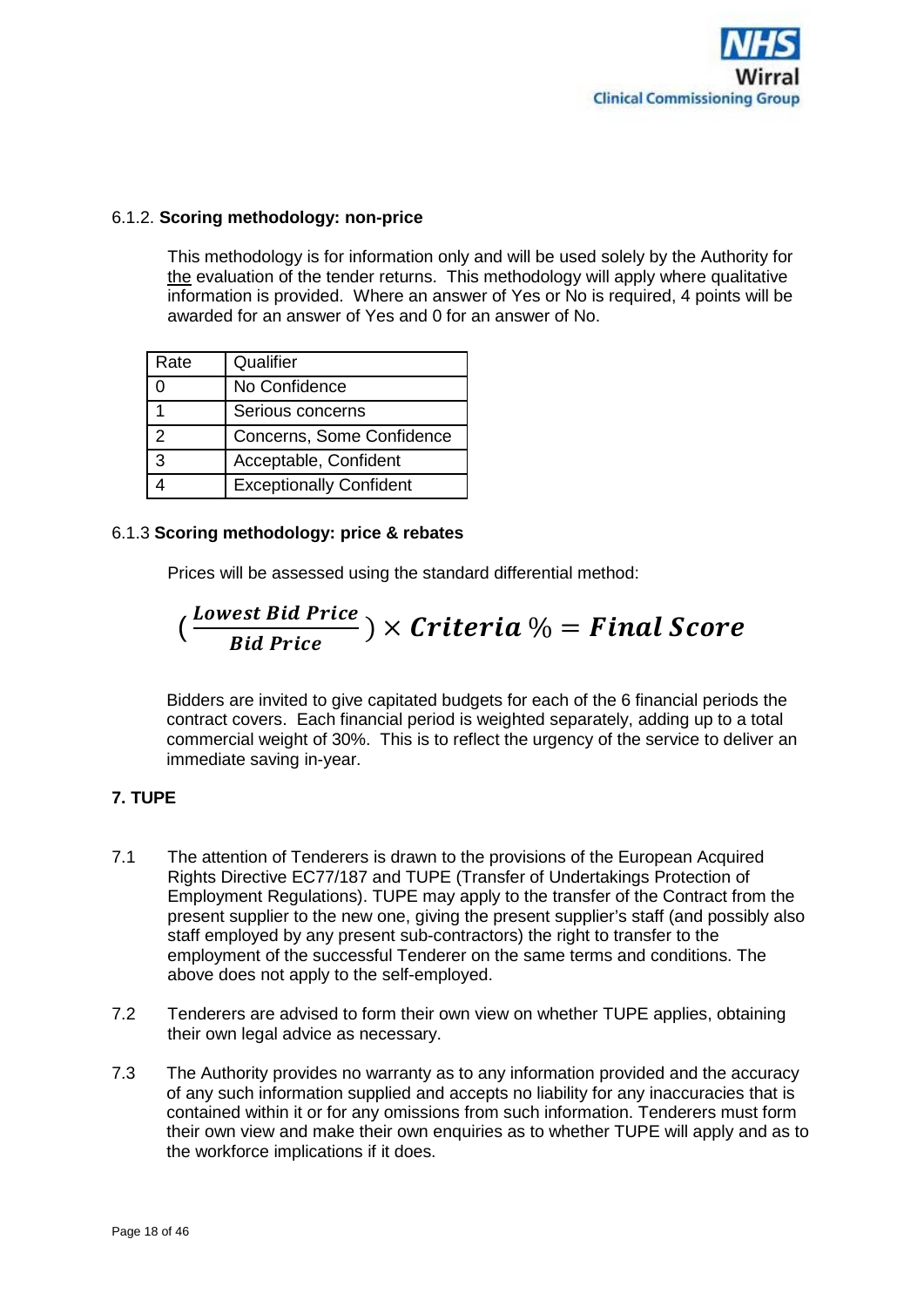

- 7.4 The successful supplier will be required to indemnify the Authority against all possible claims under TUPE.
- 7.5 It is a requirement that the successful supplier will pass on all details of their own workforce towards the end of the Contract period so that this information can be passed to other bona fide suppliers to enable them to assess their obligations under TUPE in the event of a subsequent transfer occasioned by a future tender process
- 7.6 The following information is the name of each provider by out-going service, which will be replaced by the new integrated service. No further TUPE information will be provided.

| <b>Service</b>               | <b>Current Providers</b>             |
|------------------------------|--------------------------------------|
| Physiotherapy                | <b>Wirral University Teaching</b>    |
|                              | <b>Hospital NHS Foundation Trust</b> |
|                              | Spire Healthcare Ltd                 |
|                              | Peninsula Health LLP                 |
|                              | <b>Wirral Community NHS</b>          |
|                              | <b>Foundation Trust</b>              |
|                              | The Integrated Care Clinics Ltd      |
|                              | Premier / Joints & Points            |
| Podiatry                     | Peninsula Health LLP                 |
|                              | <b>Wirral Community NHS</b>          |
|                              | <b>Foundation Trust</b>              |
| Pain Management              | <b>Wirral University Teaching</b>    |
|                              | <b>Hospital NHS Foundation Trust</b> |
|                              | Spire Healthcare Ltd                 |
| Rheumatology                 | <b>Wirral University Teaching</b>    |
|                              | <b>Hospital NHS Foundation Trust</b> |
|                              | Peninsula Health LLP                 |
| <b>Elective Orthopaedics</b> | <b>Wirral University Teaching</b>    |
|                              | <b>Hospital NHS Foundation Trust</b> |
|                              | Spire Healthcare Ltd                 |
|                              | Peninsula Health LLP                 |

## **8. Canvassing**

8.1 Each organisation forming part of a bid submission must not canvass, solicit or offer any gift or consideration whatsoever as an inducement or reward to any officer (or their partner) or employee (or their partner) of the Authority, or to any officer (or their partner) or employee (or their partner) of any Authority member organisation or to a person (or their partner) acting as an adviser to in connection with the selection of Bidders in relation to this procurement. Without limitation to the generality of the above obligation, any organisation that: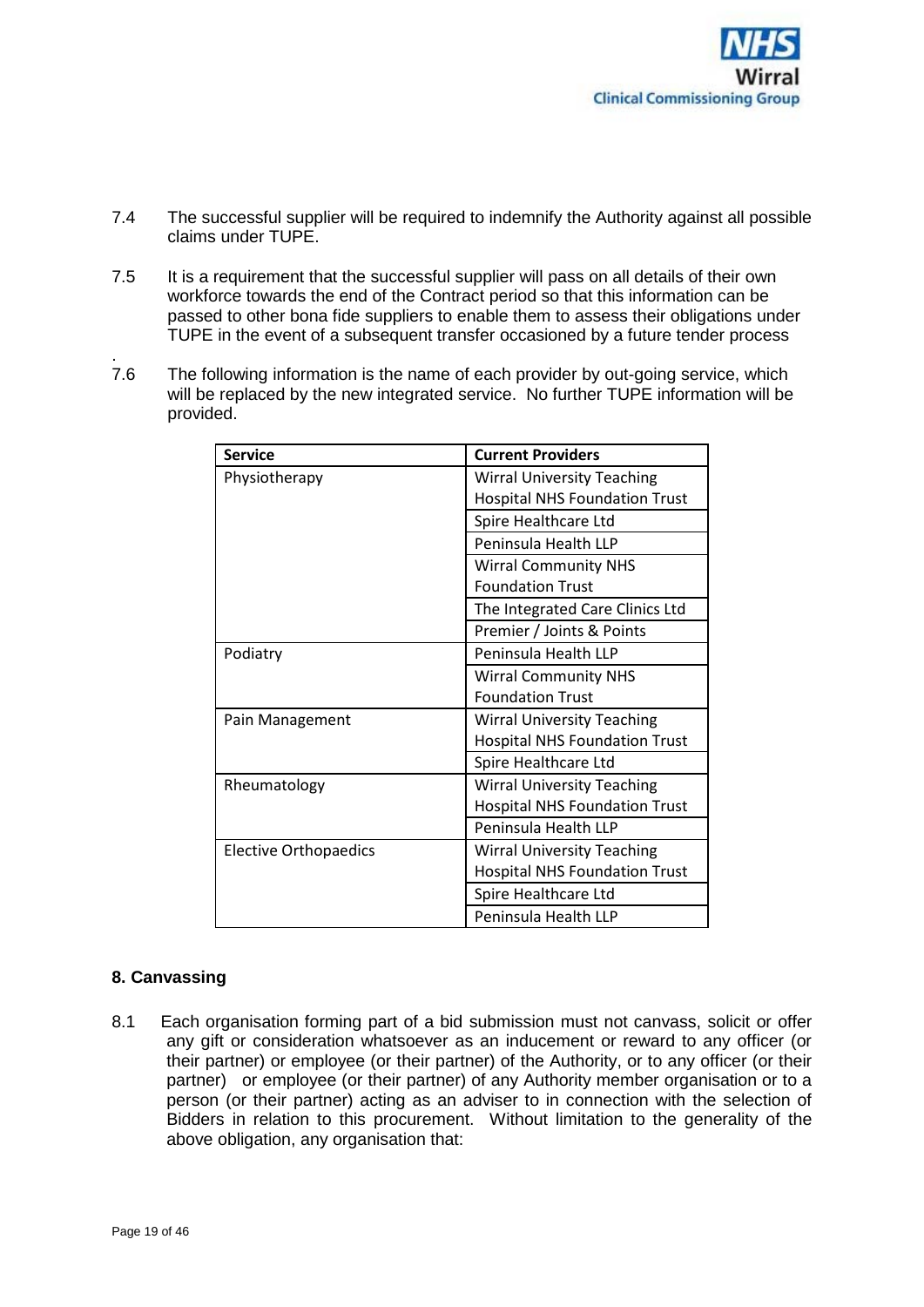

- directly or indirectly attempts to obtain information from any member, employee, agent or contractor of the Authority concerning the process leading to the award of the contract (save as expressly provided for in ITT; or
- directly or indirectly attempts to contact any member, employee, agent or contractor of the Authority concerning the process leading to the award of the contract (save as expressly provided for in the ITT; or
- directly or indirectly attempts to influence any member, employee, agent or contractor of the Authority concerning the conduct of the process leading to the award of the contract, or the structure of the procurement process, or the structure of the contractual opportunity, save where this occurs in a manner provided for in the ITT;
- directly or indirectly canvasses any member, employee, agent or contractor of the Authority concerning the process leading to the award of the contract (save as expressly provided for in the ITT;

may be disqualified from the procurement process by the Authority in their absolute discretion. Where any organisation forming part of a bid submission is disqualified the entire bid submission shall be disqualified.

## **9. Collusive Tendering**

- 9.1 Any organisation forming part of a bid submission must neither disclose to, nor discuss with any other potential Bidder, or Bidder (whether directly or indirectly), any aspect of any response to any procurement documents. Without limitation to the generality of the above obligation, any organisation that:
	- fixes or adjusts the price included in its response to the ITT by or in accordance with any agreement or arrangement with any other bidder; or
	- communicates to any person other than Authority the price or approximate price to be included in its response to the ITT or information that would enable the price or approximate price to be calculated (except where such disclosure is made in confidence in order to obtain quotations necessary for the preparation of the response to the ITT or for the purposes of obtaining insurance or for the purposes of obtaining any necessary security); or
	- enters into any agreement or arrangement with any other potential bidder that has the effect of prohibiting or excluding that potential bidder from submitting a response to the ITT or as to the price to be included in any response to be submitted; or
	- offers or agrees to pay or give or does pay or give any sum of money, inducement or valuable consideration directly or indirectly to any person for doing or having done or causing or having caused to be done any act or omission in relation to any other response to the ITT or proposed response to the ITT;
	- may be disqualified from the procurement process by the Authority in their absolute discretion. Where any organisation forming part of a bid submission is disqualified the entire bid submission shall be disqualified.

#### **10. Guarantees**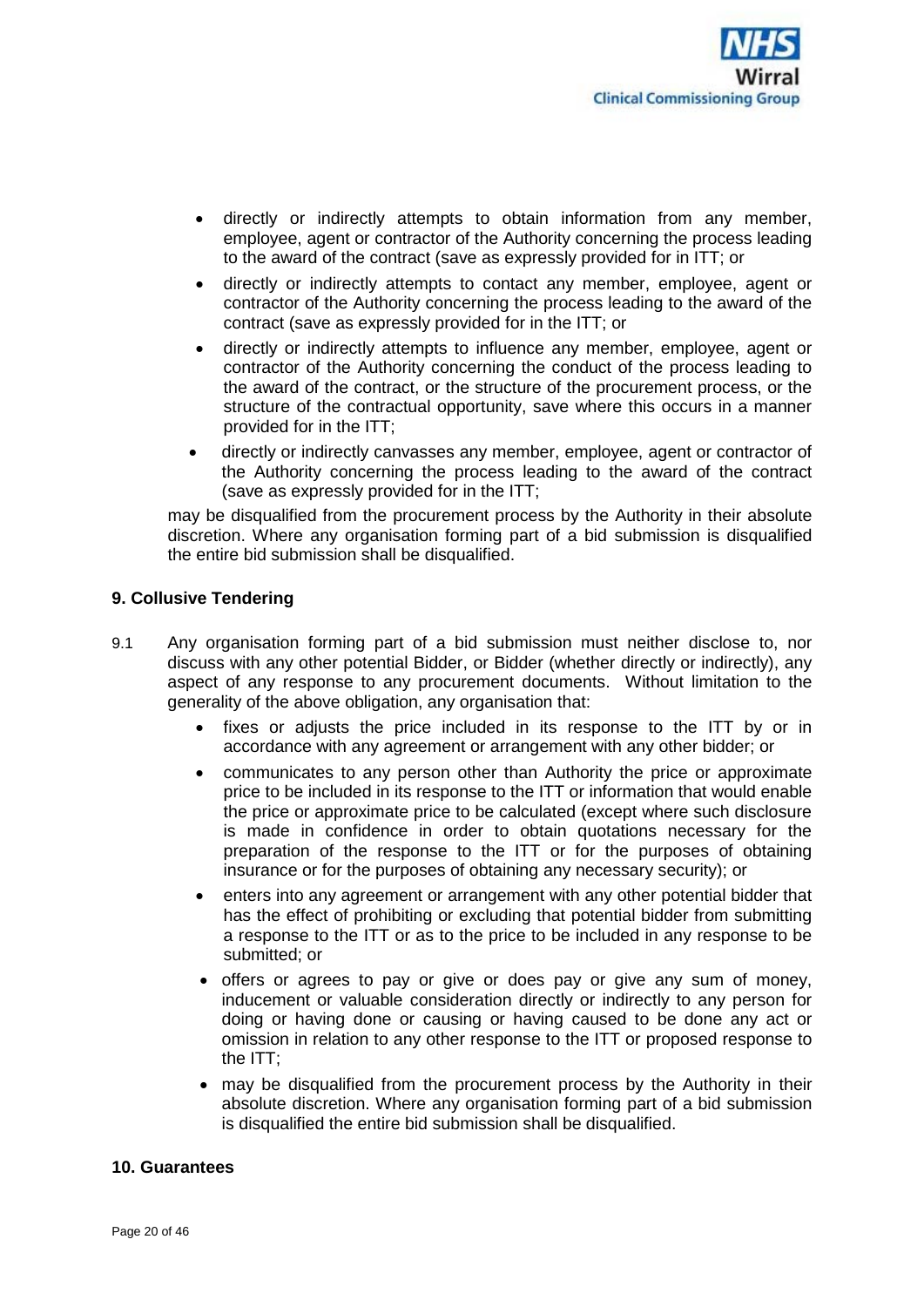

- 10.1 If the successful Tenderer is a subsidiary Company within the meaning of S1159 of the Companies Act 2006 (as amended) it shall also provide to the Authority within 28 days receipt of written acceptance of the Tender a Guarantee by its holding Company (as defined by the Companies Act 2006) to secure the due performance by the successful Tenderer of its obligations to the Contracting Authority
- 10.2 If the successful Tenderer shall fail to provide the Guarantee within the period specified in 10.1 above, the Authority shall by written notice to the Tenderer be entitled to treat such failure as putting an end to the Contract between the Authority and the Tenderer, and the Tenderer, shall thereupon be liable to pay to the Authority damages, for such failure of such sum as shall be equivalent to the difference between the total whole term contract price of the contract with the successful tenderer and the total whole term contract price of the contract offered by the second placed Tender received by the Authority which at the date such notice is given is still open for acceptance by the Authority.

## **11. The Contract Terms and Conditions**

- 11.1 This procurement exercise concerns the conclusion of a Contract under which a single Tenderer will be appointed (as denoted in the opportunity listing or OJEU notice) to supply the offering as described in Schedule D the specification, to the Authority on the terms agreed. A copy of the specimen Contract including the contract terms and conditions can be found in Schedule E.
- 11.2 Upon concluding the procurement process the signed acceptance of the specimen contract shall be issued to the successful bidder. This will form the contract.

#### **12 Disclaimer**

The information contained in this ITT is presented in good faith and does not purport to be comprehensive or to have been independently verified.

Neither the Authority, or any of its members, nor any of their advisers accept any responsibility or liability in relation to its accuracy or completeness or any other information which has been, or which is subsequently, made available to any bidder, any relevant organisation, bidder guarantors, their financiers or any of their advisers, orally or in writing or in whatever media.

Interested parties and their advisers must therefore take their own steps to verify the accuracy of any information that they consider relevant, but are not entitled to rely on any statement or representation made by the Authority, or any of its members or any of their advisers.

Nothing in this ITT is, nor shall be relied upon as, a promise or representation as to any decision by the Authority in relation to this procurement. No person has been authorised by the Authority, or their advisers or consultants to give any information or make any representation not contained in the ITT and, if given or made, any such information or representation may not be relied upon as having been so authorised.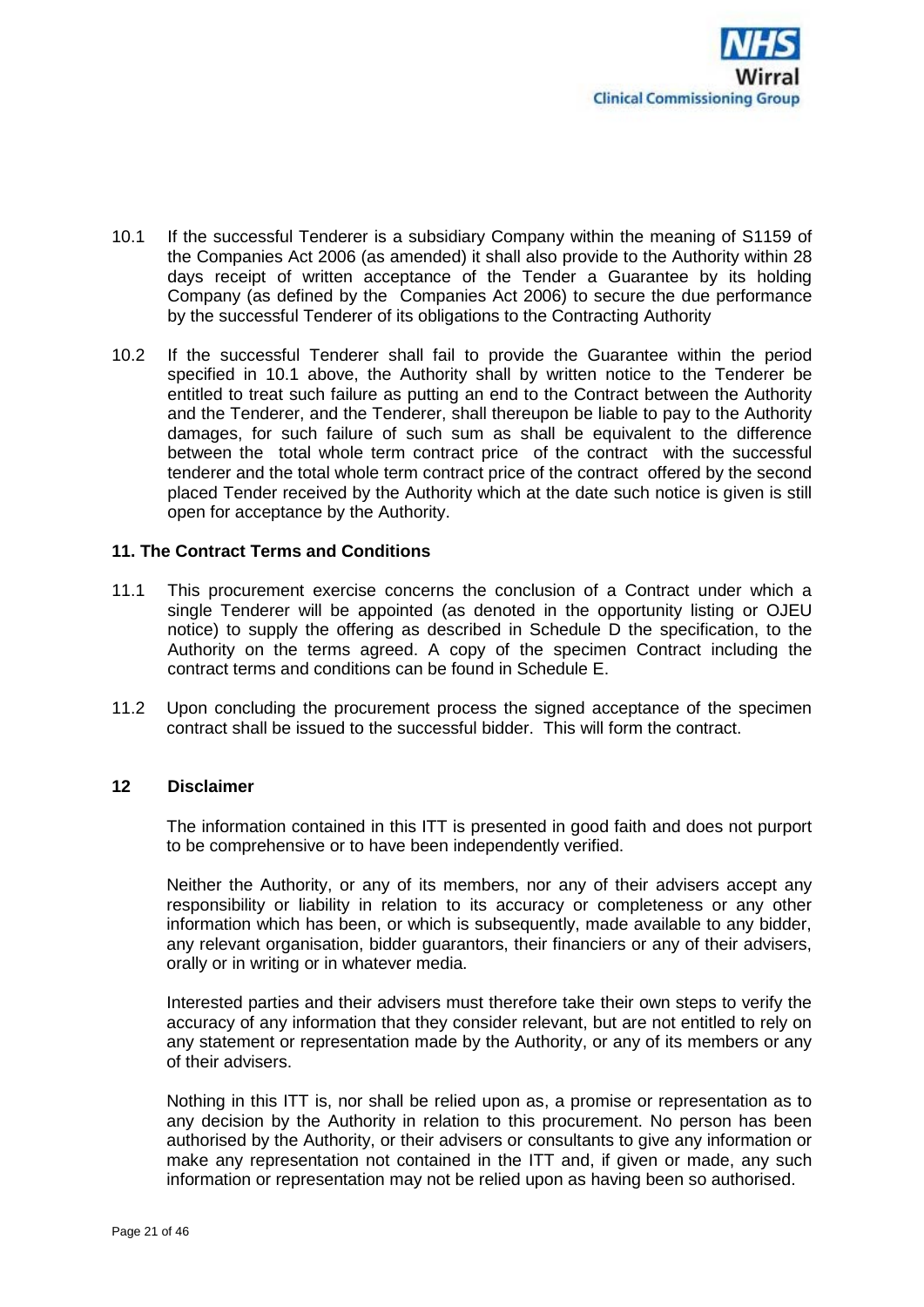

Nothing in the ITT or any other pre-contractual documentation shall constitute the basis of an express or implied contract that may be concluded in relation to this procurement exercise, nor shall such documentation / information be used in construing any such contract. Each Bidder must rely on the terms and conditions contained in any contract when, and if, finally executed, subject to such limitations and restrictions that may be specified in such contract. No such contract will contain any representation or warranty in respect of the ITT or other pre-contract documentation.

The Authority, accept no liability for any loss, liability, cost or expense (including legal expenses) incurred by any Bidder in preparing for or participating in this tender process, howsoever arising (whether under contract, tort or under any statutory provision or otherwise) including under any implied contract between Authority and any Bidder arising by virtue of this tender process.

The Authority reserve the right to change the basis of, or the procedures (including the timetable) relating to, the procurement process, to reject any, or all, of the SQ submissions and ITT bids, not to invite a Potential Bidder to proceed further, not to furnish a potential Bidder with additional information nor otherwise to negotiate with a potential Bidder in respect of the procurement.

The Authority shall not be obliged to appoint any of the Bidders and reserves the right not to proceed with the procurement, or any part thereof, at any time.

## **13 Bidder changes**

Bidders are subject to an ongoing obligation to notify the Authority of any material changes in their identity, financial or other circumstances. This includes, but is not limited to, changes to the identity of partner organisations or sub-contractors or the ownership or financial or other circumstances thereof and solvency of the Bidder. The Authority should be notified of any material change as soon as it becomes apparent.

Failure to notify the Authority of any material changes or to comply with any of these provisions may lead to a Bidder being liable for disqualification from the procurement. The Authority reserves the right to refuse to allow such a change and to disqualify any Bidder from further participation in the procurement process. The Authority may take into account whether such change is material to the delivery of the contract.

#### **14 Procurement Costs**

Each Bidder will be responsible for its own costs and expenses (including legal costs and expenses) incurred throughout each stage of the procurement process. The Authority will not be responsible for any costs incurred by any Bidder or any other person through this process, including but not limited to any exit or de-commissioning costs.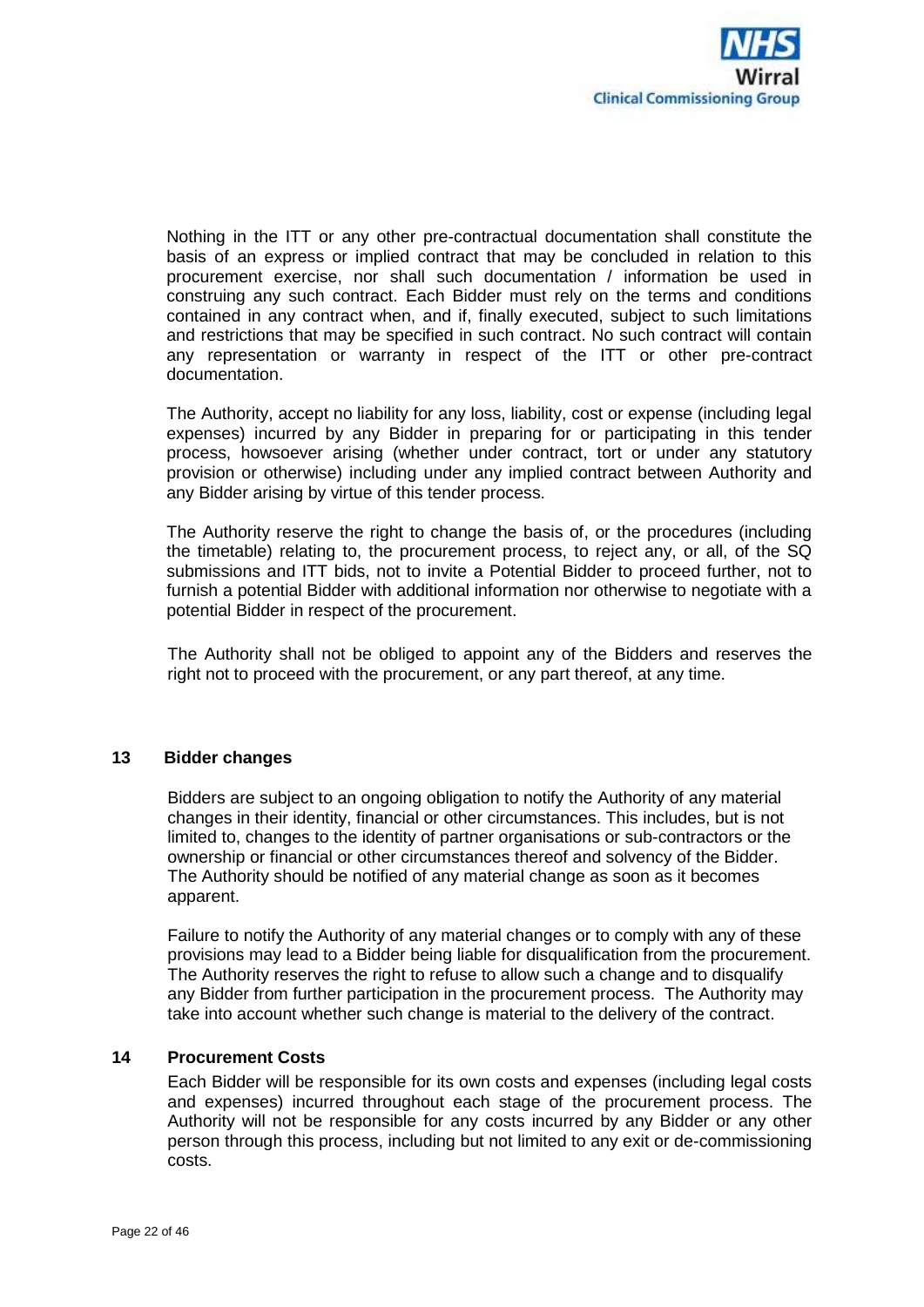

The Authority will not be responsible for any costs and expenses (including legal costs and expenses) that result from delay to this procurement process or from the abandonment of this procurement process.

#### **15 Publicity**

No publicity regarding this procurement process or the award of any contract will be permitted unless and until the Authority has given express written consent to the relevant communication and has approved the detail of any such communication. Without prejudice to the generality of the foregoing, no statements shall be made to the media regarding the nature of any response to the SQ or any ITT relating to this process, its contents, any ongoing dialogue between the Authority and any Bidder or any proposals relating to it, without the prior written consent of the Authority

#### **16 IPR**

All procurement documentation issued in connection with this procurement shall remain the property of the Authority and shall be used by the Bidder only for the purposes of this procurement.

## **17 Law and Jurisdiction**

Any dispute (including non-contractual disputes or claims) relating to this procurement shall be governed by and construed in accordance with the laws of England and Wales.

The courts of England and Wales shall have exclusive jurisdiction to settle any dispute or claim that arises out of or in connection with this procurement (including non-contractual disputes or claims).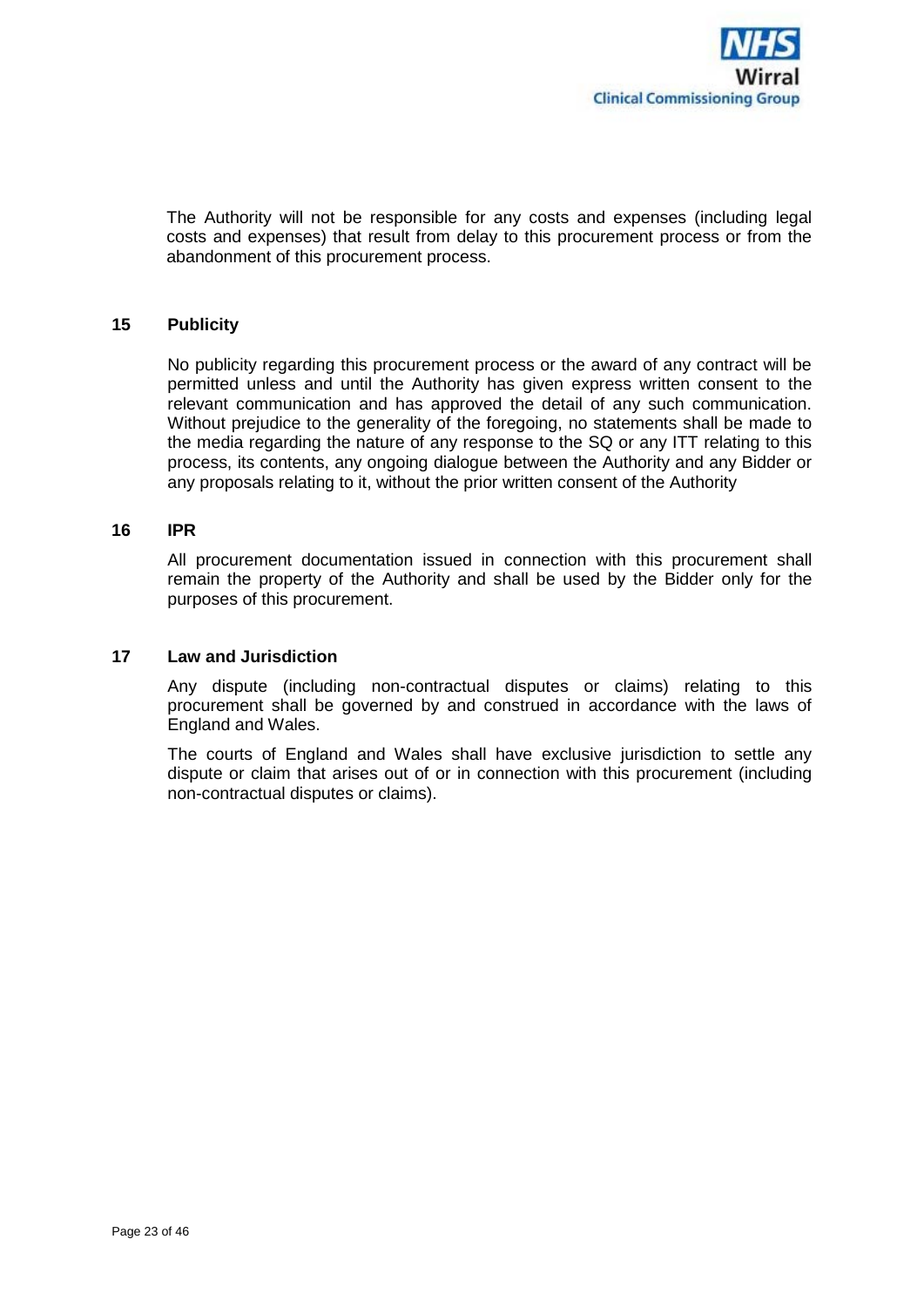

**SCHEDULE D**

**SPECIFICATION**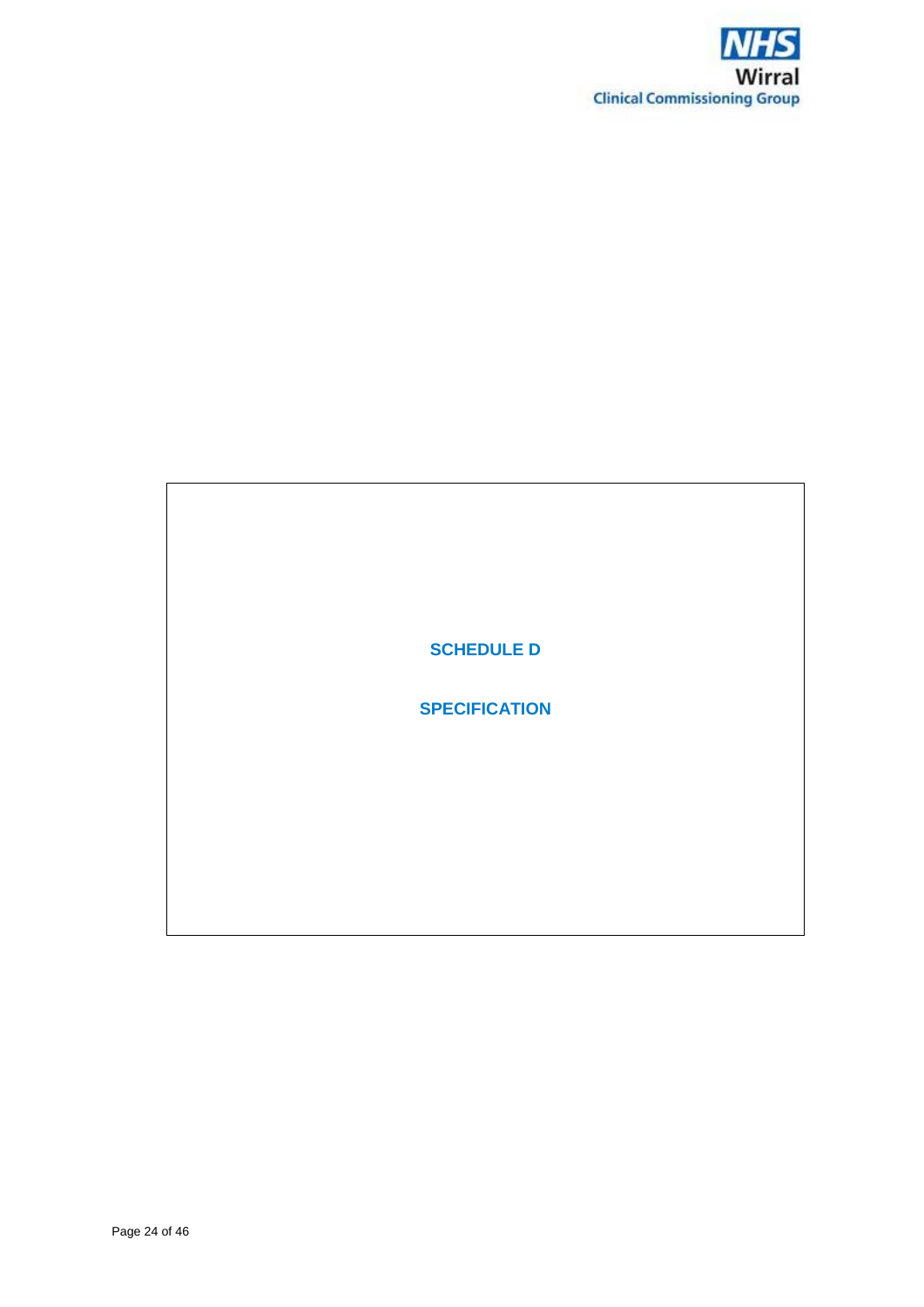

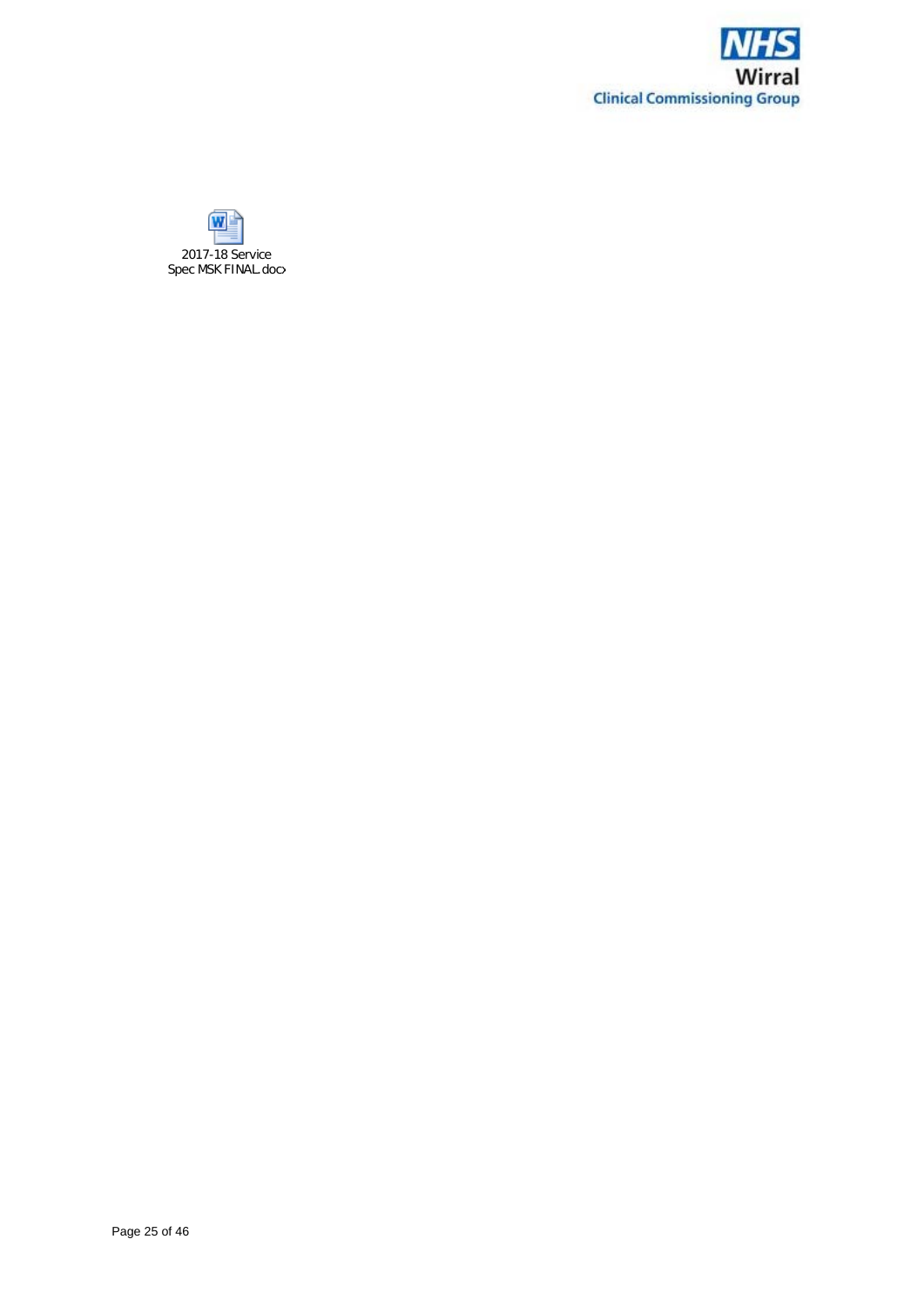

**SCHEDULE E**

**SPECIMEN CONTRACT**

**(INCLUDING CONRACT TERMS AND CONDITIONS)**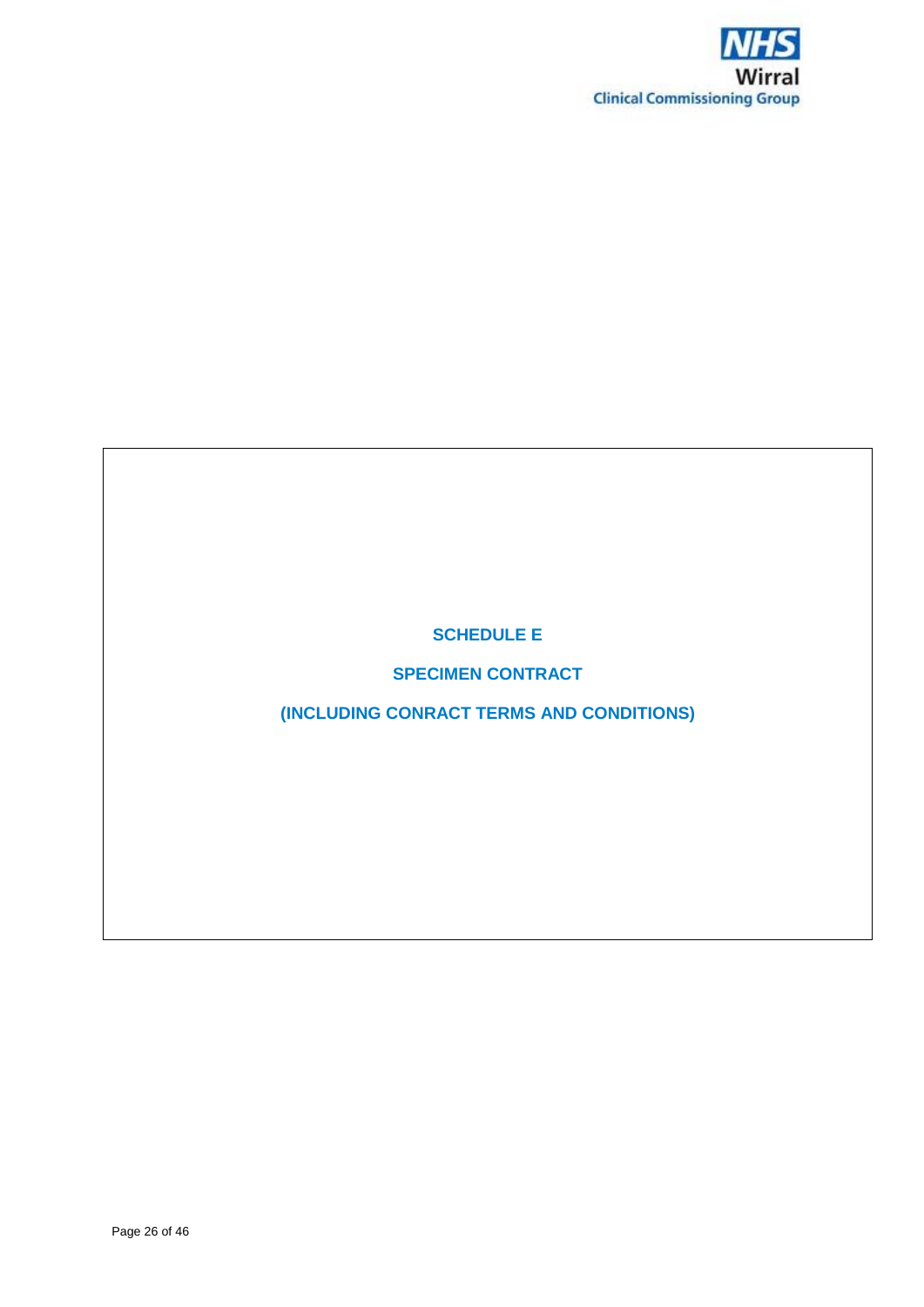

# **E: Template Contract and Terms and Conditions.**

**1. Template Particulars of Service**



**2. Template Service Conditions**



# **3. General Conditions**

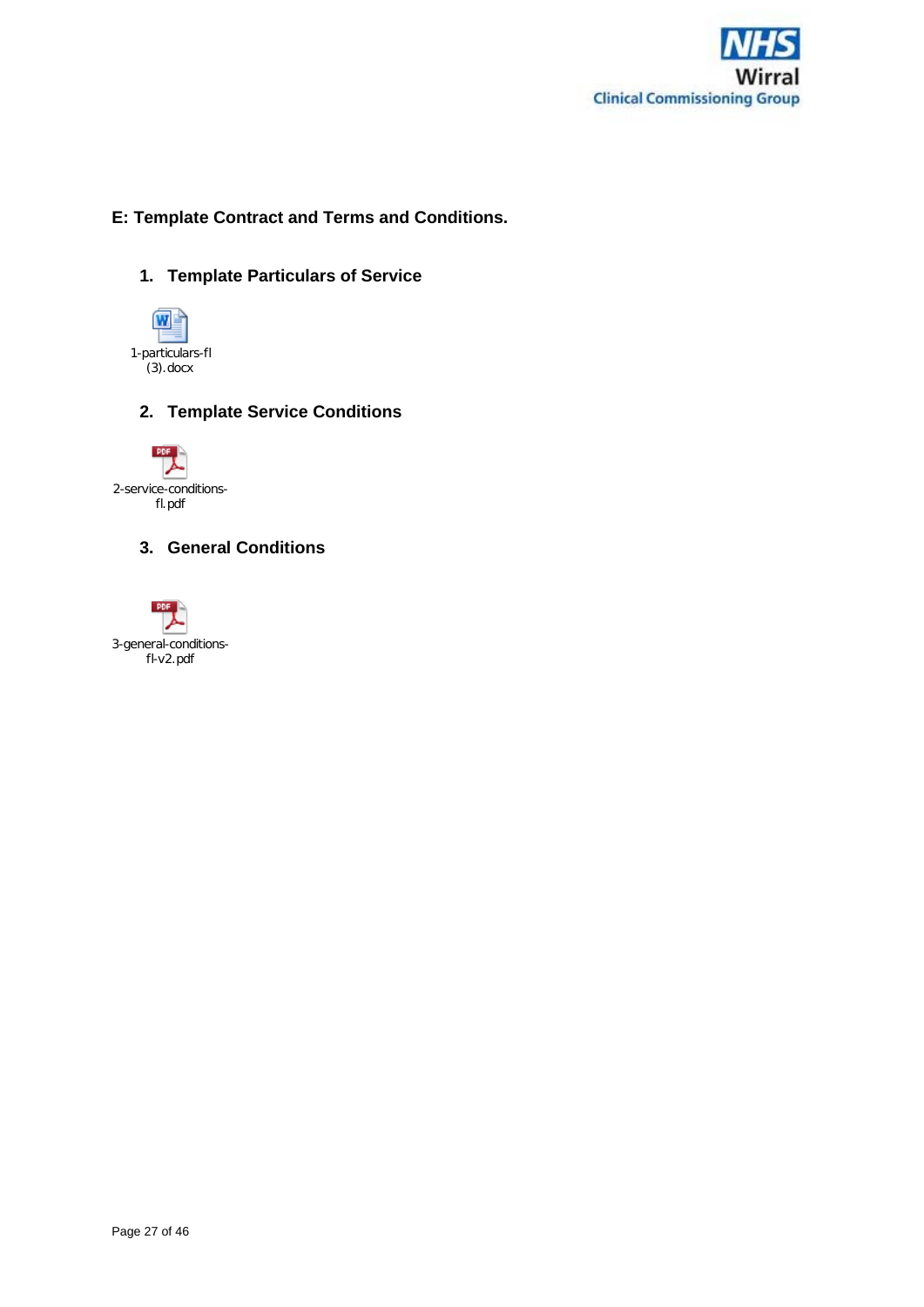

**SCHEDULE F**

**BIDDER RESPONSE**

**(for mandatory completion and return)**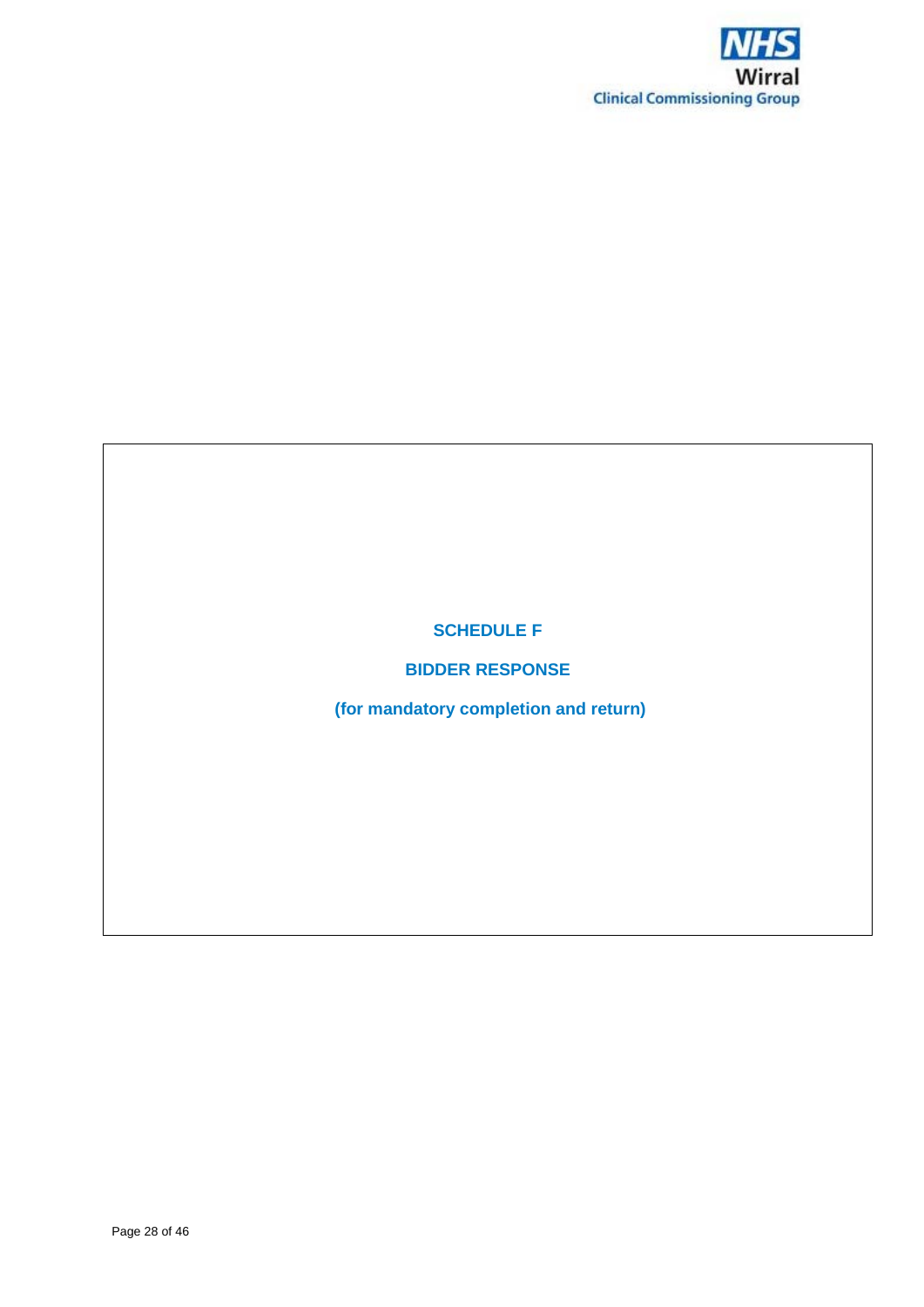# **\*\* TO BE COMPLETED\*\***

**(You may embed PDF/Word Responses to the document. There is no absolute word cap but please try and keep responses to within 500 words per question for proportionality)**

# **Integrated MSK Access and Triage Service**

| <b>Section 1</b> |                                                                                                                                                                                                                                                                                                                                                                                                                                                                  |         |
|------------------|------------------------------------------------------------------------------------------------------------------------------------------------------------------------------------------------------------------------------------------------------------------------------------------------------------------------------------------------------------------------------------------------------------------------------------------------------------------|---------|
| Q1.1             | How will you manage demand through the successful education and<br>empowerment of all of our Wirral population to understand when it is<br>appropriate to self-care (and how) and when they should seek further help<br>(and how)?                                                                                                                                                                                                                               | 4 Marks |
| Answer           |                                                                                                                                                                                                                                                                                                                                                                                                                                                                  |         |
| Q1.2             | What is your planned approach to the development of relationships with<br>primary care in relation to supporting the promotion of self-care, shared<br>decision making, and managing referral demand?<br>How will you manage GPs who repeatedly refer inappropriately to the<br>service?                                                                                                                                                                         | 4 Marks |
| <b>Answer</b>    |                                                                                                                                                                                                                                                                                                                                                                                                                                                                  |         |
| Q1.3             | What is your planned process for managing referrals which are<br>inappropriately sent as urgent or routine, or have been inappropriately<br>identified as MSK, or have be inappropriately identified as non-2 week wait<br>cases?                                                                                                                                                                                                                                | 4 Marks |
| Answer           |                                                                                                                                                                                                                                                                                                                                                                                                                                                                  |         |
| Q1.4             | How will you select your clinical assessment staff to ensure they are<br>sufficiently trained, experienced and prepared to deal with the multiplicity<br>of MSK patients, their conditions and the resulting disability, both short and<br>long term?                                                                                                                                                                                                            | 4 Marks |
| <b>Answer</b>    |                                                                                                                                                                                                                                                                                                                                                                                                                                                                  |         |
| Q1.5             | How will you develop care plans with patients, ensuring Shared Decision<br>Making and reflective discussions take place and impact on planning?<br>What do you see as the most important element of care planning? How will<br>you ensure changes to these plans are communicated to the GP and<br>reflected in the patient held record?<br>How will you ensure the patient held record and the care plan are always<br>simultaneously updated and synchronised? | 4 Marks |
| Answer           |                                                                                                                                                                                                                                                                                                                                                                                                                                                                  |         |
| Q1.6             | What system is proposed for the prescribing, management of the individual<br>funding requests, home delivery, and monitoring of excluded drugs?                                                                                                                                                                                                                                                                                                                  | 4 Marks |
| Answer           |                                                                                                                                                                                                                                                                                                                                                                                                                                                                  |         |
| Q1.7             | Describe how you will ensure equitable care is delivered for the population                                                                                                                                                                                                                                                                                                                                                                                      | 4 Marks |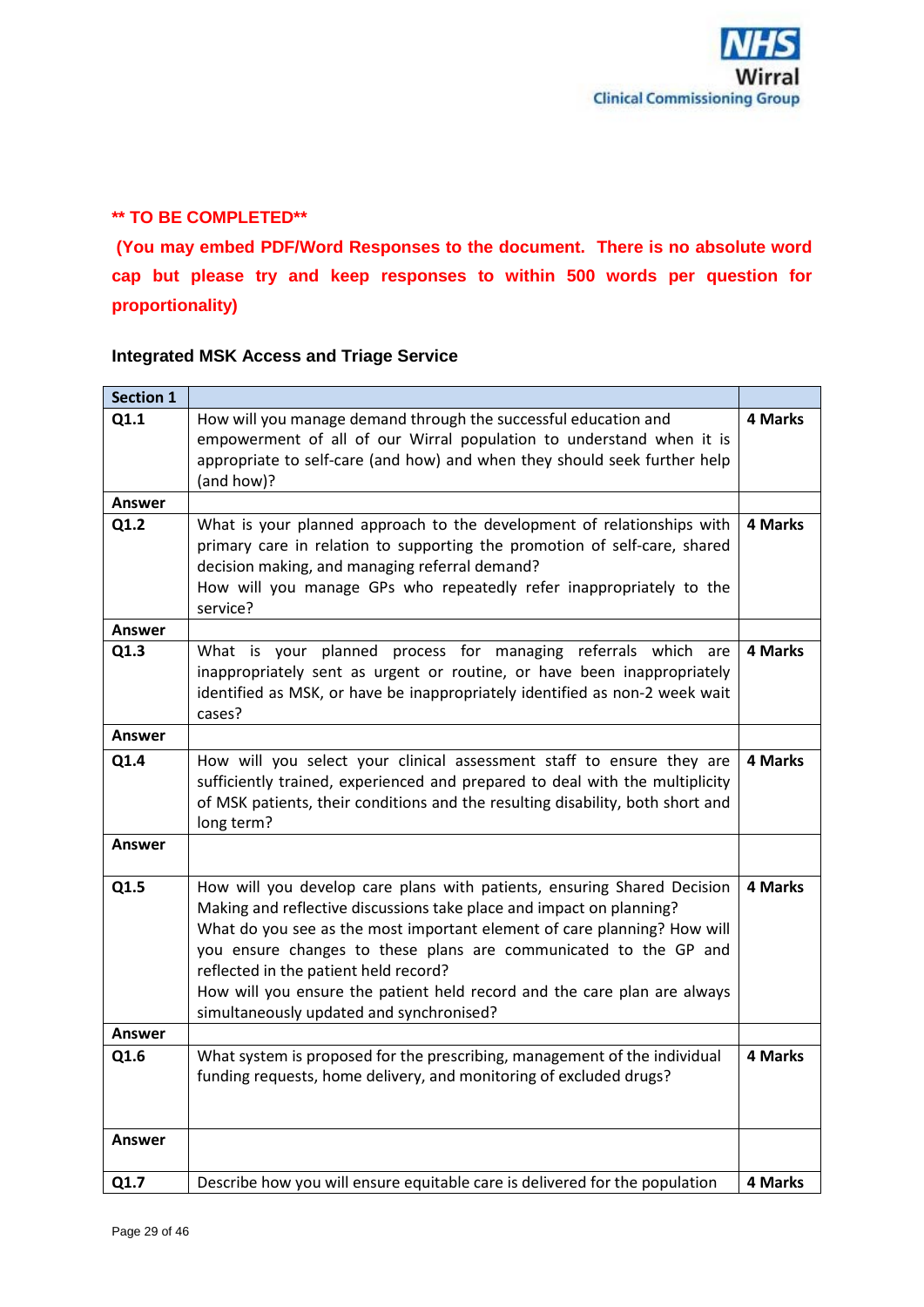

|               | across each Wirral constituent locality, including your method and approach                                                                           |         |
|---------------|-------------------------------------------------------------------------------------------------------------------------------------------------------|---------|
|               | to service delivery for each of the following patient examples and potential                                                                          |         |
|               | pitfalls:                                                                                                                                             |         |
|               |                                                                                                                                                       |         |
|               | A young person with schizophrenia with suspected early                                                                                                |         |
|               | inflammatory arthritis                                                                                                                                |         |
|               | A patient referred by a GP with chronic pelvic pain where a treatable                                                                                 |         |
|               | gynaecological cause has been excluded                                                                                                                |         |
|               | A patient who is receiving biological treatment for rheumatoid                                                                                        |         |
|               | arthritis who leaves a message on the helpline explaining they have                                                                                   |         |
|               | just been diagnosed with shingles                                                                                                                     |         |
|               | A frail elderly patient having an elective hip replacement with<br>٠                                                                                  |         |
|               | complex social needs living in a rural area                                                                                                           |         |
| <b>Answer</b> |                                                                                                                                                       |         |
| Q1.8          | How, as the Prime Provider, will you operationally organise referrals to Sub-                                                                         | 4 Marks |
|               | contractors within the integrated MSK service for investigations and / or                                                                             |         |
|               | treatment?                                                                                                                                            |         |
|               | How will you manage the transfer of clinical risk and ensure that there is                                                                            |         |
|               | continuity of care (in particular for those on an Enhanced Recovery                                                                                   |         |
|               | Pathway) including the postoperative                                                                                                                  |         |
|               | transfer back to the MSK triage?                                                                                                                      |         |
|               |                                                                                                                                                       |         |
| <b>Answer</b> |                                                                                                                                                       |         |
|               |                                                                                                                                                       |         |
| Q1.9          | What process will you put in place to ensure that the patient, their carers,                                                                          | 4 Marks |
|               | their Proactive Care Service keyworker if appropriate, and their GP are all                                                                           |         |
|               | promptly updated with relevant information throughout their time under                                                                                |         |
|               | the care of the MSK service and upon discharge?                                                                                                       |         |
| <b>Answer</b> |                                                                                                                                                       |         |
|               |                                                                                                                                                       |         |
| Q1.10         |                                                                                                                                                       | 4 Marks |
|               | How will you manage the patient's transition out of the MSK service? If a<br>patient is re-referred for the same condition, in what circumstances and |         |
|               | within what timeframe would you consider it a 'failed discharge' and what                                                                             |         |
|               | will you do about this?                                                                                                                               |         |
| Answer        |                                                                                                                                                       |         |
| Q1.11         | Please describe how as Prime Provider you will assure yourself and WCCG                                                                               | 4 Marks |
|               | that all parts of your MSK service are meeting these minimum service                                                                                  |         |
|               | standards and specifically, how your workforce in terms of resourcing,                                                                                |         |
|               | planning, recruitment, training and retention will be arranged to                                                                                     |         |
|               | accommodate these minimum standards across your MSK model.                                                                                            |         |
| <b>Answer</b> |                                                                                                                                                       |         |
|               |                                                                                                                                                       |         |
| Q1.12         | WCCG is committed to patient choice. Patient choice as articulated in the                                                                             | 4 Marks |
|               | NHS Constitution requires patients to be given choice of consultant or                                                                                |         |
|               | consultant led team for their first outpatient appointment. It is equally                                                                             |         |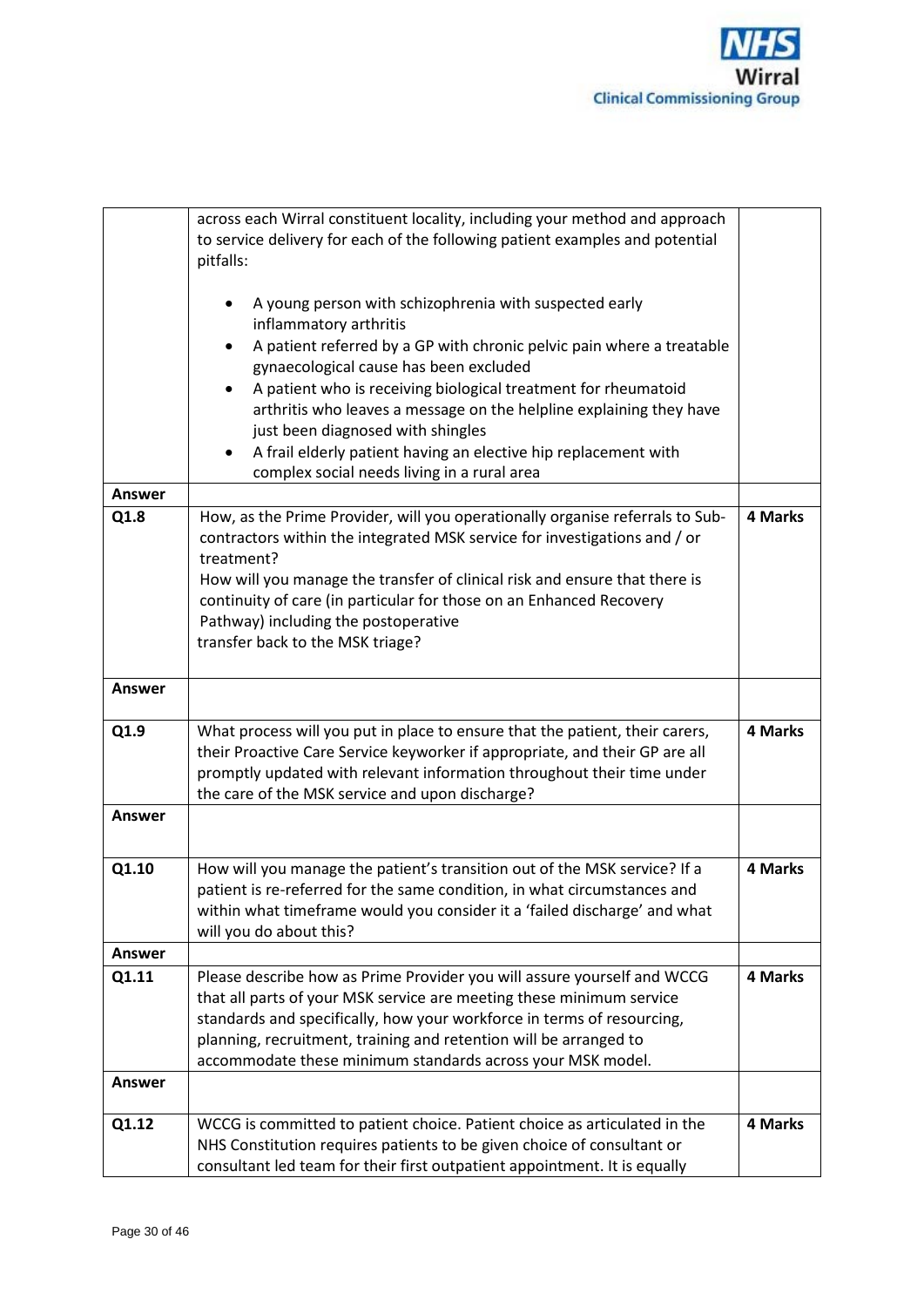

| Answer |                                                                                                                                                                                                                                                                                                                                                                                    |         |
|--------|------------------------------------------------------------------------------------------------------------------------------------------------------------------------------------------------------------------------------------------------------------------------------------------------------------------------------------------------------------------------------------|---------|
| Q1.13  | What plans do you have to reduce unnecessary diagnostic tests?                                                                                                                                                                                                                                                                                                                     | 4 Marks |
| Answer |                                                                                                                                                                                                                                                                                                                                                                                    |         |
|        | recognised that in order to achieve the full quality benefit of an integrated<br>MSK service that it is crucial to maximise the patient throughput into the<br>new service model.<br>Please set out the steps you will put in place to ensure that choice is evident<br>but also to articulate how you will ensure that the new MSK service is the<br>service of choice in Wirral. |         |

# **Physiotherapy**

| <b>Section 2</b> |                                                                                                                                                                                                             |                |
|------------------|-------------------------------------------------------------------------------------------------------------------------------------------------------------------------------------------------------------|----------------|
| Q2.1             | Please detail how you will empower patients to maximise their potential and<br>independence. Please include how you will ensure upon early senior input<br>from specialist physiotherapy for complex cases. | <b>4 Marks</b> |
| Answer           |                                                                                                                                                                                                             |                |
| Q2.2             | Please define how you will identify and manage re-referrals within a 12<br>month period, unless there is clinical exception?                                                                                | 4 Marks        |
| Answer           |                                                                                                                                                                                                             |                |
| Q2.3             | What processes will you have in place to minimise Did Not Attends?                                                                                                                                          | 4 Marks        |
| Answer           |                                                                                                                                                                                                             |                |
| Q2.4             | Please detail the accessibility of the service and any plans for further<br>development of locations to ensure care is provided across various locations<br>within the metropolitan borough of Wirral.      | 4 Marks        |
| Answer           |                                                                                                                                                                                                             |                |
| Q2.5             | Please describe how you will monitor and evidence patient outcomes and<br>increased levels of independence for patients.                                                                                    | 4 Marks        |
| Answer           |                                                                                                                                                                                                             |                |
| Q2.6             | Please detail how you will maximise the use of groups where appropriate.                                                                                                                                    | 4 Marks        |
| Answer           |                                                                                                                                                                                                             |                |
| Q2.7             | How will you ensure you have the required resources in place to meet<br>demand and response times in line with service requirements.                                                                        | <b>4 Marks</b> |
| Answer           |                                                                                                                                                                                                             |                |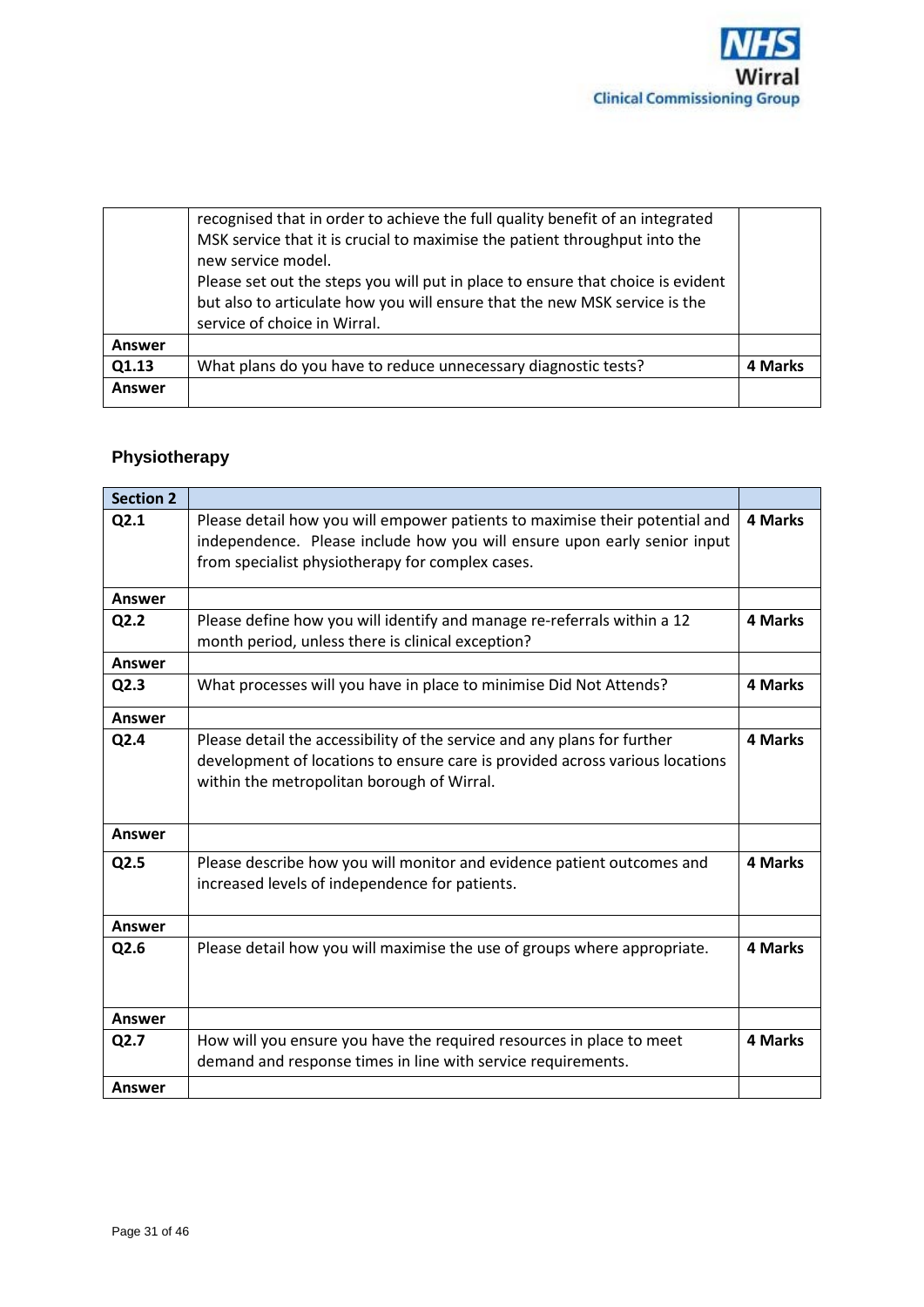

# **Rheumatology**

| Section 3     |                                                                                                                                                                                                                                                                                                                                                                       |         |
|---------------|-----------------------------------------------------------------------------------------------------------------------------------------------------------------------------------------------------------------------------------------------------------------------------------------------------------------------------------------------------------------------|---------|
| Q3.1          | Patient management plans will be developed for each patient identifying the<br>most suitable treatment and care package, please detail how these will be<br>developed with patients and other AHPs as appropriate, including the<br>capture of personal outcomes. How will these be monitored and reviewed in<br>a timely manner.                                     | 4 Marks |
| Answer        |                                                                                                                                                                                                                                                                                                                                                                       |         |
| Q3.2          | Please describe how the assessment, treatment and review process will be<br>delivered in line with required timeframes and how a person centred<br>approach will be adopted.                                                                                                                                                                                          | 4 Marks |
| Answer        |                                                                                                                                                                                                                                                                                                                                                                       |         |
| Q3.3          | Please provide detail of how you will support patients and their carers to<br>self-care with the aim of maximising a patient's ability to manage their<br>condition more effectively.                                                                                                                                                                                 | 4 Marks |
| Answer        |                                                                                                                                                                                                                                                                                                                                                                       |         |
| Q3.4          | Patients will have access to a multidisciplinary Rheumatology Team with<br>care provided as a one stop approach. Please detail how you will achieve<br>this and how you will overcome any potential barriers or challenges.                                                                                                                                           | 4 Marks |
| <b>Answer</b> |                                                                                                                                                                                                                                                                                                                                                                       |         |
| Q3.5          | A key feature of ongoing clinical care for patients seen within the<br>rheumatology element is the development of agreed shared care protocols<br>to facilitate various aspects such as; joint working, medication<br>prescribing/monitoring, supported self-care for patients/carers. Please<br>describe your plan and approach to deliver this service requirement. | 4 Marks |

# **Pain Service**

| Section 4 |                                                                                                                                                                                                                                                                                                  |         |
|-----------|--------------------------------------------------------------------------------------------------------------------------------------------------------------------------------------------------------------------------------------------------------------------------------------------------|---------|
| Q4.1      | The pain management service is expected to deliver a three tier system; Tier<br>1 - primary care services, Tier 2 - community services and Tier 3 - secondary<br>care. Please provide an outline plan of how all tiers will be delivered within<br>a seamless process/care pathway for patients. | 4 Marks |
| Answer    |                                                                                                                                                                                                                                                                                                  |         |
| Q4.2      | Please detail what arrangements you will have in place to deliver all<br>elements of the Tier 2 service. Please include how the MDT will manage a                                                                                                                                                | 4 Marks |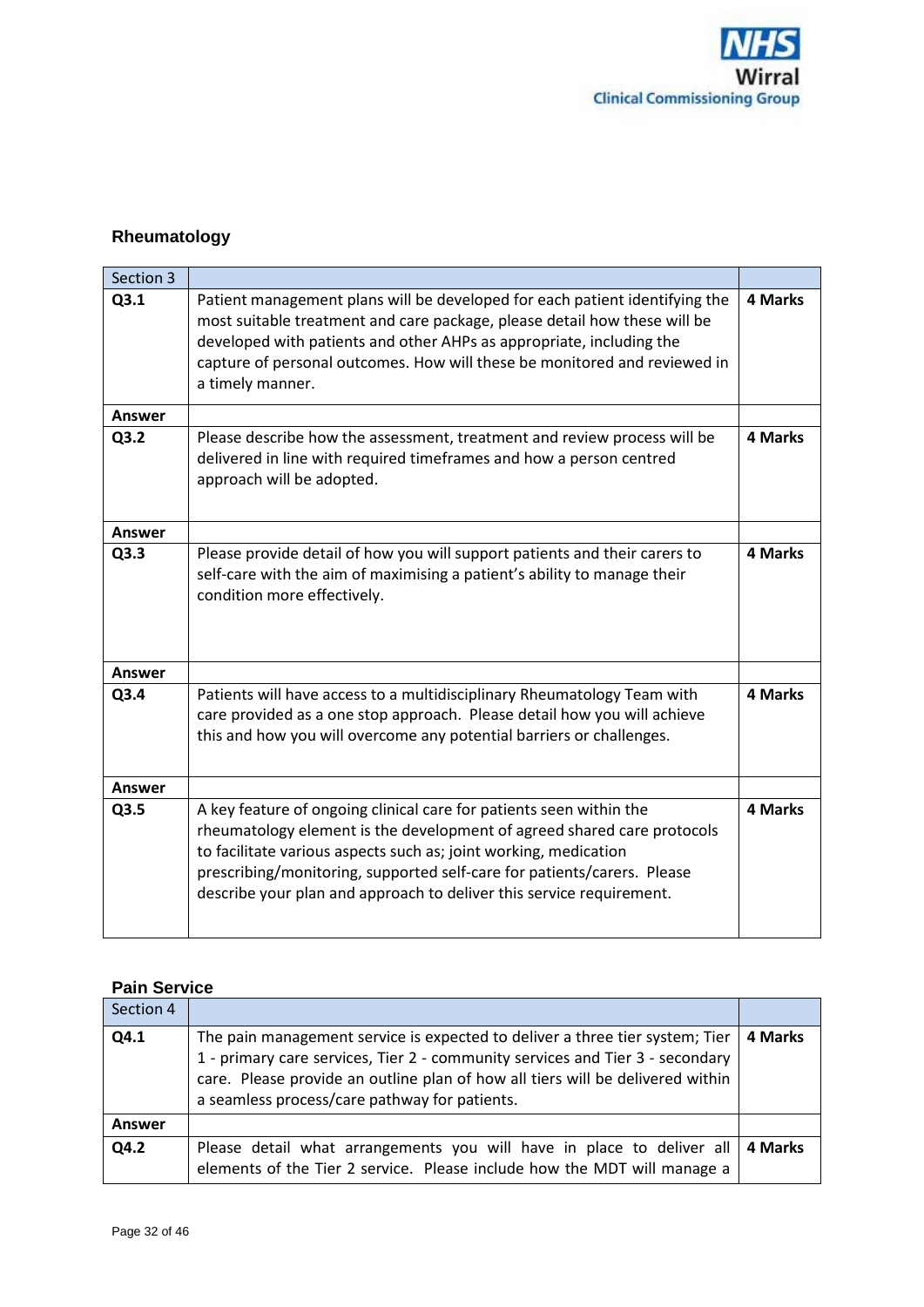

| <b>Answer</b> | patient's physical, psychological and social needs. How will patients<br>experiencing chronic pain be appropriately managed in the community?<br>How will patient's requiring hospital based treatment be effectively<br>managed, including transfer back to a community setting (if necessary).                                                                                                           |         |
|---------------|------------------------------------------------------------------------------------------------------------------------------------------------------------------------------------------------------------------------------------------------------------------------------------------------------------------------------------------------------------------------------------------------------------|---------|
| Q4.3          | Self-management and empowerment is a key aspect to the pain<br>management service. Please describe how you will deliver education,<br>shared decision making, assessment and partnership working to deliver a<br>holistic approach to enhance the quality of life for patients with less reliance<br>on the health care system. Please include details of how you will support<br>GPs to assist with this. | 4 Marks |
| <b>Answer</b> |                                                                                                                                                                                                                                                                                                                                                                                                            |         |
| Q4.4          | What quality reporting processes will you have in place to evidence<br>improvements in a patient's pain condition and related health and<br>wellbeing. This includes, but is not limited to, increased self-care,<br>medication reduction/use, physical, social and psychological needs. Please<br>include details of how patients outcomes will be monitored.                                             | 4 Marks |
| Answer        |                                                                                                                                                                                                                                                                                                                                                                                                            |         |
| Q4.5          | What type of psychology service will be available to patients on the pain<br>service pathway?                                                                                                                                                                                                                                                                                                              | 4 Marks |
| <b>Answer</b> |                                                                                                                                                                                                                                                                                                                                                                                                            |         |

# **Elective Orthopaedics – Surgical Intervention**

| Section 5 | <b>Surgical Intervention - First Outpatient</b>                                                                                                                                                                                                                                                                                                                                                                                                                                                                                                                                              |         |
|-----------|----------------------------------------------------------------------------------------------------------------------------------------------------------------------------------------------------------------------------------------------------------------------------------------------------------------------------------------------------------------------------------------------------------------------------------------------------------------------------------------------------------------------------------------------------------------------------------------------|---------|
| Q5.1      | As the Prime Provider, will you ensure that shared decision making is<br>meaningful and results in patients genuinely understanding the different<br>treatment options (including their option to decline surgery) and the nature,<br>aims, risks and expected outcomes of the proposed operations? Please<br>provide examples of the key points to be covered in the following<br>circumstances<br>Frail and elderly lady living alone with early dementia considering a<br>knee replacement.<br>A self-employed local taxi driver with a young family considering a<br>shoulder operation. | 4 Marks |
| Answer    |                                                                                                                                                                                                                                                                                                                                                                                                                                                                                                                                                                                              |         |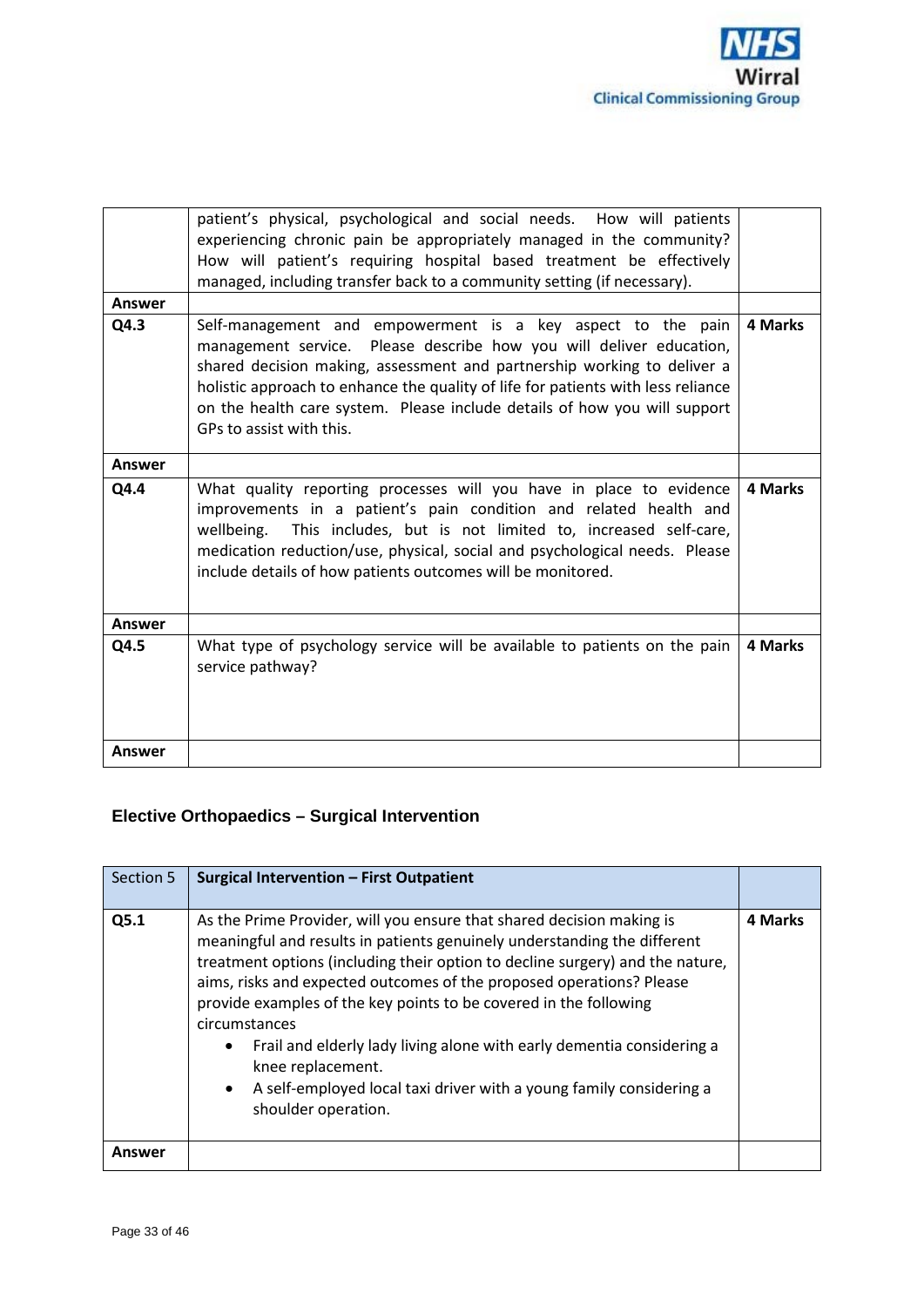

|                 | Surgical Intervention - Pre-op                                                                                                                                                    |                |
|-----------------|-----------------------------------------------------------------------------------------------------------------------------------------------------------------------------------|----------------|
| Q5.2            | Please describe what pre-operative assessment will patients undergo<br>requiring surgical treatment?                                                                              | 4 Marks        |
| <b>Answer</b>   |                                                                                                                                                                                   |                |
| Q5.3            | Do you have a clinical lead for pre-operative assessment?                                                                                                                         | 4 Marks        |
| Answer          |                                                                                                                                                                                   |                |
| Q5.4            | Please describe your protocol for the pre-admission anaesthetic review that<br>will be required for high risk patients (i.e. ASA 3-4)                                             | 4 Marks        |
| Answer          |                                                                                                                                                                                   |                |
| Q5.5            | Please describe your pathway for managing pre-operative anaemia? Please<br>include and describe your capacity to check and deactivate pacemaker<br>devices on the day of surgery: | 4 Marks        |
| Answer          |                                                                                                                                                                                   |                |
|                 | Surgical Intervention - Intra-op                                                                                                                                                  |                |
| Q5.6            | Please describe the measures in place for managing massive intra operative<br>blood loss:                                                                                         | 4 Marks        |
| <b>Answer</b>   |                                                                                                                                                                                   |                |
| Q5.7            | How quickly can a massive transfusion pack be in theatre from the time of<br>ordering?                                                                                            | <b>4 Marks</b> |
| Answer          |                                                                                                                                                                                   |                |
| <b>Question</b> | Surgical Intervention - Identifying the Deteriorating Patient                                                                                                                     |                |
| Q5.8            | Please describe your medical and nursing handover processes?                                                                                                                      | <b>4 Marks</b> |
| <b>Answer</b>   |                                                                                                                                                                                   |                |
| Q5.9            | Please describe your critical care out-reach team? Please include details of                                                                                                      | <b>4 Marks</b> |
|                 | the critical care team competencies, processes and if this is operational 24<br>hours per day and 7 days per week?                                                                |                |
| <b>Answer</b>   |                                                                                                                                                                                   |                |
| Q5.10           | What track and trigger physiological scoring do you routinely use?                                                                                                                | 4 Marks        |
| <b>Answer</b>   |                                                                                                                                                                                   |                |
| Q5.11           | At what thresholds within the track and trigger process do you contact the<br>critical care out-reach or medical emergency team?                                                  | 4 Marks        |
| <b>Answer</b>   |                                                                                                                                                                                   |                |
| Q5.12           | Please describe your rapid response or medical emergency team? Please<br>include details of the team's medical training requirements, including any<br>qualifications required:   | 4 Marks        |
| Answer          |                                                                                                                                                                                   |                |
| Q5.13           | Is the rapid response or medical emergency team on-site 24 hours per day, 7<br>days per week? If not please describe your risk mitigation processes:                              | 4 Marks        |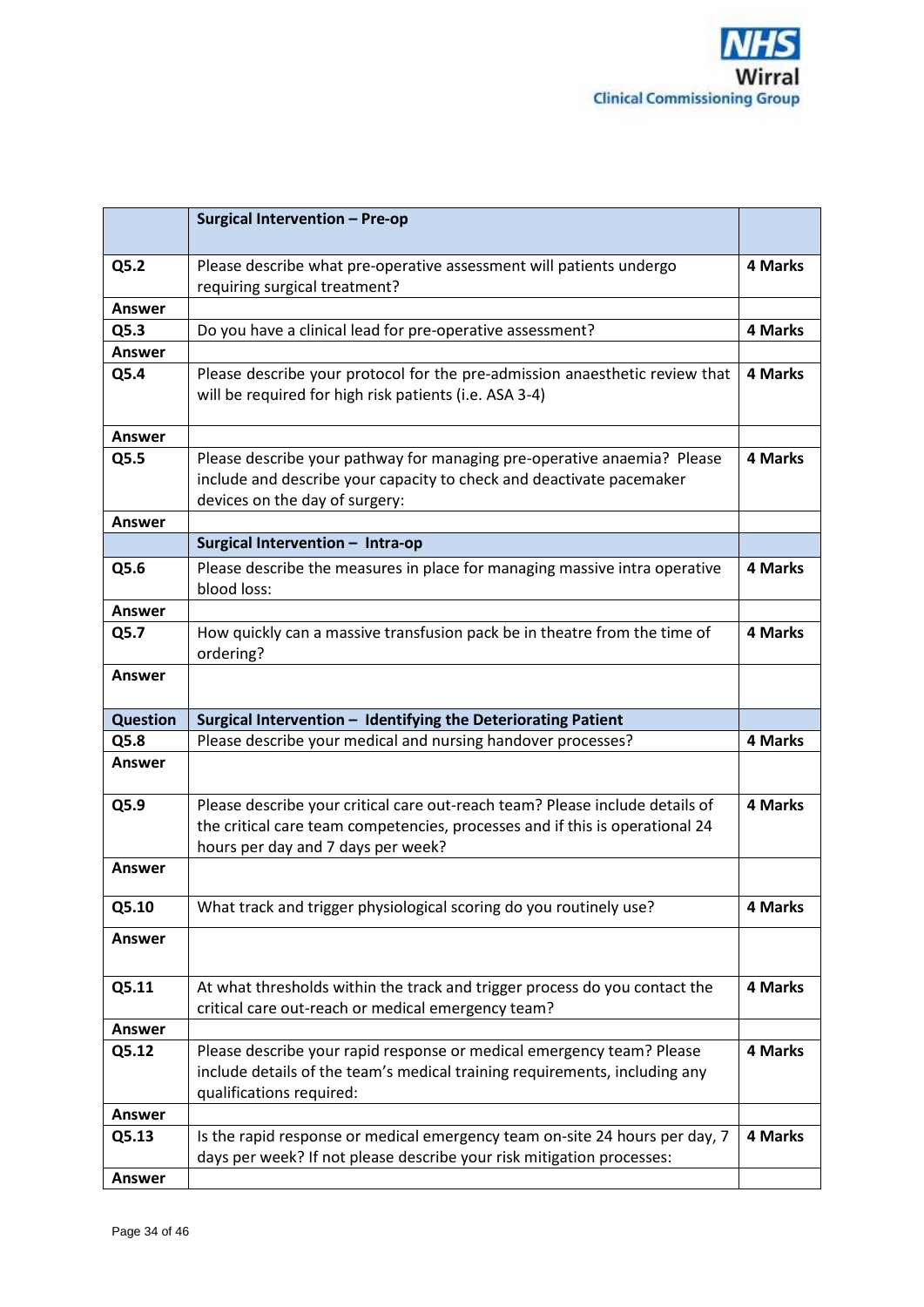

| Q5.14         | Please describe your governance arrangements in place for the medical          | 4 Marks |
|---------------|--------------------------------------------------------------------------------|---------|
|               | emergency team to escalate concerns:                                           |         |
|               |                                                                                |         |
| <b>Answer</b> |                                                                                |         |
| Q5.15         | Please describe your decision processes to escalate a patient's critical care  | 4 Marks |
|               | level to CCMDS level 2 or level 3:                                             |         |
|               |                                                                                |         |
|               |                                                                                |         |
|               |                                                                                |         |
|               |                                                                                |         |
|               |                                                                                |         |
| <b>Answer</b> |                                                                                |         |
|               |                                                                                |         |
|               | Surgical Intervention - Managing the Deteriorating Patient                     |         |
| Q5.16         | Do you have an operational on-site (same physical location as the              | 4 Marks |
|               | Orthopaedic Theatre and recovery ward site) critical care facility, capable of |         |
|               |                                                                                |         |
|               | managing critical care level 2 and level 3 patients?                           |         |
|               |                                                                                |         |
| Answer        |                                                                                |         |
|               |                                                                                |         |
| Q5.17         | Is the critical care facility compliant with Health Service Building standards | 4 Marks |
|               | HBN0402 "critical care environment requirements"? Please provide               |         |
|               |                                                                                |         |
|               | evidence of the certification process:                                         |         |
| <b>Answer</b> |                                                                                |         |
|               |                                                                                |         |
| Q5.18         | Has the facility been inspected by the Cheshire and Mersey Adult Critical      | 4 Marks |
|               | Care Network? Please provide details of the last inspection:                   |         |
| <b>Answer</b> |                                                                                |         |
|               |                                                                                |         |
|               |                                                                                |         |
| Q5.19         | Does the critical care service meet the medical and nursing staffing           | 4 Marks |
|               | requirements as stated in the NHS standard specification D16 for the           |         |
|               | provision of critical care services?                                           |         |
|               |                                                                                |         |
| Answer        |                                                                                |         |
| Q5.20         | How many patients can your critical care facility accommodate?                 | 4 Marks |
| Answer        |                                                                                |         |
|               |                                                                                |         |
|               |                                                                                |         |
|               | Surgical Intervention - Rehabilitation                                         |         |
| Q5.21         | Please describe the measures in place to medically optimise patients and       | 4 Marks |
|               | rehabilitation offering post-surgery? Are there routine reviews by             |         |
|               | accredited ortho-geriatric consultants?                                        |         |
| <b>Answer</b> |                                                                                |         |
|               |                                                                                |         |
|               |                                                                                |         |
| Q5.22         | Please describe your integrated discharge planning processes to facilitate     | 4 Marks |
|               | rehabilitation at home:                                                        |         |
| Answer        |                                                                                |         |
|               |                                                                                |         |
|               |                                                                                |         |
| Q5.23         | What occupational therapy services are in place to assist the patient's        | 4 Marks |
|               | recovery?                                                                      |         |
| <b>Answer</b> |                                                                                |         |
|               |                                                                                |         |
|               |                                                                                |         |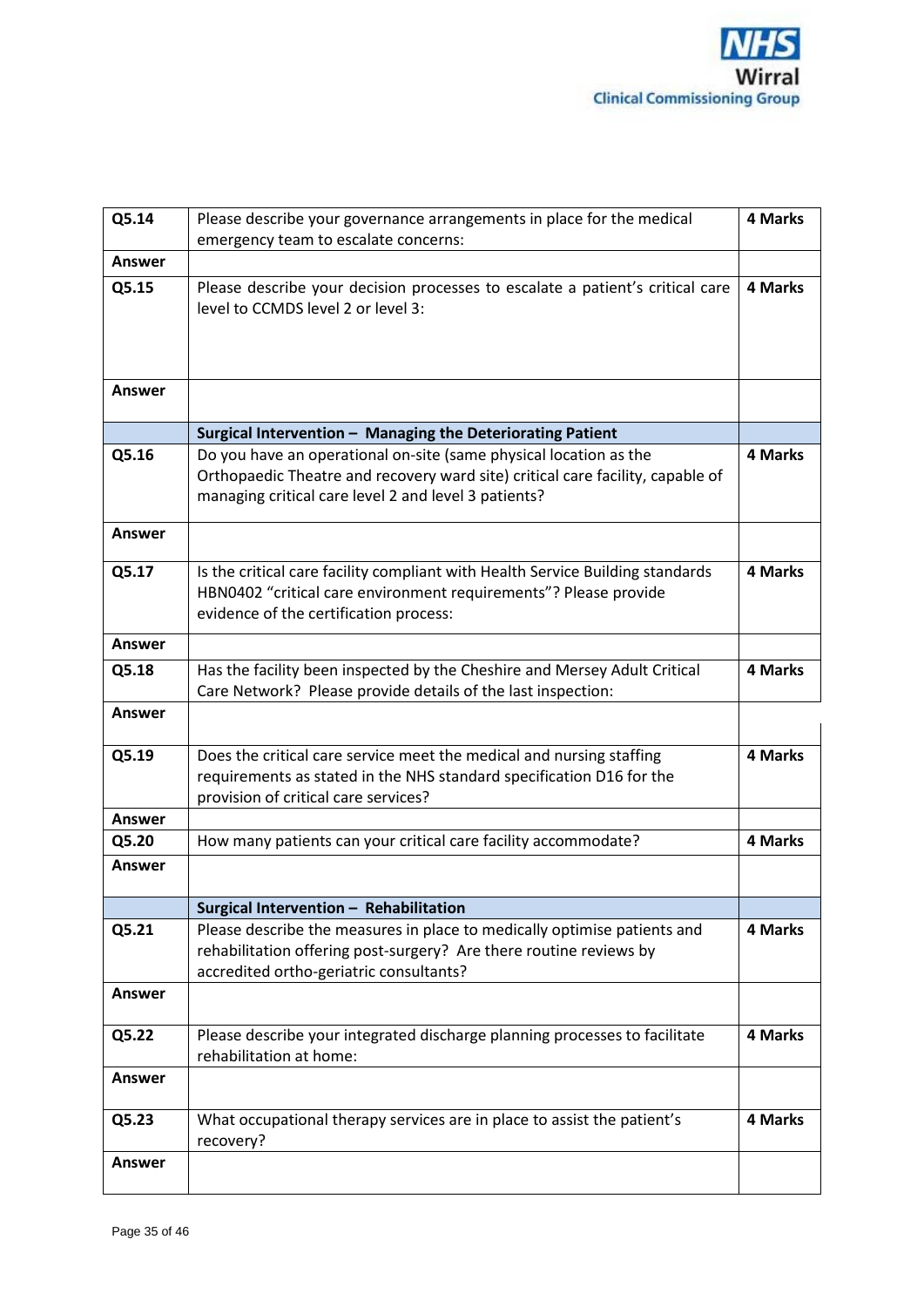

| Q5.24  | Please describe your standard post-operative physiotherapy programme: | 4 Marks |
|--------|-----------------------------------------------------------------------|---------|
| Answer |                                                                       |         |

# **Podiatry**

| Section 6     |                                                                                                                                                                                                                                                                                                                                                                                                                                                                                                                                                                                                                                                                                                                                                                                                                                                                                                                |         |
|---------------|----------------------------------------------------------------------------------------------------------------------------------------------------------------------------------------------------------------------------------------------------------------------------------------------------------------------------------------------------------------------------------------------------------------------------------------------------------------------------------------------------------------------------------------------------------------------------------------------------------------------------------------------------------------------------------------------------------------------------------------------------------------------------------------------------------------------------------------------------------------------------------------------------------------|---------|
| Q6.1          | An increasing number of younger people are developing diabetes and<br>presenting with foot health problems, whilst at the same time the ageing<br>population is increasing in size – with a higher than average number of 65<br>year-olds living Wirral. People living with diabetes are up to 30 times more<br>likely to have an amputation compared with the general population. The<br>majority of diabetes related amputations are caused by a foot ulcer failing to<br>heal. Regular appointments with the Podiatry Service ensure that foot ulcers<br>are detected early or prevented. Please describe the approach you will take<br>to pro-actively promote the Podiatry service with a whole health-economy<br>outlook? Please also include how the Podiatry service will link with the<br>Diabetes Service, currently provided by Wirral University Teaching Hospital<br><b>NHS Foundation Trust.</b> | 4 Marks |
| Answer        |                                                                                                                                                                                                                                                                                                                                                                                                                                                                                                                                                                                                                                                                                                                                                                                                                                                                                                                |         |
| Q6.2          | Please describe the process to ensure patients are monitored who are<br>discharged from secondary care in to the community podiatry service.<br>Please include details of how these patients will be monitored on an on-<br>going basis.                                                                                                                                                                                                                                                                                                                                                                                                                                                                                                                                                                                                                                                                       | 4 Marks |
| <b>Answer</b> |                                                                                                                                                                                                                                                                                                                                                                                                                                                                                                                                                                                                                                                                                                                                                                                                                                                                                                                |         |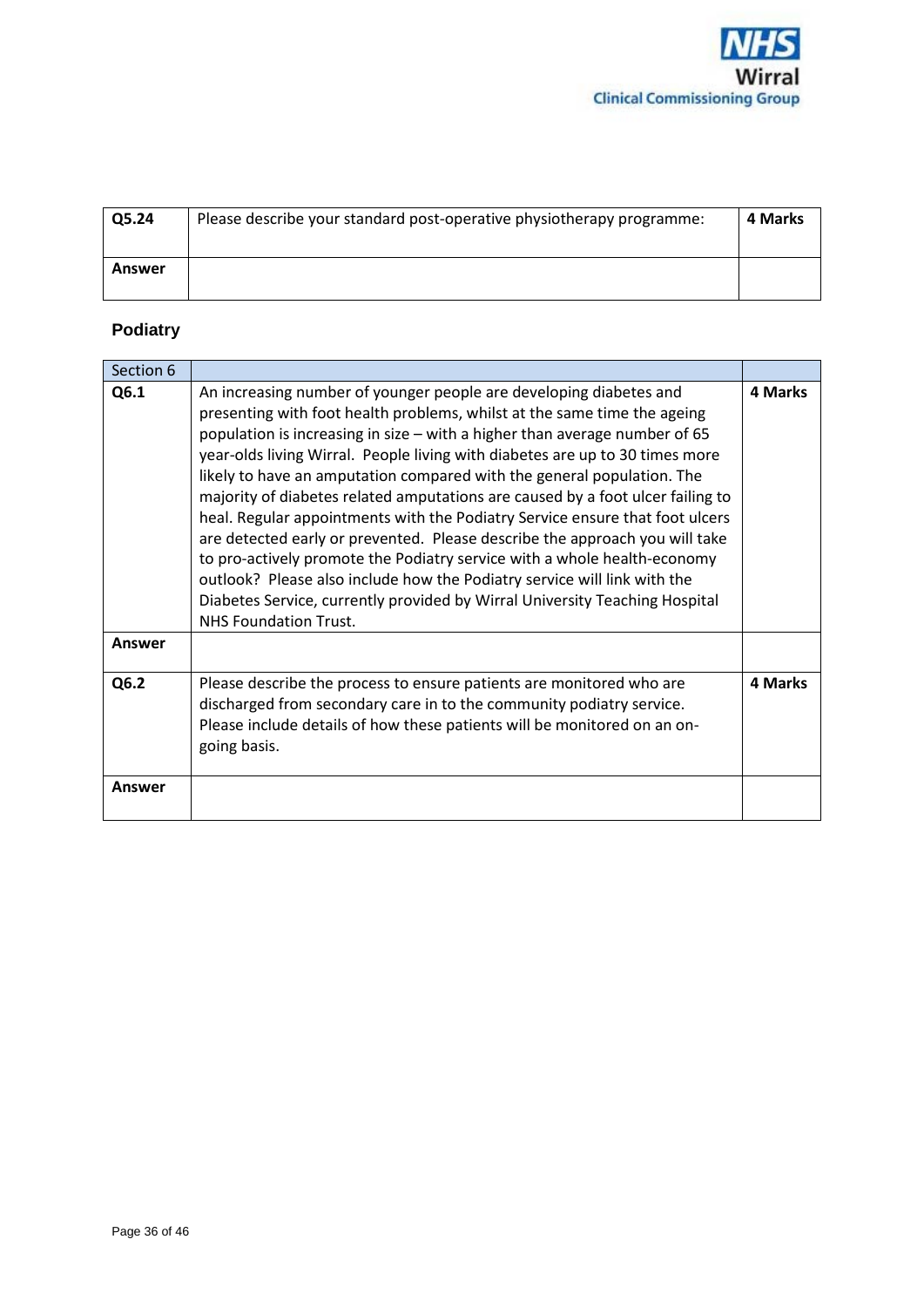

## **Alternative Interventions**

| Section 7 |                                                                                                                                                                                                                                                                                                                                                                                                                                                                                                                                                 |         |
|-----------|-------------------------------------------------------------------------------------------------------------------------------------------------------------------------------------------------------------------------------------------------------------------------------------------------------------------------------------------------------------------------------------------------------------------------------------------------------------------------------------------------------------------------------------------------|---------|
| Q7.1      | Alternative interventions are interventions out of scope of the<br>specification but the provider feels it appropriate to commission to<br>support the efficiency of the service. This could include introducing<br>technology such as mobile apps to support pain management, or the<br>offer of exercise and weight management plans for obese patients<br>complaining of joint pain. Please detail any other alternative<br>treatment interventions you would use to reduce the reliance on to<br>the secondary care element of the service? | 4 Marks |
| Answer    |                                                                                                                                                                                                                                                                                                                                                                                                                                                                                                                                                 |         |

# **Corporate Social Responsibility & Corporate Governance**

| Section 8     | <b>Accountable Care</b>                                                                                                                                                                                                                                                                                                                                                                                                                |         |
|---------------|----------------------------------------------------------------------------------------------------------------------------------------------------------------------------------------------------------------------------------------------------------------------------------------------------------------------------------------------------------------------------------------------------------------------------------------|---------|
| Q8.1          | NHS Wirral CCG has a commitment to create an accountable care system,<br>where providers work together for the best interests of the patient, whilst<br>maintaining a sustainable health economy and workforce.<br>Please describe what steps your business has taken to work in partnership<br>with other health providers and what steps you will take to integrate into<br>the Wirral health economy to deliver this model of care? | 4 Marks |
| <b>Answer</b> |                                                                                                                                                                                                                                                                                                                                                                                                                                        |         |
|               | <b>Organisational Capacity and Social Value</b>                                                                                                                                                                                                                                                                                                                                                                                        |         |
| Q8.2          | What processes do you have in place to ensure that capacity and demand<br>can be monitored appropriately, ensuring you retain access to qualified staff<br>to meet surges in demand, to minimise patient waits?                                                                                                                                                                                                                        | 4 Marks |
| <b>Answer</b> |                                                                                                                                                                                                                                                                                                                                                                                                                                        |         |
| Q8.3          | Is your organisation utilising its Apprentice Levey to employ staff in<br>apprenticeship roles in Wirral?                                                                                                                                                                                                                                                                                                                              | 4 Marks |
| Answer        |                                                                                                                                                                                                                                                                                                                                                                                                                                        |         |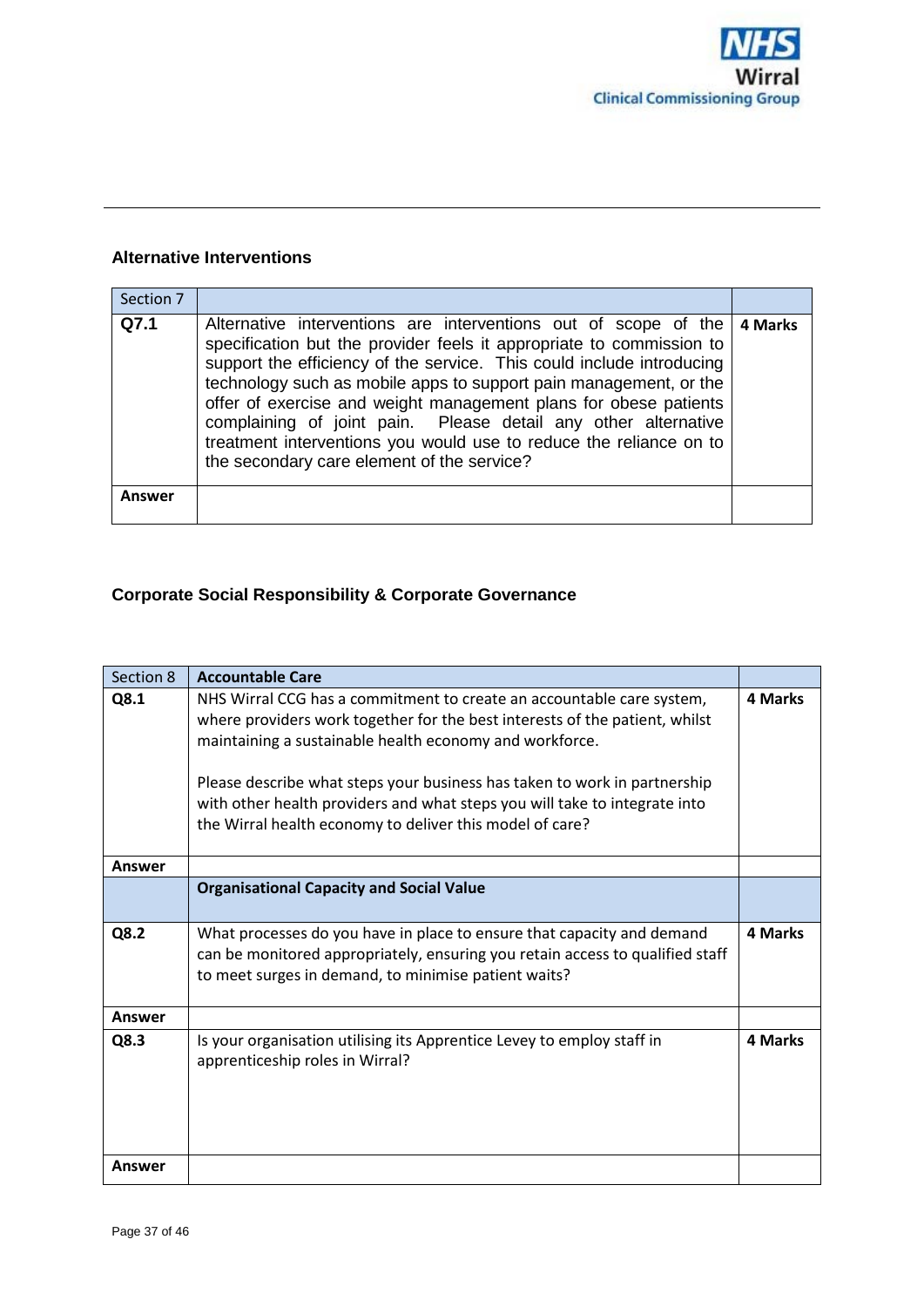

| Q8.4   | Are you meeting your legal requirements to publish a statement on modern<br>slavery on your organisations website?                                                                                                                                                                                                                                                                                                                                                                                                                                                                                                                                                                                                                                                                                                                                                                                                                                                         | <b>4 Marks</b> |
|--------|----------------------------------------------------------------------------------------------------------------------------------------------------------------------------------------------------------------------------------------------------------------------------------------------------------------------------------------------------------------------------------------------------------------------------------------------------------------------------------------------------------------------------------------------------------------------------------------------------------------------------------------------------------------------------------------------------------------------------------------------------------------------------------------------------------------------------------------------------------------------------------------------------------------------------------------------------------------------------|----------------|
| Answer |                                                                                                                                                                                                                                                                                                                                                                                                                                                                                                                                                                                                                                                                                                                                                                                                                                                                                                                                                                            |                |
| Q8.5   | The CCG is keen to understand how the successful Bidder will have regard to<br>the Public Services (Social Value) Act 2013 in the delivery of the service, and<br>what benefits their winning will have to the economic, social and<br>environmental wellbeing of its community. Where possible the Bidder<br>should provide previous examples in connection with public services<br>contracts and framework agreements of where wider community benefits<br>have been delivered, such as apprenticeships, jobs for long-term<br>unemployed, targeted training, recycling initiatives etc.<br>Please describe how you have provided additional benefit to the local<br>community over and above directly contracted goods, services and<br>outcomes. What have been the wider non-financial impacts of your services,<br>including the wellbeing of individuals and communities, social capital and<br>the environment as per the Public Services (Social Value) Act 2013? | 4 Marks        |
| Answer |                                                                                                                                                                                                                                                                                                                                                                                                                                                                                                                                                                                                                                                                                                                                                                                                                                                                                                                                                                            |                |
| Q8.6   | Are you able to provide upon request copies of your business continuity<br>plans which include disaster recovery and catastrophic IT failure which will<br>be applicable to this service?                                                                                                                                                                                                                                                                                                                                                                                                                                                                                                                                                                                                                                                                                                                                                                                  | 4 Marks        |
| Answer | YES/NO                                                                                                                                                                                                                                                                                                                                                                                                                                                                                                                                                                                                                                                                                                                                                                                                                                                                                                                                                                     |                |
| Q8.7   | Have you been subject to any CQC enforcement action? If so can you please<br>provide details of the recovery plans and mitigation to prevent future<br>failings that may occur to this service:                                                                                                                                                                                                                                                                                                                                                                                                                                                                                                                                                                                                                                                                                                                                                                            | 4 Marks        |
| Answer |                                                                                                                                                                                                                                                                                                                                                                                                                                                                                                                                                                                                                                                                                                                                                                                                                                                                                                                                                                            |                |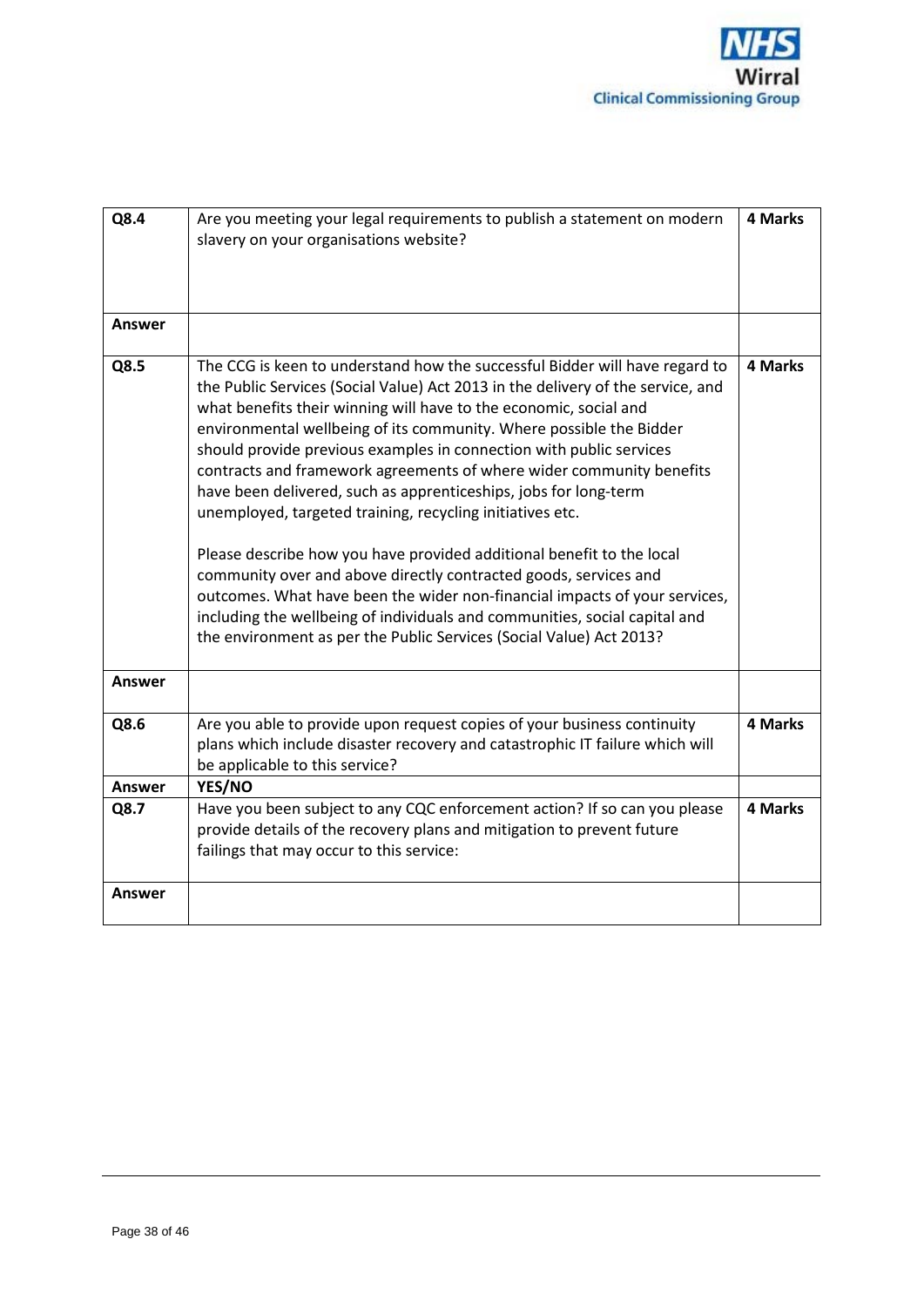

## **Integrated Service Summary & Exit Strategy**

| Section 9     | <b>Summary &amp; Exit Strategy</b>                                                                                                                                                                                                                                                                                                                                                                                                                                                                                                                                                                                                                                                                                                                                                             |                |
|---------------|------------------------------------------------------------------------------------------------------------------------------------------------------------------------------------------------------------------------------------------------------------------------------------------------------------------------------------------------------------------------------------------------------------------------------------------------------------------------------------------------------------------------------------------------------------------------------------------------------------------------------------------------------------------------------------------------------------------------------------------------------------------------------------------------|----------------|
|               |                                                                                                                                                                                                                                                                                                                                                                                                                                                                                                                                                                                                                                                                                                                                                                                                |                |
| Q9.1          | Please summarise the key elements of your proposal including what you<br>consider being the specific benefits and advantages of your bid, with<br>reference to how it will ensure full delivery of and compliance with the<br>Service Specification and provide value for money and improve patient<br>outcomes. The summary should make reference to all aspects of your<br>responses within the response document and detail the patient journey.<br>Please include the mobilisation plan and on-going transformation plan from<br>the immediate introduction of a Triage service and managing all elements of<br>the services in scope through sub-contracting arrangements, through to the<br>full integration of services.                                                                | <b>4 Marks</b> |
| Answer        |                                                                                                                                                                                                                                                                                                                                                                                                                                                                                                                                                                                                                                                                                                                                                                                                |                |
| Q9.2          | The secondary care part of your service incorporates elements that are<br>critical in terms of budgetary management, clinical and service quality and<br>patient safety. Please set out your approach, as the Prime Provider, to the<br>overarching management of the secondary care part of your service,<br>detailing how you will ensure clinical and quality standards are met along<br>with the delivery of crucial reporting and management data both at site<br>level and Prime Provider level.<br>Please can you separately detail the nature of your working relationship<br>describing the management and clinical interface between yourself as Prime<br>Provider and the secondary care parts of your service and any other sub-<br>contractors being used to deliver the service. | 4 Marks        |
| <b>Answer</b> |                                                                                                                                                                                                                                                                                                                                                                                                                                                                                                                                                                                                                                                                                                                                                                                                |                |
| Q9.3          | Bidders should set out details of their staffing establishment anticipated to<br>be required for the delivery of the requirement set out in the specification.<br>Bidders should break down their overall bid establishment by the following<br>groups<br>Medical<br><b>Nursing</b>                                                                                                                                                                                                                                                                                                                                                                                                                                                                                                            | <b>4 Marks</b> |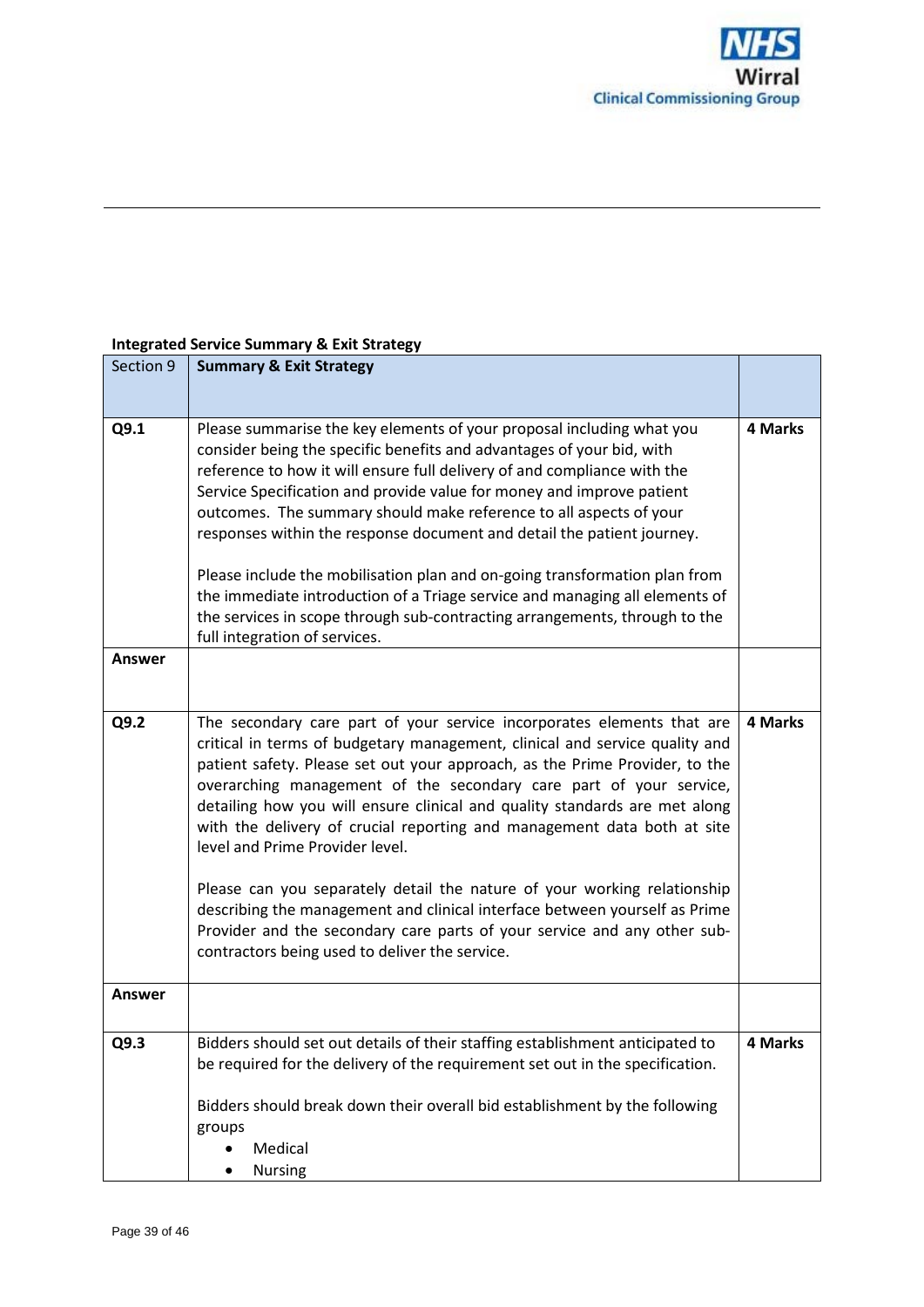

|               | AHP<br>Management (non-patient contact)<br><b>Administrative and Clerical</b><br><b>Support Services staff</b><br>٠<br>Out-sourced service                                                                                                                                                                                                                                                                       |                |
|---------------|------------------------------------------------------------------------------------------------------------------------------------------------------------------------------------------------------------------------------------------------------------------------------------------------------------------------------------------------------------------------------------------------------------------|----------------|
|               | Bidders should also identify both the number of staff and the WTE in each<br>category. Please also indicate within each staff category the level of<br>permanent, bank and agency staff used.                                                                                                                                                                                                                    |                |
|               | This should be broken down by speciality service and be the expected<br>staffing levels in use for at least the first 18 months of the service.                                                                                                                                                                                                                                                                  |                |
| <b>Answer</b> |                                                                                                                                                                                                                                                                                                                                                                                                                  |                |
| Q9.4          | Bidders should set out details of their facilities establishment anticipated to<br>be required for the delivery of the requirement set out in the specification.<br>Please include details of where you anticipate patient access points are for<br>each element of the service. Please justify these locations by relation to<br>local geography, public transport links, parking facilities and opening times: | <b>4 Marks</b> |
| Answer        |                                                                                                                                                                                                                                                                                                                                                                                                                  |                |
| Q9.5          | Please outline the exit strategy you will have in place. This should clearly<br>state how patients on the waiting list would be transferred to a new<br>provider at the end of the contract term.                                                                                                                                                                                                                | 4 Marks        |
| Answer        |                                                                                                                                                                                                                                                                                                                                                                                                                  |                |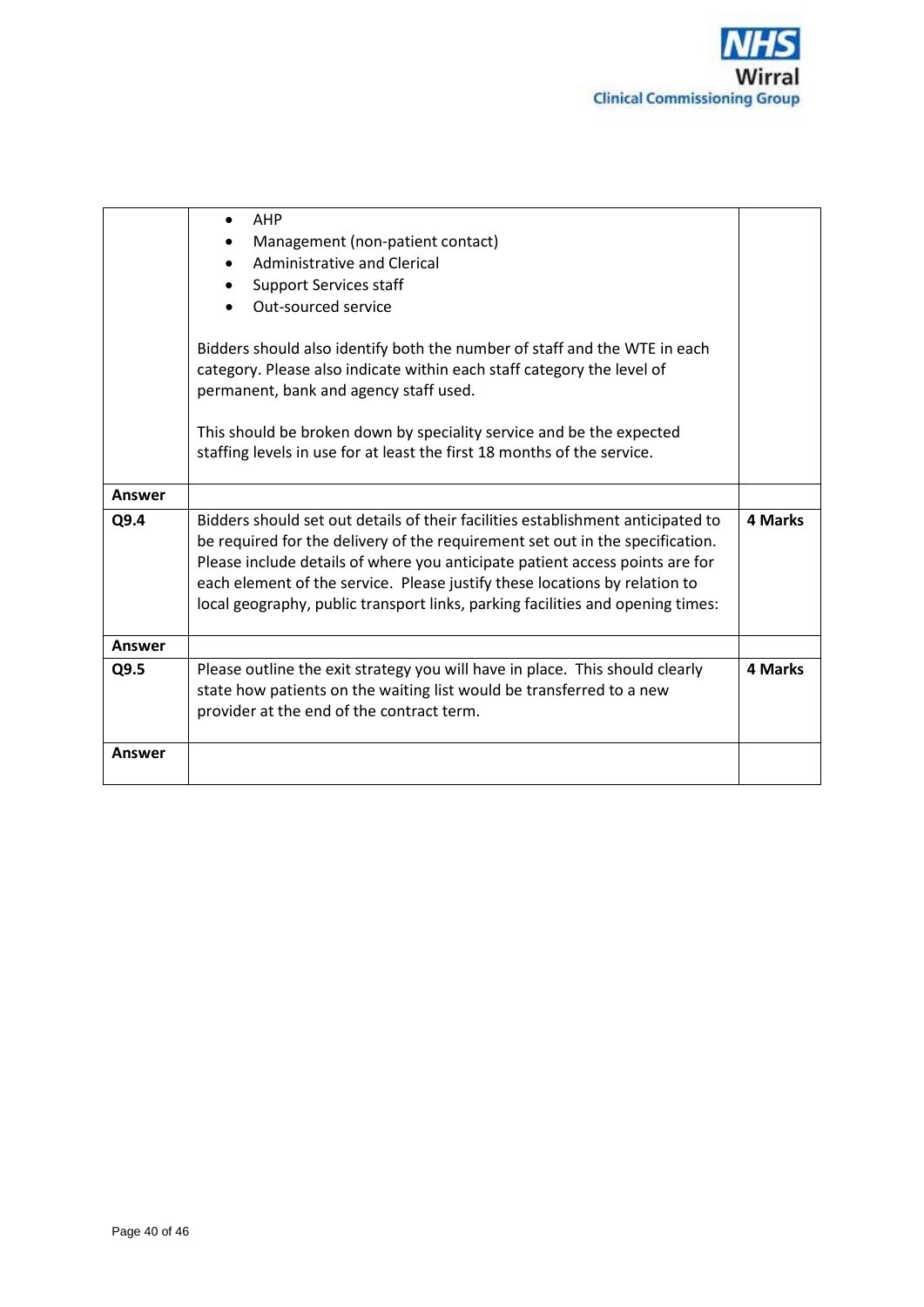

**SCHEDULE G**

**PRICE SCHEDULE**

**(for mandatory completion and return)**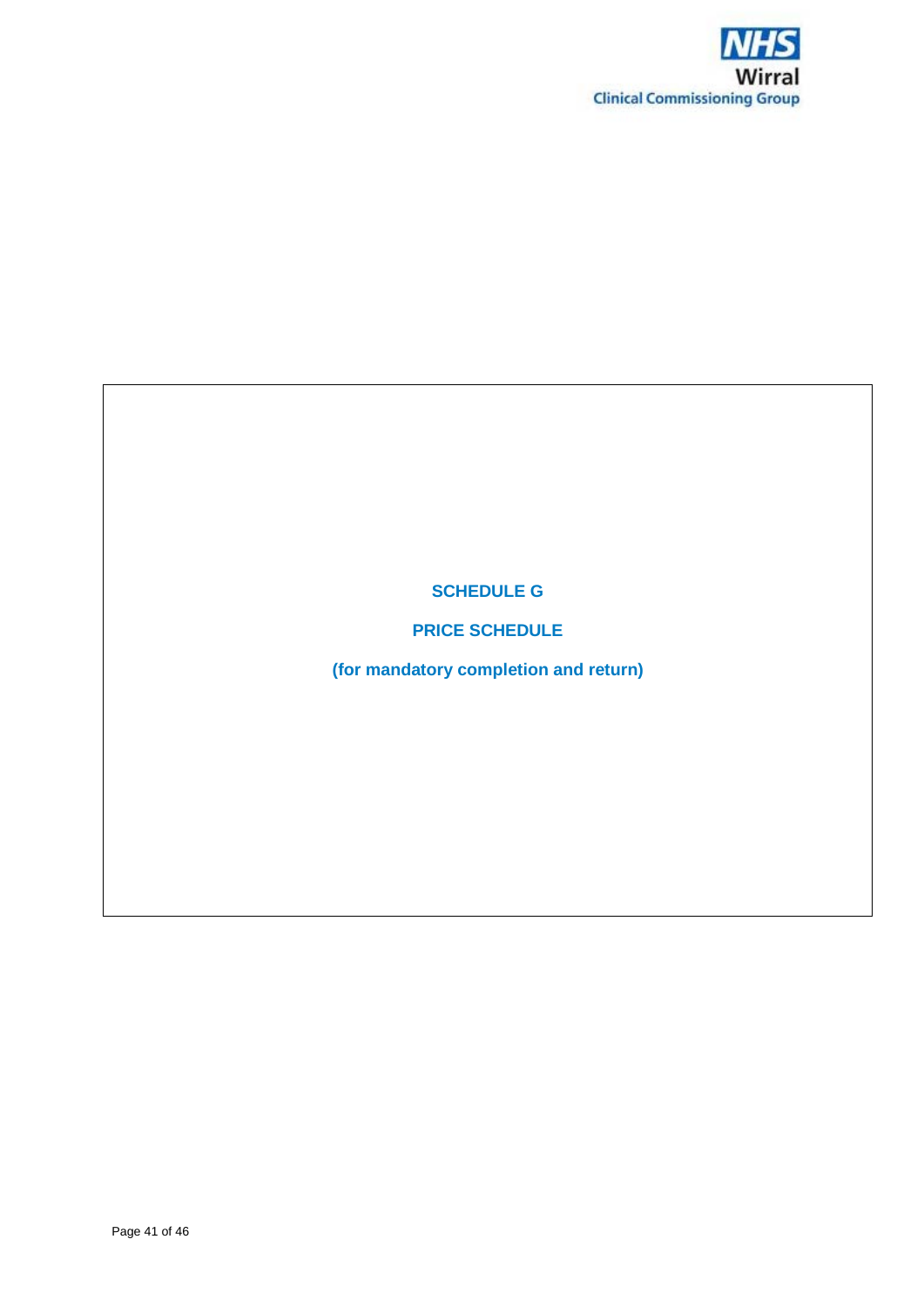

# **\*\* TO BE COMPLETED\*\* PRICE SCHEDULE**

| Please insert capitated budget for the service for the following periods: |   |      |
|---------------------------------------------------------------------------|---|------|
| $1st$ November 2017 – 31 $st$ March 2018                                  | £ | (6%) |
| 1 <sup>st</sup> April 2018 – 31 <sup>st</sup> March 2019                  | £ | (8%) |
| $1^{st}$ April 2019 – 31 <sup>s</sup> March 2020                          | £ | (6%) |
| 1 <sup>st</sup> April 2020 – 31 <sup>st</sup> March 2021                  | £ | (4%) |
| $1st$ April 2021 – 31 <sup>st</sup> March 2022                            | £ | (4%) |
| $1^{st}$ April 2022 – 31st October 2022                                   | £ | (2%) |
| Total                                                                     | £ | 30%  |

Please upload and embed a spreadsheet to detail all submitted costs, bids that are suspiciously low and do not include sufficient backing data will score zero. Clarification will be sought before a score of zero is provided. Backing data must highlight what is being outsourced and what is included within the prime providers service provision.

The bid must demonstrate a recurrent reduction in expenditure over time to reflect the ongoing efficiency of the service. Therefore it is compulsory that each subsequent years bid is less than the previous year by at least 1%. Failure to meet this minimum requirement will result in a commercial score of zero within that given financial period.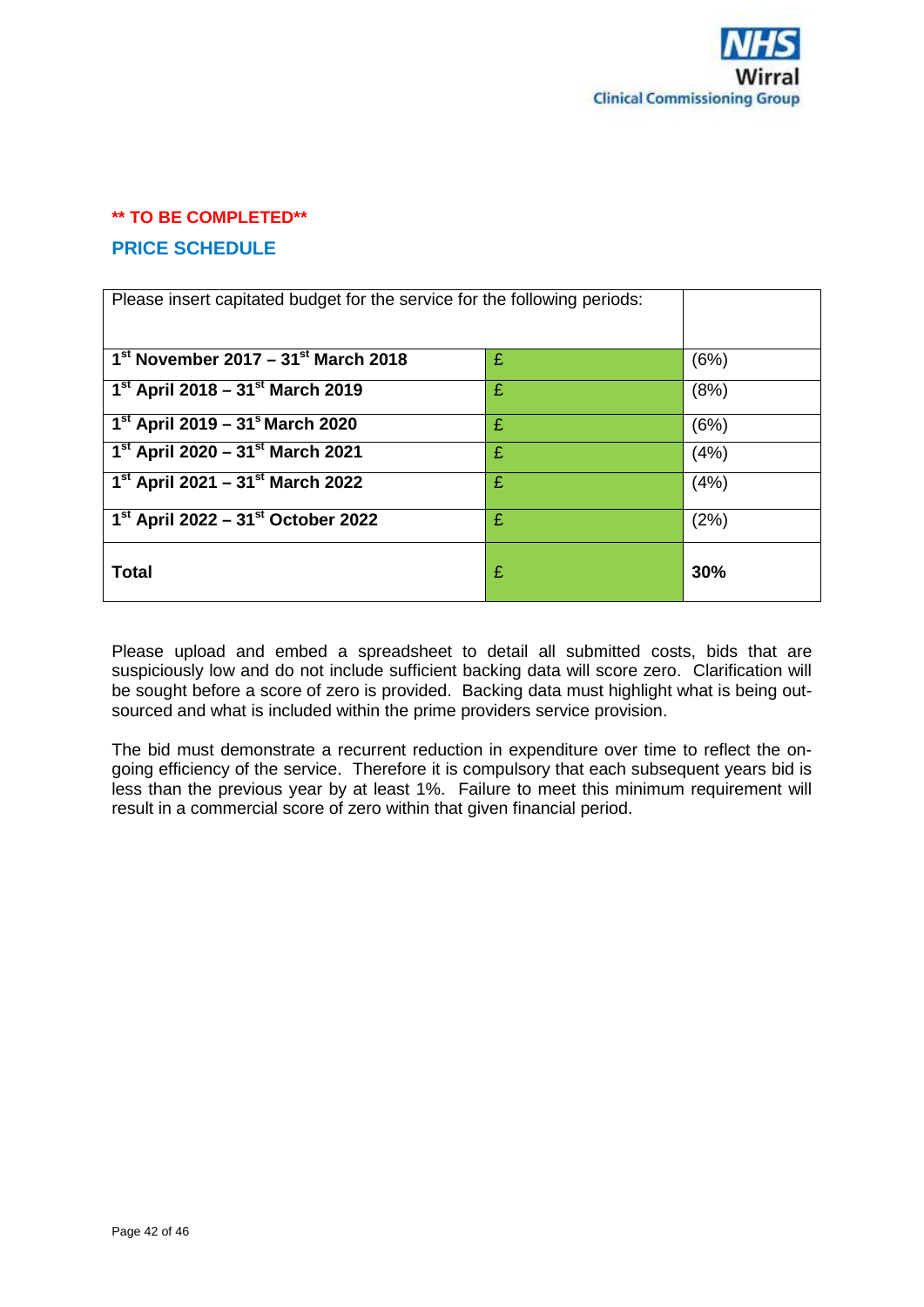

# **SCHEDULE H**

**FORM OF OFFER (for mandatory completion and return)**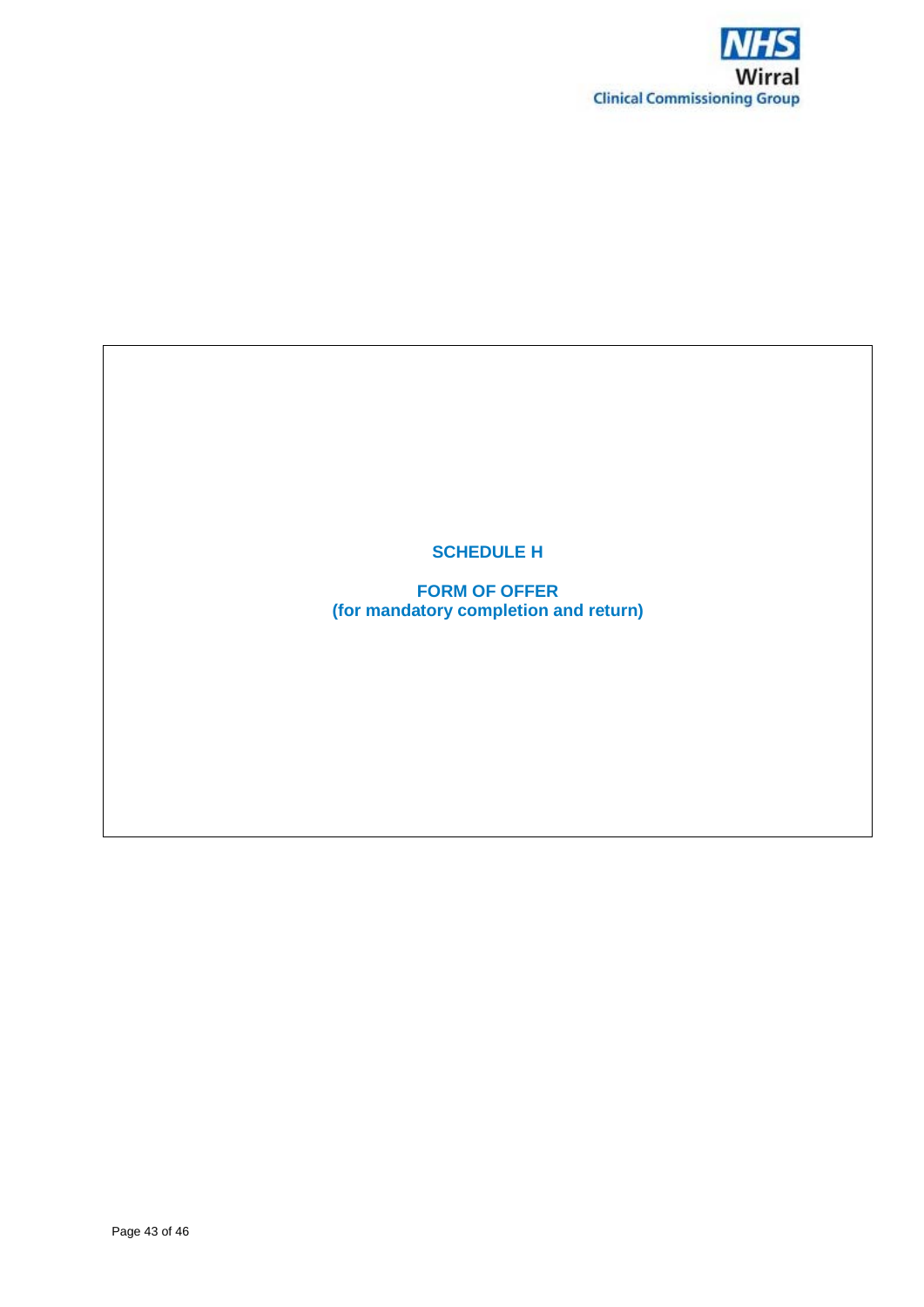

# **FORM OF OFFER**

With reference to supply Integrated MSK Service requirements to the Authority as described in Schedule D Specification:

(the Offeror) of **[INSERT BIDDERS REGISTERED NAME HERE**]

#### AGREES

That this Offer and any Contracts arising from it shall be subject to the Conditions of Tender and the Specimen Contract (including its Terms and Conditions) issued with the Invitation to Tender; and

- 1.2 if its offer is accepted, to enter into the Contract with the Authority and thereafter to supply services in respect of which its offer is accepted to the exact quality, sort and price specified in the Price Schedule in such quantities, to such extent and at such times and locations as ordered; and
- 1.3 that this offer is made in good faith and that the Tenderer has not fixed or adjusted the amount of the offer by or in accordance with any agreement or arrangement with any other person. The Tenderer certifies that it has not, and undertakes that it will not:
	- 1.3.1 communicate to any person other than the person inviting these offers the amount or approximate amount of the offer, except where the disclosure, in confidence, of the approximate amount of the offer was necessary to obtain quotations required for the preparation of the Tender, for insurance purposes or for a contract guarantee or bond;
	- 1.3.2 enter into any arrangement or agreement with any other person that he or the other person(s) shall refrain from making an offer or as to the amount of any offer to be submitted.

| Signed:              |  |
|----------------------|--|
| <b>Print Name:</b>   |  |
| Title:               |  |
| <b>Company Name:</b> |  |
| Date:                |  |

The Form of Offer must be signed by an authorised signatory. In the case of a partnership it must be signed by a partner for and on behalf of the firm, and in the case of a limited company by an officer duly authorised with the designation of the officer being stated.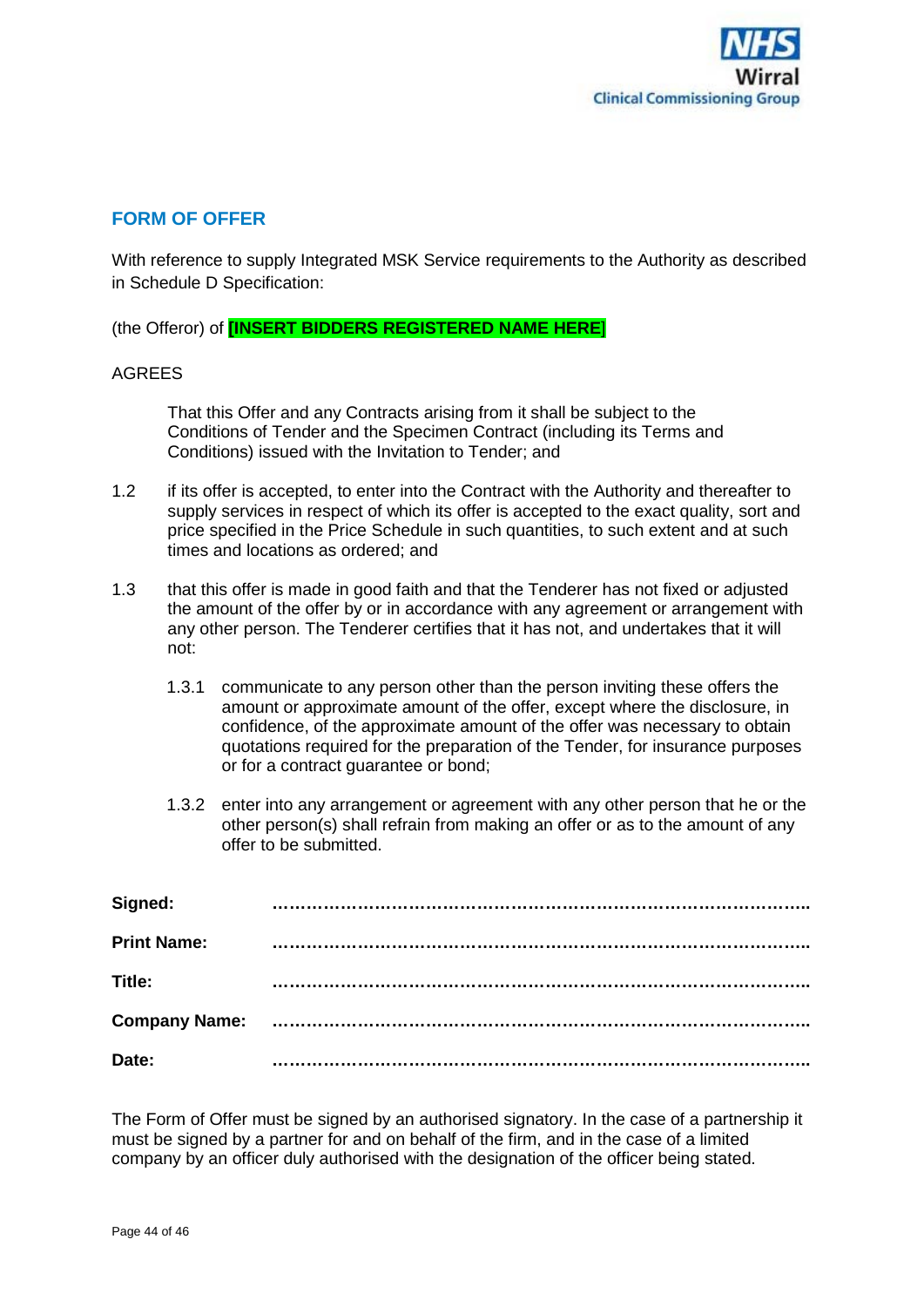

**SCHEDULE I**

**CERTIFICATE OF NON-CANVASSING (for mandatory completion and return)**